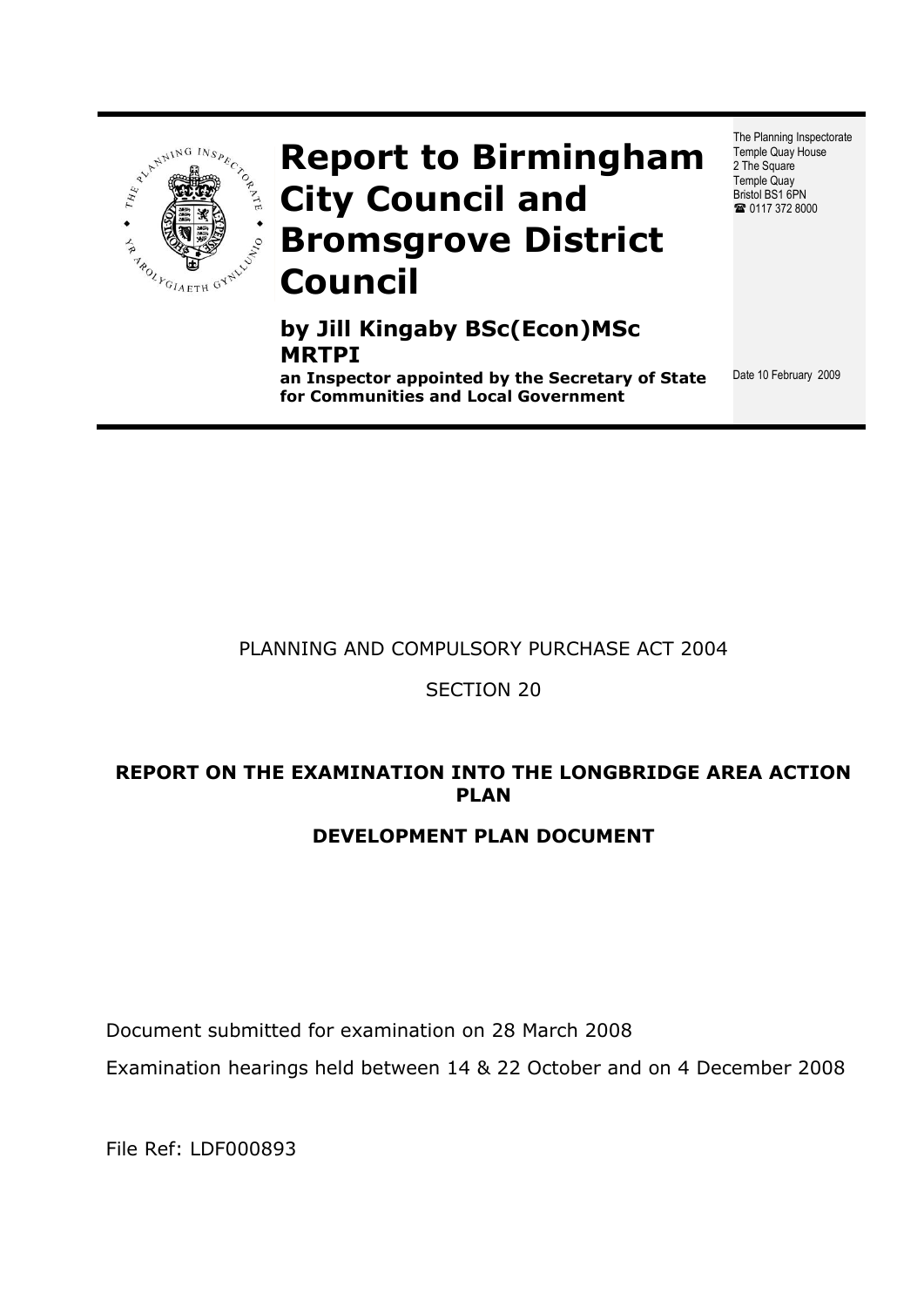### **1 Introduction and Overall Conclusion**

1.1 Under the terms of Section 20(5) of the Planning & Compulsory Purchase Act 2004, the purpose of the independent examination of a development plan document (DPD) is to determine:

a) whether it satisfies the requirements of s19 and s24(1) of the 2004 Act, the regulations under s17(7), and any regulations under s36 relating to the preparation of the document;

- b) whether it is sound.
- 1.2 This report contains my assessment of the Longbridge Area Action Plan DPD in terms of the above matters, along with my recommendations and the reasons for them, as required by s20(7) of the 2004 Act.
- 1.3 I am satisfied that the DPD meets the above-mentioned requirements of the Act and Regulations. My role is also to consider the soundness of the submitted Longbridge Area Action Plan (LAAP) against the tests of soundness set out in Planning Policy Statement 12 (PPS12). When the LAAP was submitted, PPS12: *Local Development Frameworks* 2004 was in force. However, it was replaced in Summer 2008 by PPS12: *Local Spatial Planning*. The examination was in progress prior to publication of the new PPS12, and representations were sought in terms of the tests of soundness set out in the early version, so that my assessment began with a consideration of the nine tests.
- 1.4 However, PPS12 (2008) paragraphs 4.51 & 4.52 provide that, to be "sound", a DPD should satisfy three tests; it should be justified, effective and consistent with national policy. Although the tests of soundness, which I must now consider, are presented in a different and more simple way, they cover the same matters as before. Justified means that a DPD should be founded on a robust and credible evidence base, and the most appropriate strategy when considered against the reasonable alternatives. Effective means that the DPD should be deliverable, flexible and able to be monitored. Spatial planning objectives for local areas should be aligned not only with national and regional plans, but also with shared local priorities set out in Sustainable Community Strategies. National policy emphasises the importance of spatial planning, requires local planning authorities (LPAs) to produce a Statement of Community Involvement and follow its approach, and to undertake proportionate sustainability appraisal. PPS12 (2008) confirms that the rigour of the examination process remains unchanged and Inspectors will be looking for the same quality of evidence and content as before.
- 1.5 In line with national policy, the starting point for the examination has been the assumption that the local authority has submitted what it considers to be a sound plan. The changes I have specified in this binding report are made only where there is a clear need to amend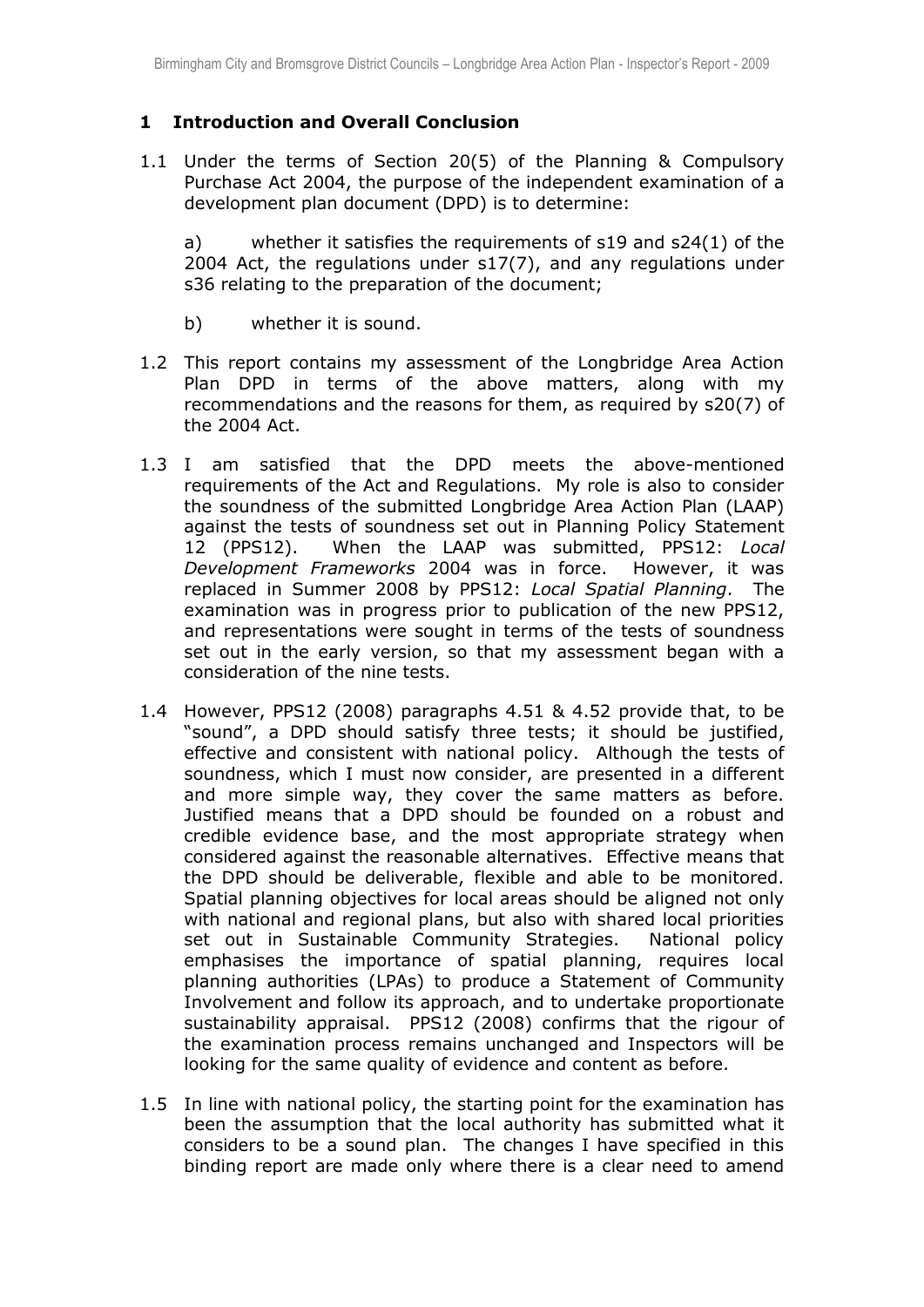the document in the light of the legal requirements and/or the tests of soundness in PPS12 (2008). None of these changes should materially alter the substance of the overall plan and its policies, or undermine the sustainability appraisal and participatory processes already undertaken.

- 1.6 My report firstly considers the legal requirements, and then deals with the relevant matters and issues considered during the examination in terms of testing justification, effectiveness and consistency with national policy. My overall conclusion is that the Longbridge Area Action Plan is sound, provided it is changed in the ways specified. The principal changes which are required are, in summary:
	- Changes to phasing and timetabling to ensure that the plan is capable of delivery over the plan period, but with allowance for the current economic downturn;
	- Changes to the proposed "community infrastructure levy" to clarify that a tariff system consistent with ODPM Circular 05/2005: Planning Obligations (formulae and standard charges) is intended.
- 1.7 This report sets out all the detailed changes required, including those suggested by the Councils, to ensure that the plan meets the legal requirements and tests of soundness. Appendix 1 lists the changes in detail which are required to make the DPD sound, and Appendix 2 lists minor changes to which I do not object, and which would help to give greater accuracy and clarity. References in () refer to core documents in the examination library.

### **2 Legal Requirements**

- 2.1 The LAAP is referenced within both Birmingham City Council's and Bromsgrove District Council's updated Local Development Schemes, as a strategy to guide the regeneration of the former MG Rover site and adjoining land. The schemes were approved in March 2008 (CDs 4.7 & 4.34) and show the LAAP as having a submission date of February or March 2008.
- 2.2 Bromsgrove District Council's Statement of Community Involvement (SCI) was found sound by the Secretary of State and was formally adopted by the Council in September 2006, before the examination began (CD4.1). Birmingham City Council's Statement of Community Involvement was adopted in April 2008, before the examination hearings took place (CD4.20). It is evident from the documents submitted by the Councils, including the Regulation 28, 31, 32 and 33 Statements and their Self Assessment Paper, that the Councils have met the requirements for consultation as set out in the Regulations.
- 2.3 The Councils' Position Statement No1 (CD8.25) details the consultation exercises which were conducted from the Issues and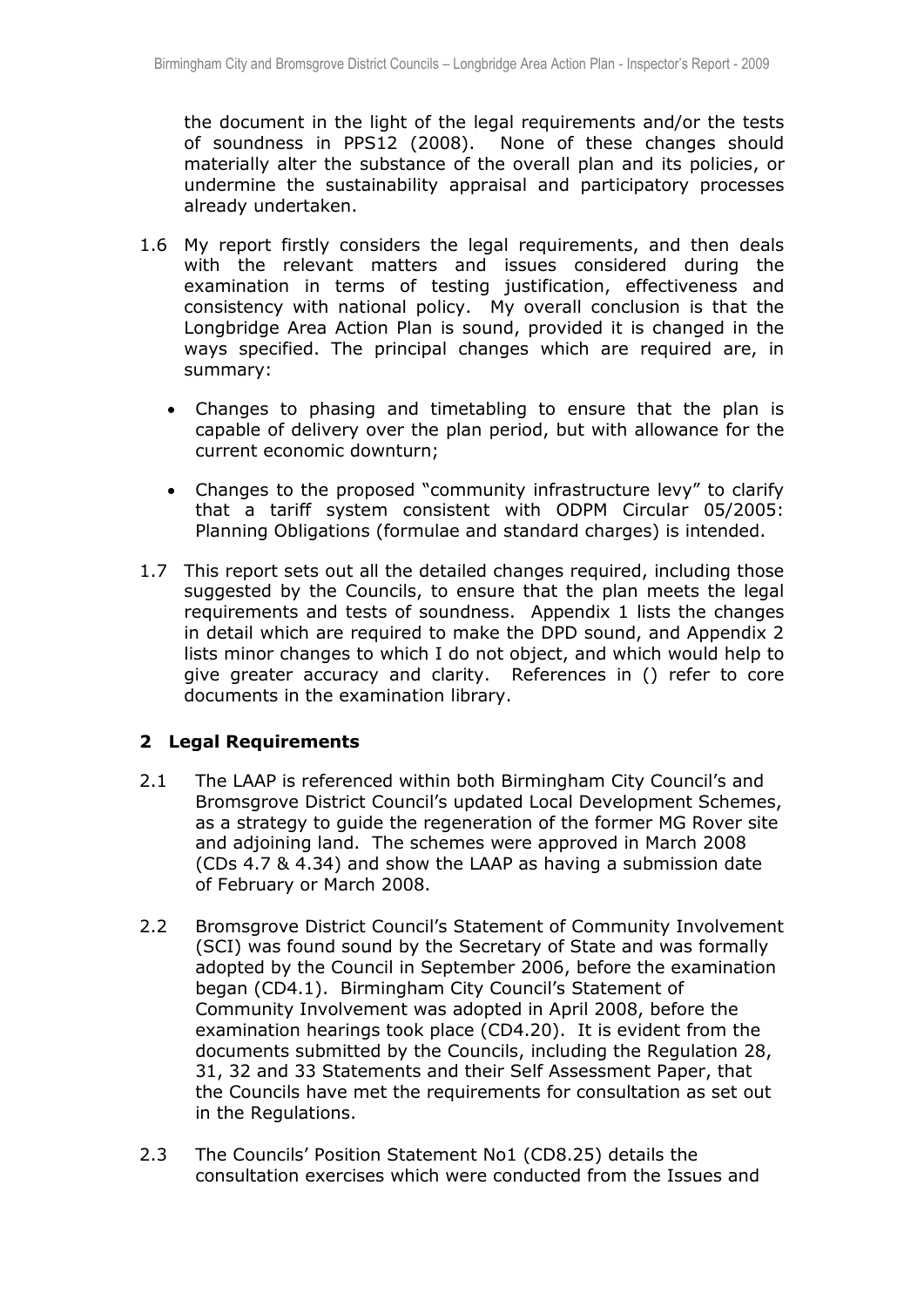Options stage onwards (Table 1). It is clear to me that these measures went far beyond the minimum requirements. The Councils described steps taken to target residents of Frankley and engage them in the consultation process. I have seen no substantive evidence that Frankley was disadvantaged or that interested persons were unable to obtain details of the emerging plan for Longbridge.

- 2.4 Alongside the preparation of the DPD it is clear that the Councils have carried out a parallel process of sustainability appraisal (CDs 1.4, 1.6, 2.9, 2.10, 2.14-2.16 refer).
- 2.5 A screening exercise, forming Stage 1 of a Habitats Regulations Assessment was undertaken, and this concluded that (i) any effects of development in the LAAP area would be unlikely to extend significantly beyond the LAAP boundary, and (ii) that the nearest European protected site is approximately 15kms away. I agree that, as a result of the screening exercise carried out (CD2.8), there is no need for an Appropriate Assessment [Habitats Directive].
- 2.6 The LAAP has been submitted before the Core Strategies for either Birmingham City Council or Bromsgrove District Council. The thrust of PPS12 is that Core Strategies should be produced by every local planning authority to define the overall vision and strategic objectives for their area as well as a delivery strategy. The Core Strategy should make clear spatial choices about where development should go in broad terms, so that the work of any subsequent DPD is reduced. Core Strategies should be produced in a timely fashion. In this case, the LAAP has been prepared ahead of the Core Strategies for either authority, and it seems to me that this is different from the plan-making process described in PPS12. However the sudden closure of the MG Rover plant in 2005 with the loss of 6,500 direct jobs and impact on a supply chain employing an estimated 27,000 people was a devastating blow for local people and the West Midland's economy. I accept that these events required an immediate and positive response from the LPAs, in order to stimulate the regeneration of the area and address the needs of the local community. In these unusual circumstances, I consider that it was entirely appropriate to submit the LAAP as early as possible even though this preceded the Core Strategies. I am satisfied that the DPD has had regard to national planning policy on this point.
- 2.7 The West Midlands Regional Assembly has indicated that the DPD is in general conformity with the West Midlands Regional Spatial Strategy (RSS). Regional Spatial Strategy incorporating phase 1 was approved in January 2008, and Phase 2 Revision – Draft (Preferred Option) was published in December 2007. I consider that the LAAP is in general conformity with the approved RSS as well as the emerging Phase 2 changes (CD5.19 & CD5.24).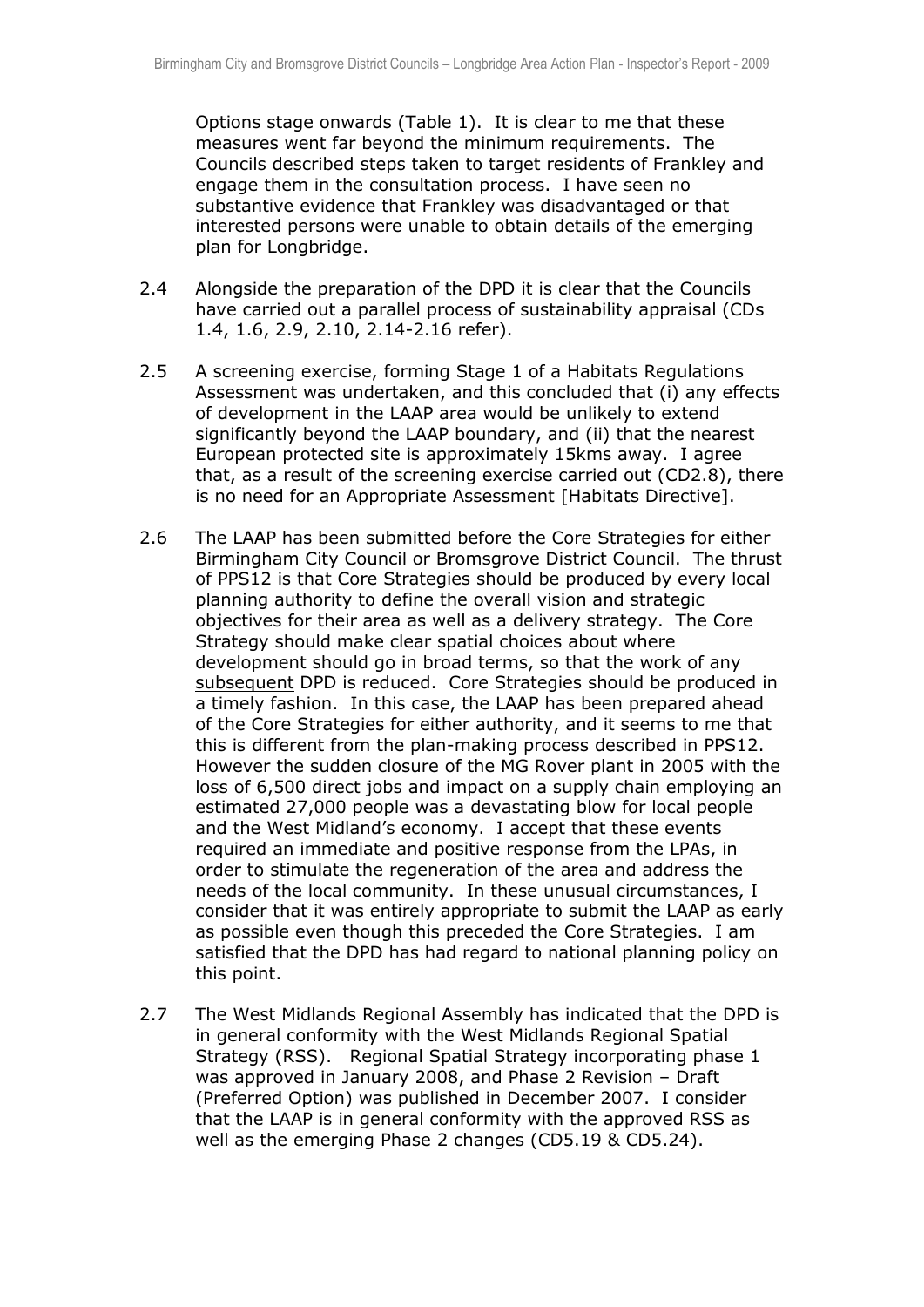- 2.8 The LAAP makes a number of cross references to the Community Strategies for Bromsgrove, Worcestershire and Birmingham (eg. Pages 17, 19 and 27) and it is clear that the document has had regard for them (CDs4.10, 4.11, 4.18 & 4.21).
- 2.9 I am satisfied that the LAAP complies with the specific requirements of the 2004 Regulations including the publication of the prescribed documents; availability of them for inspection and local advertisement; notification of DPD bodies and provision of a list of superseded saved policies. Accordingly, the legal requirements have been met.

### **3 Justified, Effective and Consistent with National Policy Tests**

### *Introduction*

- 3.1 *The main issues are* 
	- 1 Whether the AAP can achieve the economic transformation of Longbridge which it seeks, developing a range of employment opportunities across the site and establishing a Regional Investment Site (RIS) which is attractive to high profile investors.
	- 2 Whether the proposed new mixed use local centre is appropriate in terms of the prevailing pattern of shopping centres in South Birmingham and Bromsgrove, and whether it would provide a new heart for future residents and workers of the Longbridge area.
	- 3 Whether the proposals for new housing provision are the most appropriate in the circumstances and are evidence based, and will lead to the creation of sustainable and mixed communities with high quality housing.
	- 4 Whether the transportation strategy adequately supports the DPD's other proposals, represents the most appropriate in the circumstances, is founded on a robust credible evidence base and is likely to be effective.
	- 5 Whether the AAP is sufficiently focused on implementation, sets out clear mechanisms for delivery and monitoring and is flexible enough to deal with change.

### *Issue 1 – The economic transformation of Longbridge*

3.2 The LAAP explains that the MG Rover car plant was once the heart of a vibrant community, and that many local people wish Longbridge to recover its vibrancy. The vision for the area as stated in Part B of the LAAP begins "Longbridge will undergo major transformational change redeveloping the former car plant and surrounding area into an exemplar sustainable, employment led mixed use development for the benefit of the local community,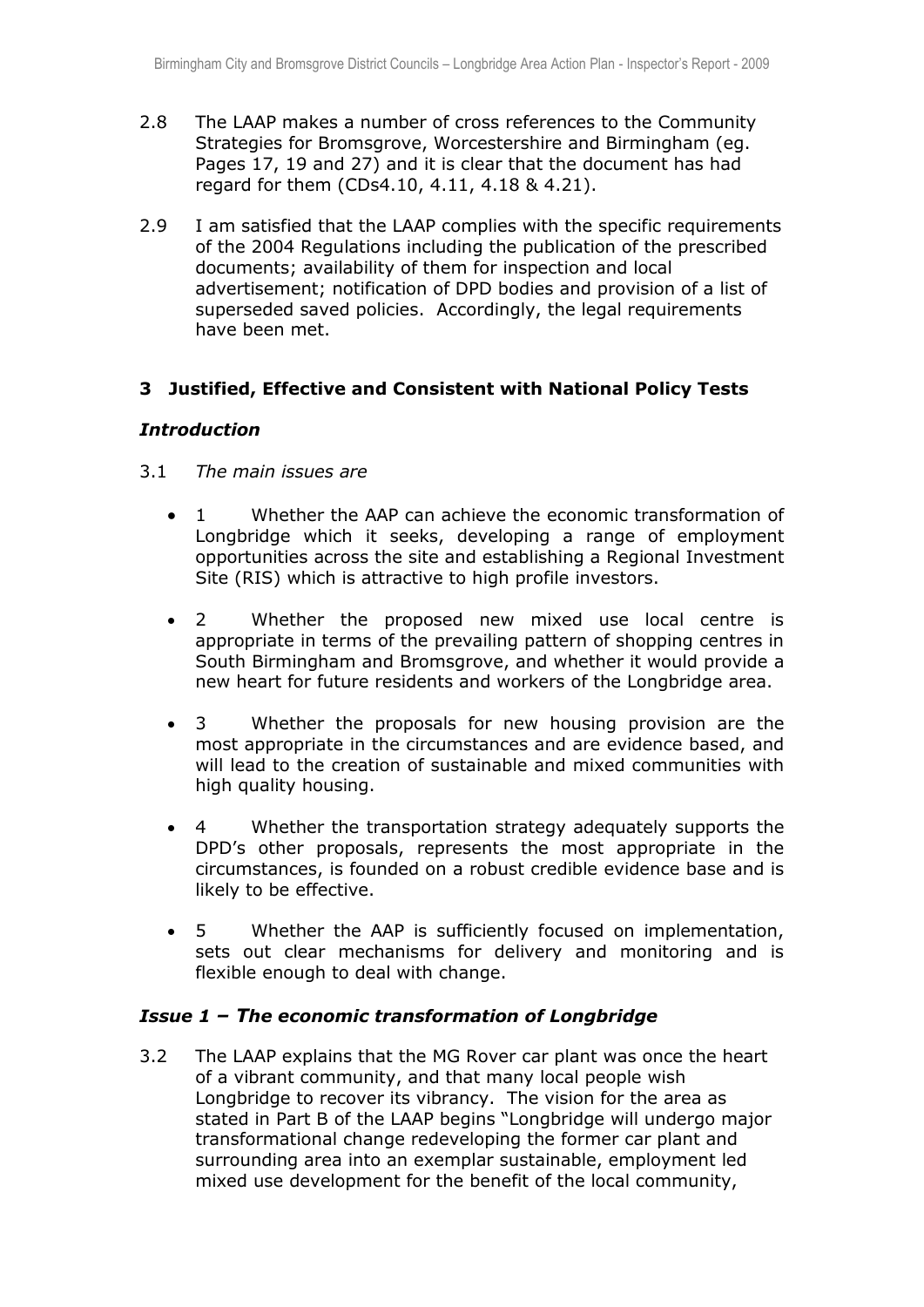Birmingham, Bromsgrove, the region and beyond…….". Theme 3 of the LAAP is to achieve an economic transformation securing economic diversification and business growth which would provide 10,000 jobs and a long-term sustainable environment.

- 3.3 Draft Planning Policy Statement 4: Planning for Sustainable Economic Development (PPS4) states that local planning authorities should plan positively to encourage economic growth. They should aim to secure a good range of sites for economic development and mixed-use development, and a good supply of land and buildings for large and small businesses as well as start-up firms, with high quality and inclusive design. They should avoid or mitigate adverse impacts on the environment, and promote sustainable travel choices. The early construction of the Innovation Centre providing flexible space for businesses and new, larger units at the Cofton Centre demonstrate a willingness of the developers and public authorities to work together and be proactive in promoting economic development. I consider that the LAAP is consistent with emerging national policy in draft PPS4.
- 3.4 The approved RSS defines Major Urban Areas (MUA) as the main foci for development and investment. Three high technology corridors are identified in Policy PA3, and the proposed RIS at Longbridge would fit in the first corridor, the Birmingham to Worcestershire Central Technology Belt (CTB). The Longbridge site, within the Birmingham MUA, would satisfy the criteria in Policy PA7 of the RSS. Paragraph 7.38 of the emerging Phase 2 Revision to the RSS refers to the proposed RIS at Longbridge.
- 3.5 The Regional Development Agency (Advantage West Midlands) considers that the LAAP is in general conformity with the West Midlands Economic Strategy (WMES). I accept that the submitted LAAP should explain more fully the early contribution to economic regeneration made by the Rover Taskforce. This can be achieved by adding text to the Foreword of the LAAP. I agree that there are insufficient references to the WMES, an important strategic document, but this could be overcome by additional wording to Objectives 9, 10, 11 and 12 of the DPD. I recommend that these additions are made.
- 3.6 The target of 10,000 new jobs at Longbridge was initially set by the MG Rover Task Force in 2005. At Issues and Options stage, plan options were put forward which would have yielded more or fewer jobs, with different mixes of land uses. Following consultation and sustainability appraisal, the option in the submitted DPD emerged as the most suitable alternative. It is supported by both Councils and the other major stakeholders including the landowners. I have had regard for the argument that the allocations for the RIS and H1 housing area fail to make the most effective use of land and result in a minimum-sized RIS of 25has. An alternative configuration of land uses has been put forward for a larger RIS, but this would remove business uses from the section of Bristol Road South west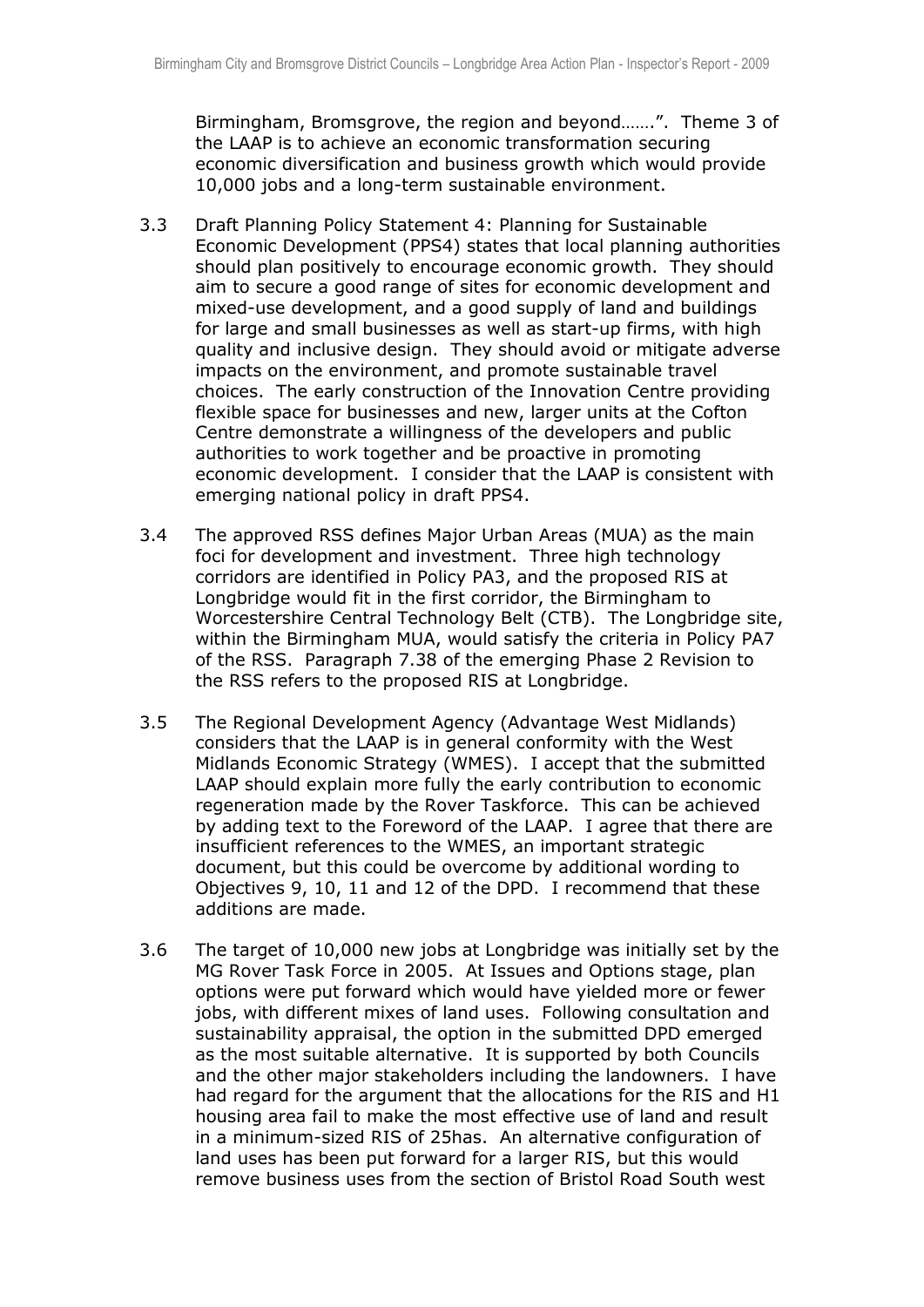of Lickey Road. I accept that this provides an important gateway to Longbridge along which business uses rather than residential uses would be most appropriate. Neither the Government Office for the West Midlands nor the Regional Assembly has criticised the size of the intended RIS.

- 3.7 The Employment Land Baseline Study (CD3.7) provides evidence on employment land availability, market conditions, socio-economic factors and the local policy context for the LAAP. Assessments of the submitted AAP indicate that the target of 10,000 jobs could be achieved by some 5,200 jobs at the RIS, 1,200 at Nanjing, 1,400 on other employment sites and 2,300 in the local centre. Studies of employment density, masterplanning by St Modwen the principal landowner, and data from Nanjing Automobile Corporation (NAC) provide support for these figures and indicate that they are feasible. I conclude that the economic strategy is justified, being founded on a robust and credible evidence base and being the most appropriate when considered against the alternatives.
- 3.8 Turning to the likely effectiveness of the economic strategy, regeneration, especially in areas where manufacturing industry was dominant for many decades as in Longbridge, is never easy to secure. However, the LAAP includes a number of objectives and proposals which in my view should help to realise its ambition for an employment led, mixed use development. These include:
	- Protecting land for general industrial use, notably on the NAC site and at the Cofton Centre;
	- Developing a Regional Investment Site (RIS) attractive to high profile investors and high technology businesses;
	- Accommodating a learning quarter for a college/educational facility (Bournville College) in order to help raise skill levels locally;
	- Supporting a local culture of enterprise by, among other things, providing affordable flexible business space;
	- Providing opportunities for a variety of long-term jobs in high technology, general industry (Proposal EZ1), office, leisure and retail activities.
- 3.9 The Regional Employment Land Study monitors the implementation of policies in the RSS. Development on RIS sites in the West Midlands varied between 2000 and 2007, with completions for the research and development/ high technology sector (Use Class B1b) slowing down in recent years. The Regional Employment Land Study noted that completions would need to increase in future years in order to achieve diversification of the economy. In the current economic climate, it may be difficult to attract suitable occupiers of a new Longbridge RIS in great numbers and as quickly as was first envisaged. However, with Birmingham Business Park substantially developed and with demand shifting in favour of sites which are close to shops and conference facilities, a new RIS with appropriate ancillary space at Longbridge should be attractive to new or re-locating businesses in the medium or longer term.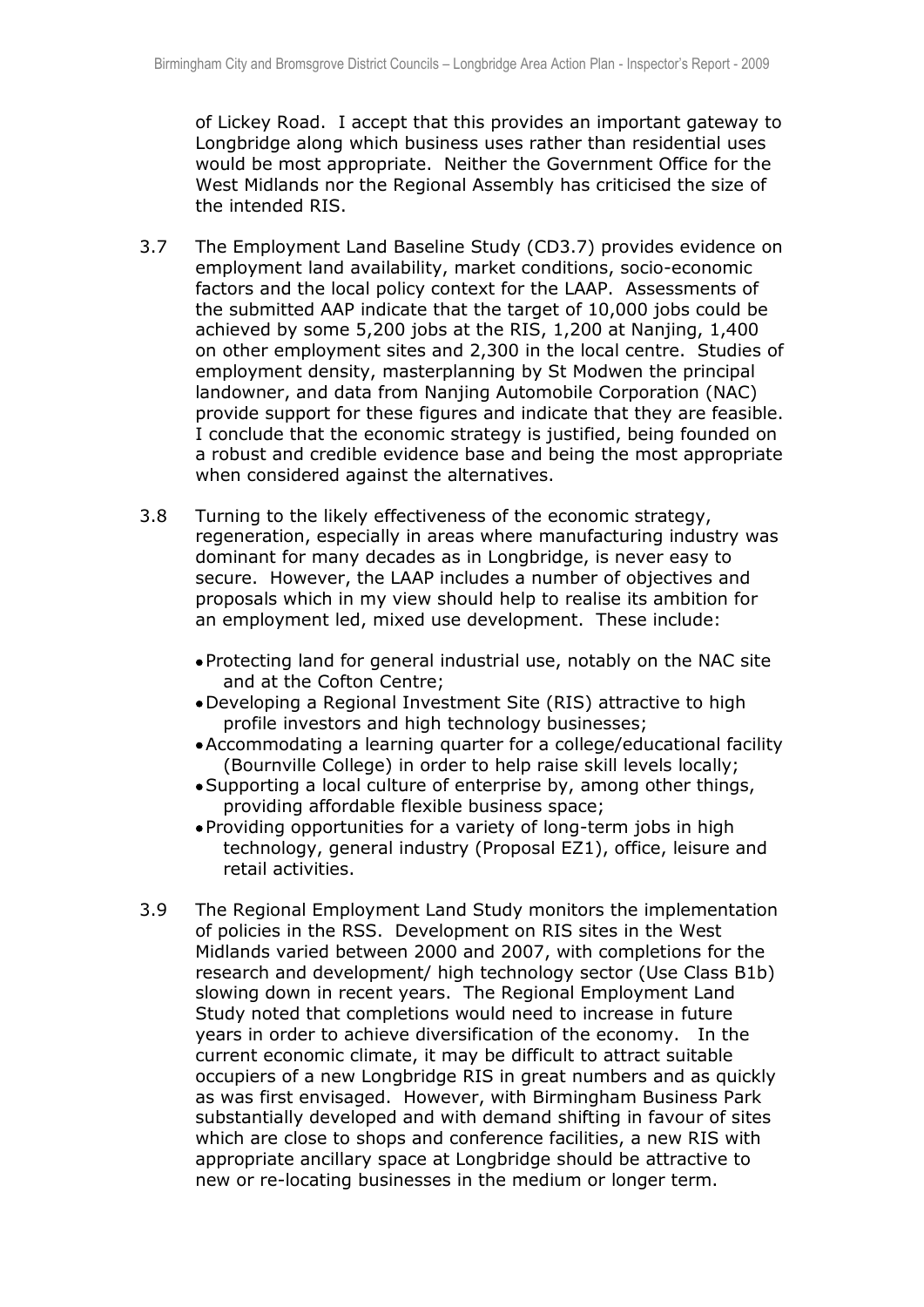- 3.10 The West Midlands Economic Strategy identifies a range of existing business sectors exhibiting strong potential for future growth, advising that these are addressed by the region's "priority business clusters". However, Advantage West Midlands is content that the LAAP has not attached a specific theme or business cluster to the RIS; to have done so might have discouraged some potential investors. It argues that there should be more emphasis on the type and aspiration of the business or investor and less on the products of the company. Experience of delivery at the Major Investment Site in Ansty has shown that securing an anchor tenant in order to give identity, reality and credibility to the site, and not sub-dividing plots for speculative development, were among the factors critical to success. It seems to me that the LAAP would allow a similar approach to be followed at Longbridge.
- 3.11 Proposal RIS1 in the LAAP makes clear that the RIS should offer a prime location for technology led business (use classes B1b and B1c), but should permit some B1a and B2 uses, as well as space for services for staff and business use. I consider that the proposal correctly seeks to limit the amount of non B1b/c floorspace in order to ensure that high quality technology and research and development businesses are pre-eminent. B1a uses should only be supportive of the high technology activities and this is essential, in my view, to avoid conflict with RSS policies which seek to direct office floorspace away from out-of-centre locations and towards town and city centres. I accept that a maximum of 25,000 sqm of such office space, permissible under Proposal RIS1,would be proportionate. I am also content that up to 10,000 sqm of , meeting and conference, hotel, crèche,gym and small scale retail facilities would enhance the character of the RIS but would not undermine the proposed new local centre. Overall, the balance of land uses should enable a technology led business park to be secured whilst providing sufficient flexibility in a challenging market and having regard for the current economic downturn.
- 3.12 Continuing the work of the MG Rover Task Force, I am advised that there is a robust and well-resourced network of partnerships in South-west Birmingham dedicated to skills' programmes and business support for local people and businesses. The LAAP includes provision for a Learning Quarter, and Bournville College is on track to relocate to the site at Longbridge with an opening date in 2011 . The CTB, referenced in paragraph 1.22 and 3.85 of the LAAP, brings together key stakeholders including the Universities, Chambers of Commerce and Councils, which should assist in delivering the RIS. The main developers are supportive of the approach, and the Innovation Centre is already in operation. Table 6 of the LAAP (Pages 60-61) lists key performance indicators, information sources and responsible bodies for all the relevant proposals for employment, learning and economic development. I am satisfied that these are clear and thorough, and note that a number of these have been regularly used and tested for other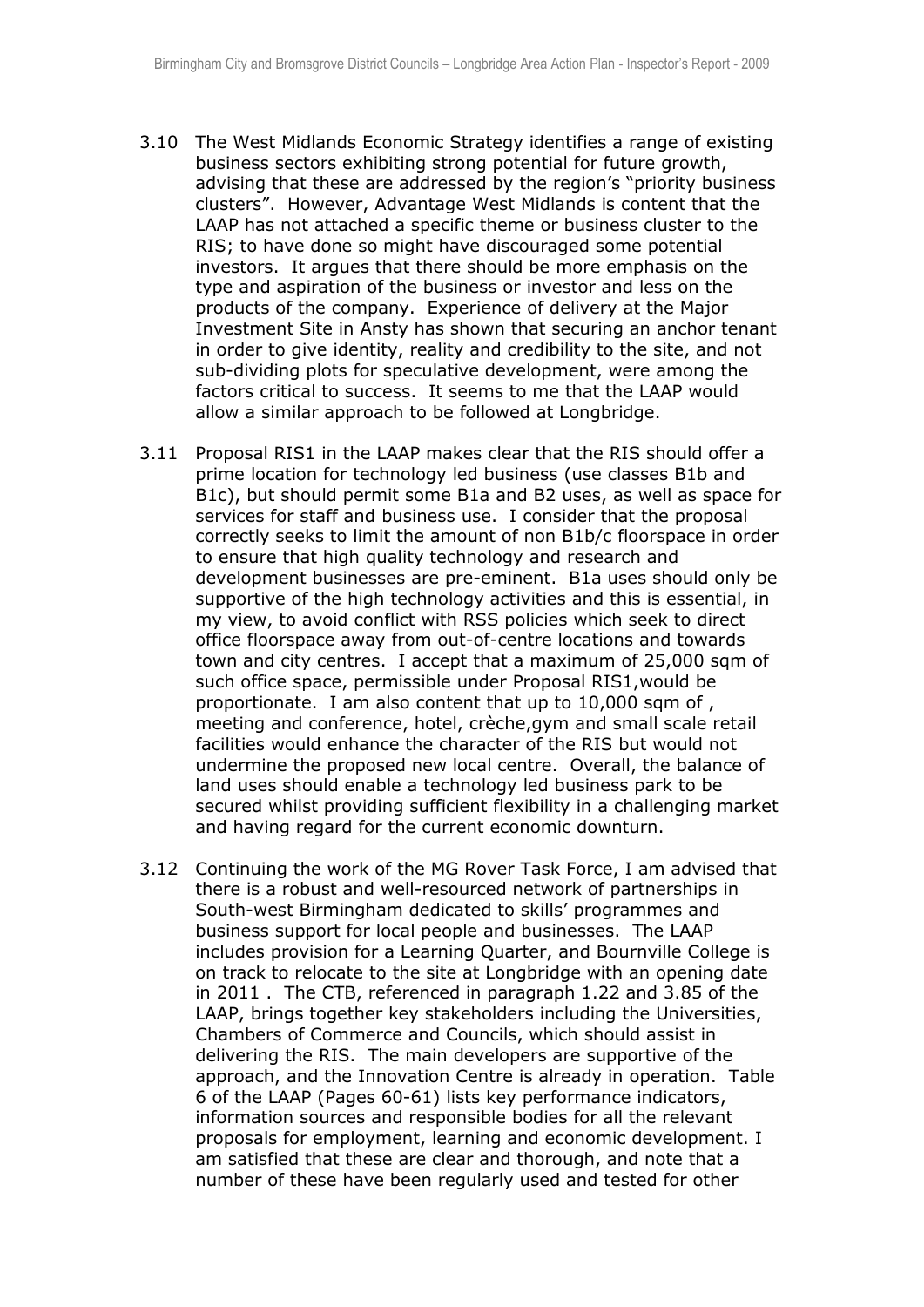economic strategy documents. In my view, the proposals for the future economy of Longbridge are effective, meaning that they are deliverable, flexible and able to be monitored.

3.13 Overall, I conclude that the LAAP should enable the economic transformation of Longbridge which it seeks, developing a range of employment opportunities across the site and establishing a RIS which is attractive to high profile investors. The DPD is sound providing the following changes are made:

**Page 1, Foreword – add new sentences to explain the origin, character and function of the MG Rover Task Force.** 

**Extend the following in order to explain links to the West Midlands Economic Strategy, as detailed in Appendix 1:**

**Page 12, Objective 9, paragraph 2.27** 

**Page 13, Objective 10, paragraph 2.31** 

**Page 13, Objective 11, paragraph 2.34** 

**Page 13, Objective 12, paragraph 2.36** 

### *Issue 2 – New Mixed Use Local Centre*

- 3.14 Objective 12 of the LAAP is to create a sustainable mixed-use centre for Longbridge which meets local needs and establishes a distinctive sense of place and a heart for the community. Planning Policy Statement 6: Planning for Town Centres (PPS6) expects retail, leisure and related development to be focused in existing centres in order to strengthen and, where necessary, regenerate them. The network and hierarchy of centres should be considered by regional planning bodies and LPAs. At paragraphs 2.7 and 2.53- 4, PPS6 acknowledges that new centres may be designated through the plan-making process, in areas of significant growth or where deficiencies are identified in the existing network. The document also states that LPAs should adopt a positive and proactive approach to planning for the future of all types of centres within their areas. I consider that the LAAP is consistent with national policy for town centres in that the Councils are taking a positive approach. They are planning for a new centre in an area which is expected to grow significantly in terms of new housing and employment provision, and within an area where Birmingham Local Centres Strategy, 2006 (CD4.25) indicated a gap in local centre provision.
- 3.15 The upper tiers of the network and hierarchy of centres are defined in the RSS as Birmingham city centre (tier 1) and Redditch (tier 4). Bromsgrove District Local Plan (CD4.15) sets out a hierarchy, with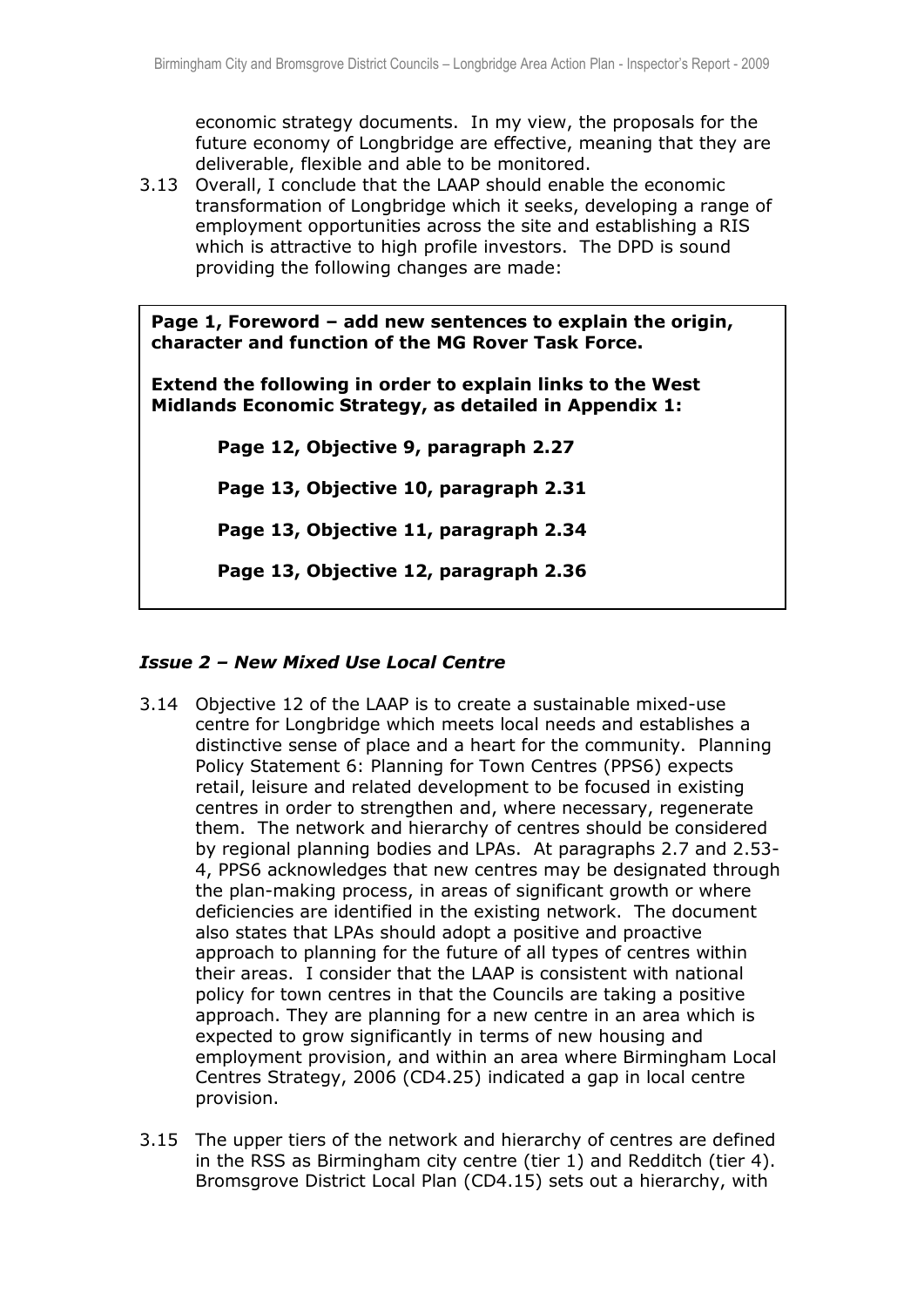Bromsgrove town as the "main shopping location". It is difficult to identify the hierarchy from Birmingham's UDP. The pattern and ranking for the city is more clearly set out in CD4.25. Although the latter does not form part of the adopted development plan, it has been adopted by a Council Cabinet. Its hierarchy is underpinned by studies of shopping and other services. Northfield represents a town centre, or very significant district centre in PPS6 terms, with Rubery and Cotteridge being other district centres. Local centres are located in Frankley, Rednal and West Heath.

- 3.16 The Councils in conjunction with major stakeholders commissioned a study which led to the 'Centre designation, retail and centre uses justification and evidential support' statement in 2006 (CD3.1). This reported on a detailed quantitative assessment of retail capacity for 4 options for Longbridge and was backed by a household survey of shopping behaviour in the wider area. Its conclusions, that the levels of convenience and comparison retail and leisure development over the plan period in the LAAP could be supported, attracted negligible criticism. An Update of Baseline Retail Analysis, November 2007 (CD3.22) confirmed the main conclusions of the earlier analysis.
- 3.17 PPS6 makes clear that new town centre development should be appropriate in scale, and I am mindful that the Government Office of the West Midlands was highly supportive of the Area Action Plan, but commented that the intended levels of office and retail floorspace were at the upper limit. Proposal LC1 would permit up to 8,500sqm gross of comparison retail floorspace (including comparison floorspace within the superstore), which would be below the threshold set in Policies PA11 and PA13 of the RSS for non-food retailing outside the strategic centres. Regarding impact on existing centres, and taking account of the proposal for a superstore of up to 7,500 sqm gross, the studies in CD3.1 and 3.22 suggest that the effect on the existing town/district centre at Northfield would not be significantly adverse. Neither would other district and local centres be harmed by the proposals for Longbridge, including Frankley, where the Councils provided information on independent, ongoing work to renovate the existing shopping centre.
- 3.18 Whilst the new local centre would have a relatively high level of impact on Morrisons' foodstore at Great Park, this lies outside a defined centre where planning policy would provide protection. Like other neighbouring foodstores, it is reported to be trading above its company average and would not therefore be likely to cease trading as a result of the new local centre at Longbridge.
- 3.19 The LAAP currently includes references to "supermarket" which, having regard to the use of terms in PPS6, Annex A, Table 3, should read "superstore". I recommend changes to achieve consistency with national policy.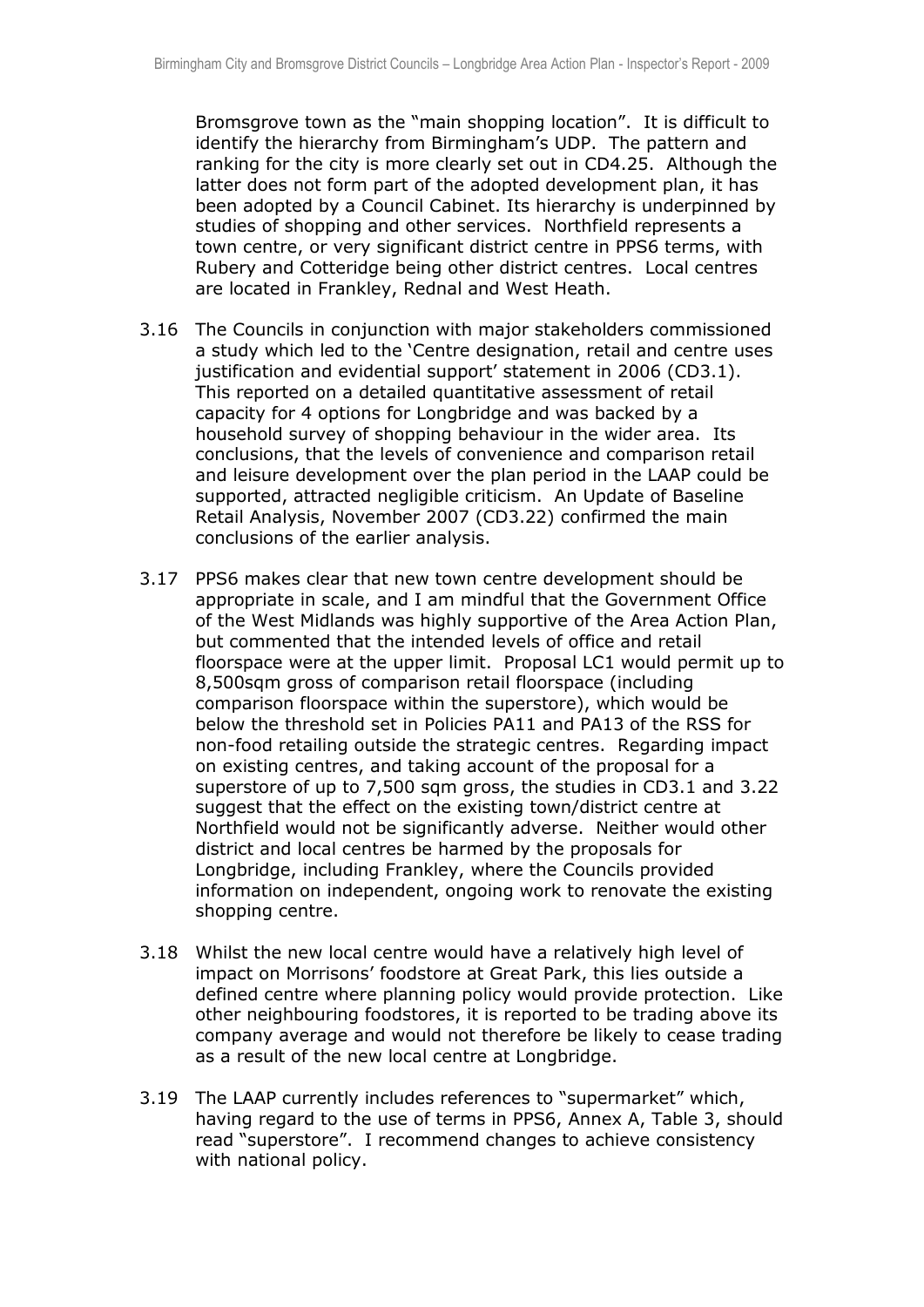- 3.20 Proposal LC1 would permit leisure uses up to 5,000 sqm and office (B1a) uses up to 10,000 sqm. Policy PA11 of the RSS would expect development of these sizes to be accommodated in the strategic centres (Birmingham City or Redditch). However, the Regional Assembly has raised no objection to the proposal, noting the support for the new local centre from Birmingham, Worcestershire and Bromsgrove Councils who are satisfied that the LAAP would not detract from the implementation of Policy PA11. The Regional Assembly also observed that Longbridge is highly accessible by public transport, a key factor for the location of new centres.
- 3.21 It seems to me that the relatively large scale of the proposed new local centre can also be justified on the grounds that a new centre would have to have the critical mass to appeal to new customers and establish itself within the current hierarchy of centres. In addition, the community which has lost the MG Rover Works requires a new heart which a significant, well designed new shopping and service centre could provide. Furthermore, within the context of the mixed use development, this proposal would assist economic regeneration, by enabling cross-subsidy for some less profitable uses and by creating some 2,300 new jobs.
- 3.22 Provision is also made in the LAAP for "The Austin" described as "a heritage and mixed use community building (including space for heritage, healthcare, community uses and social enterprises)". The Councils recognise that further detailed work is required with the developers and local community to promote this facility. Some uses will need to generate income in order to cross-subsidise others which offer a community service. It seems to me that "The Austin" is an important element of the proposals for the local centre as it affords real opportunity for continuing community involvement, both in expressing preferences and in inclusive decision-taking, in order to meet community needs and achieve local distinctiveness.
- 3.23 I agree that attention should be given to the best mechanism to secure ongoing community involvement, and that a Community Development Trust (CDT) could assist in securing an empowered voice for local people, and greater self-reliance with independence from local authorities, agencies and other bodies. However, it seems to me that the LAAP should not impose a CDT, as its formation should be an initiative from local people. A CDT would then need to develop a role which would be consistent with existing community organisations. I am satisfied that the plan would not rule out the formation and development of a CDT in Longbridge. In these circumstances, Tables 5 and 6 need not refer to implementation and monitoring by a CDT.
- 3.24 Policy DS1 of the LAAP setting out design principles for all development is, in my opinion, essential if the development is to achieve high quality in terms of its appearance and compatibility with its context, and if it is to be sustainable in terms of improving access by non-car means and reducing the carbon footprint. I am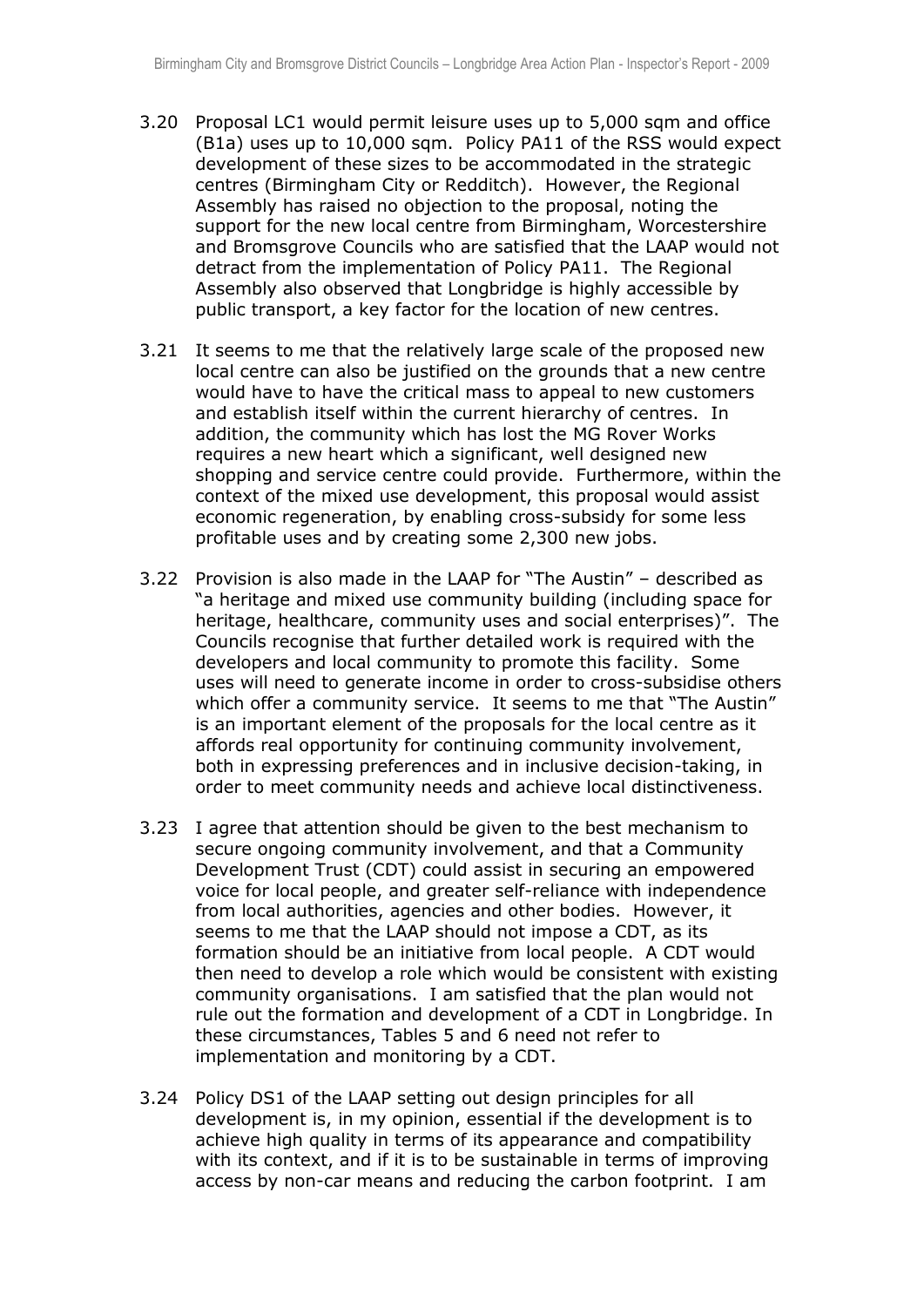advised that some 30% of Birmingham's resident households do not own cars and in these circumstances the common assumption that "everyone shops by car" has to be questioned. From a journey along the A38 from the city centre to the junction with the M5, it is apparent that the major food retailers in the past have favoured a prominent site beside this main road, and have been less concerned with contributing to good urban design, an attractive streetscene or active frontages for passing pedestrians. The Proposals Map shows an area beside the railway and south of Longbridge Lane as the local centre retail quarter. I see no reason why a superstore of the expected size should not be highly visible in this location to passers -by, whilst achieving good design and complying with Policy DS1.

- 3.25 The employment zone, EZ1, would separate the local centre from the NAC site and provide a buffer to any nuisance from the automotive works. I consider that this, combined with attention to detailed design and layout, should secure a high quality centre. Policy DS1 reflects national policy in PPS1, especially paragraph 36 which exhorts authorities to prepare robust policies on design and access, and Planning for Town Centres: Guidance on Design and Implementation Tools. I consider that the policy requirements in the LAAP, especially for large floorplate buildings, should be kept, although an explanation of 'active frontages' in the glossary could improve the effectiveness of the policy.
- 3.26 The LAAP notes on Page 25 that the local community supports the protection /preservation of existing local centres and neighbourhood parades. One such group of shops exists at Rednal along the Bristol Road South. Permission for a new Aldi foodstore on the north side of this road was refused on appeal in February 2008 (App/P4605/A/07/2047819) (CD7.1). I consider that new retail development should be concentrated in the proposed new centre at Longbridge and fragmentation avoided. I see no need for the LAAP to provide for a new foodstore on this stretch of Bristol Road South.
- 3.27 The Government has signalled that it intends to make changes to PPS6, a consultation document having been published in July 2008. As yet, it is unclear exactly how national policy will be revised, but I have identified no serious conflict with the thrust of emerging changes. I conclude that the LAAP is consistent with national planning policy for town centres.
- 3.28 I conclude that the proposals for a new local centre in the AAP are underpinned by a robust evidence base and are justified. Table 5 presents a Summary Implementation Plan, and the Council advised that this programme for the local centre is being implemented, albeit there has been some slippage with start on site delayed to 2009. With minor changes to the phasing and timetable in Table 5, I am satisfied that the LAAP meets the test for effectiveness. I conclude that the proposed new mixed use local centre is appropriate in terms of the prevailing pattern of retail and district or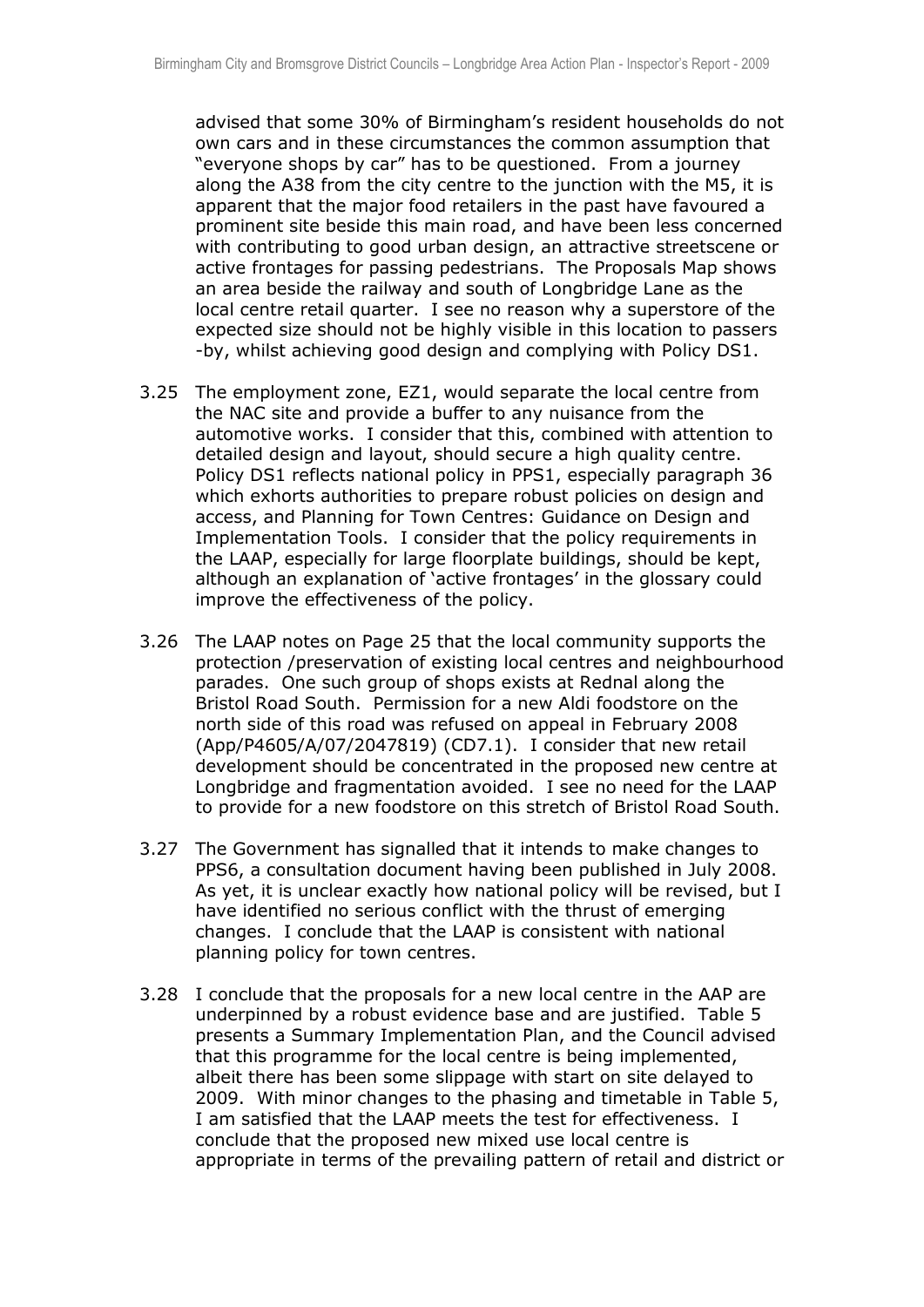local centres in South Birmingham and Bromsgrove, and should provide a new heart for the Longbridge community.

3.29 The LAAP should be changed as follows to make it sound:

**Policy DS1, paragraph 3.23, 5th bullet; paragraph 3.26, 2nd bullet; paragraph 3.52, 1st bullet and Table 3 – references to "supermarket (s)" should be deleted and replaced with "superstore."**

**Appendix 4 – Glossary of terms – Add** 

- o **"Superstore – Superstores are self-service stores selling mainly food, or food and non-food goods with more than 2,500sqm trading floorspace."**
- o **Active frontage – Active frontages are frontages with main doors and windows – including glazed store frontages – at street level adjoining the public realm and highways to allow activity, natural surveillance and overlooking."**

### *Issue 3 – Housing*

3.30 Planning Policy Statement 3: Housing (PPS3) seeks a step change in housing delivery, through a new more responsive approach to land supply at the local level. The LAAP seeks to achieve high quality housing and a mixed community. Housing would be provided on previously developed land at a variety of densities, all above the national indicative minimum of 30 dwellings per hectare. At Issues and Options stage (CD1.1), the Councils put forward alternative land use scenarios, the first of which would have resulted in no new housing but would have retained the plan area's former use for employment purposes. The submitted LAAP, however, reflects a strategy which would deliver a minimum of 1,450 new dwellings to help meet existing and future housing needs and create a sustainable, mixed use community (Objective 13 of the LAAP). New housing at Longbridge would have good accessibility to new jobs at the RIS and EZ sites, to community facilities in the new local centre, to enhanced infrastructure and services including public transport.

**Table 5 – changes to dates as shown in Appendix 1 of this report**

3.31 I have had regard to the fact that the H2 housing site would adjoin the Green Belt and countryside to the south. The land for future housing was previously occupied by car works, and sustainability appraisal has assessed the impact of the proposed change of use. The LAAP provides a number of objectives and proposals to protect open space and wildlife interests, and I am satisfied that pedestrian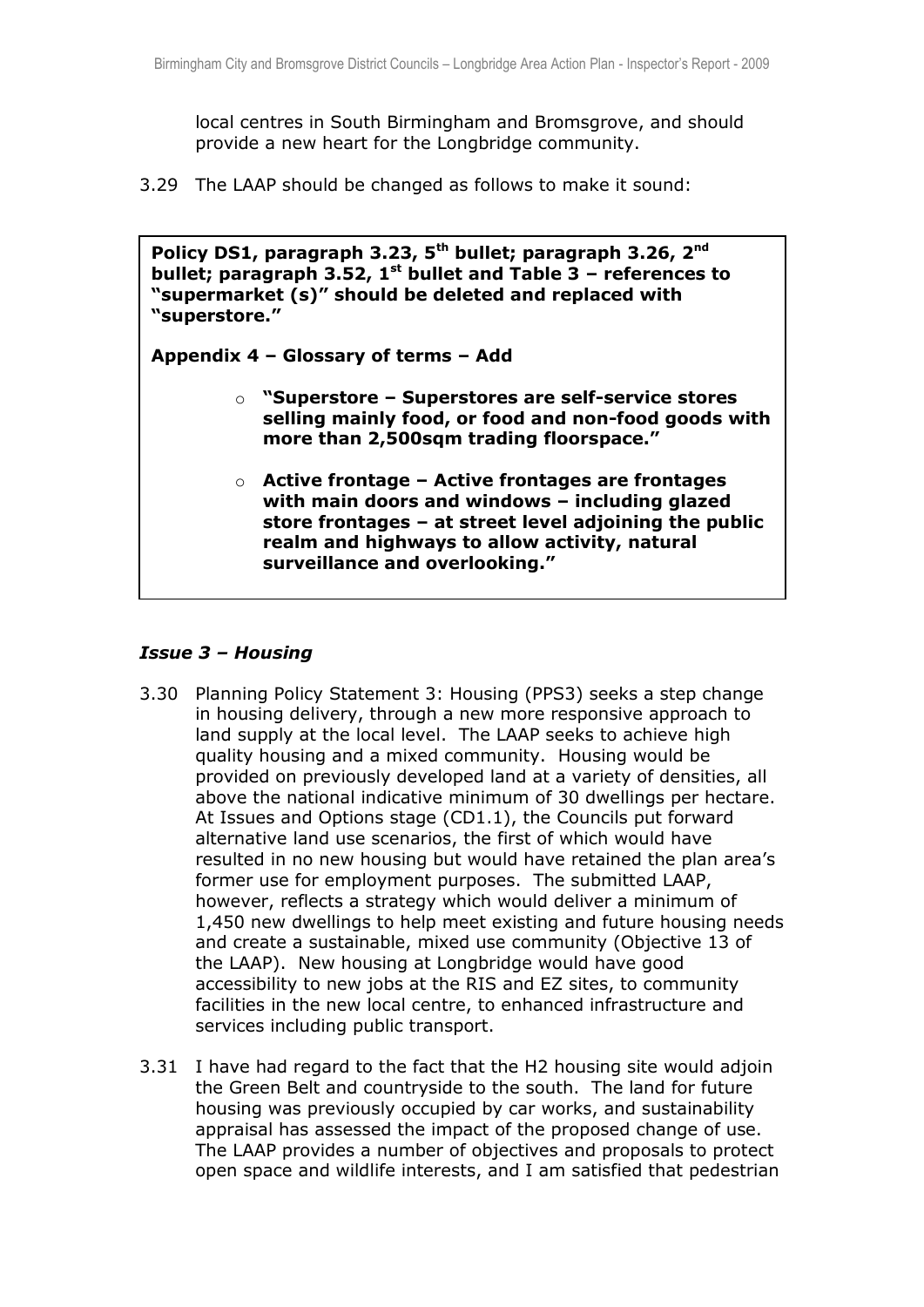access onto Cofton Church Lane and the North Worcestershire Path from the housing area would not be damaging. Moreover, it would be beneficial to future residents. The Councils have put forward a minor change to the wording of paragraph 3.105 of the LAAP to ensure that very high density development does not abut the open countryside. I consider this to be reasonable to protect the character and appearance of the wider area, and recommend that the change be made.

- 3.32 For reasons given in paragraph 3.6 above, I see no need for a reconfiguration of the H1 housing site. The Proposals Map shows that most of the housing would be set well back from Bristol Road South and would adjoin the new area of open space beside the River Rea. This should make it attractive to future occupiers.
- 3.33 Reasonable alternatives to the chosen strategy have been examined and I consider that the submitted AAP has pursued the most appropriate one. In addition, I consider that the thrust of the policies for housing provision is closely in line with PPS3.
- 3.34 The RSS seeks to move from the recent position of 2 houses built outside the Major Urban Areas (MUAs) to 1 within them, and to increase the level of housing development in MUAs. Development at Longbridge would count towards the total for Birmingham as the site has been and remains functionally part of the city, and would not be counted towards Bromsgrove's housing figures. The draft Phase 2 Revision to RSS clarifies this point. The Councils have put forward a minor change to emphasise this point which assists with justification, and I support it. The Regional Assembly commented that the H2 proposal does not conflict with Policy CF3(C) of the RSS; both local authorities are in agreement, and it represents a pragmatic example of 'good planning'.
- 3.35 The Longbridge development will make an important contribution to Birmingham and the Region's future housing provision, as set out in Table 1, and to Housing on Previously Developed Land, Table 3 of the RSS. There is evidence that the LAAP might realise more than 1,450 new dwellings. Clearly, if this could be achieved within the sites allocated for housing and without detriment to the quality of the environment or placing an undue strain on available infrastructure, this would be beneficial.
- 3.36 Studies of the accommodation needs of Gypsies and Travellers have been undertaken for Bromsgrove District, and jointly for Birmingham, Coventry and Solihull Councils. Longbridge is not seen as a suitable location for gypsy and traveller accommodation by these studies, and I see no conflict with RSS Policy CF5(F).
- 3.37 The housing trajectory (Table 4 of the LAAP) was prepared jointly with the principal landowner in late 2007, and following discussion with development experts. The rates are comparable with completions on other large housing schemes in the region.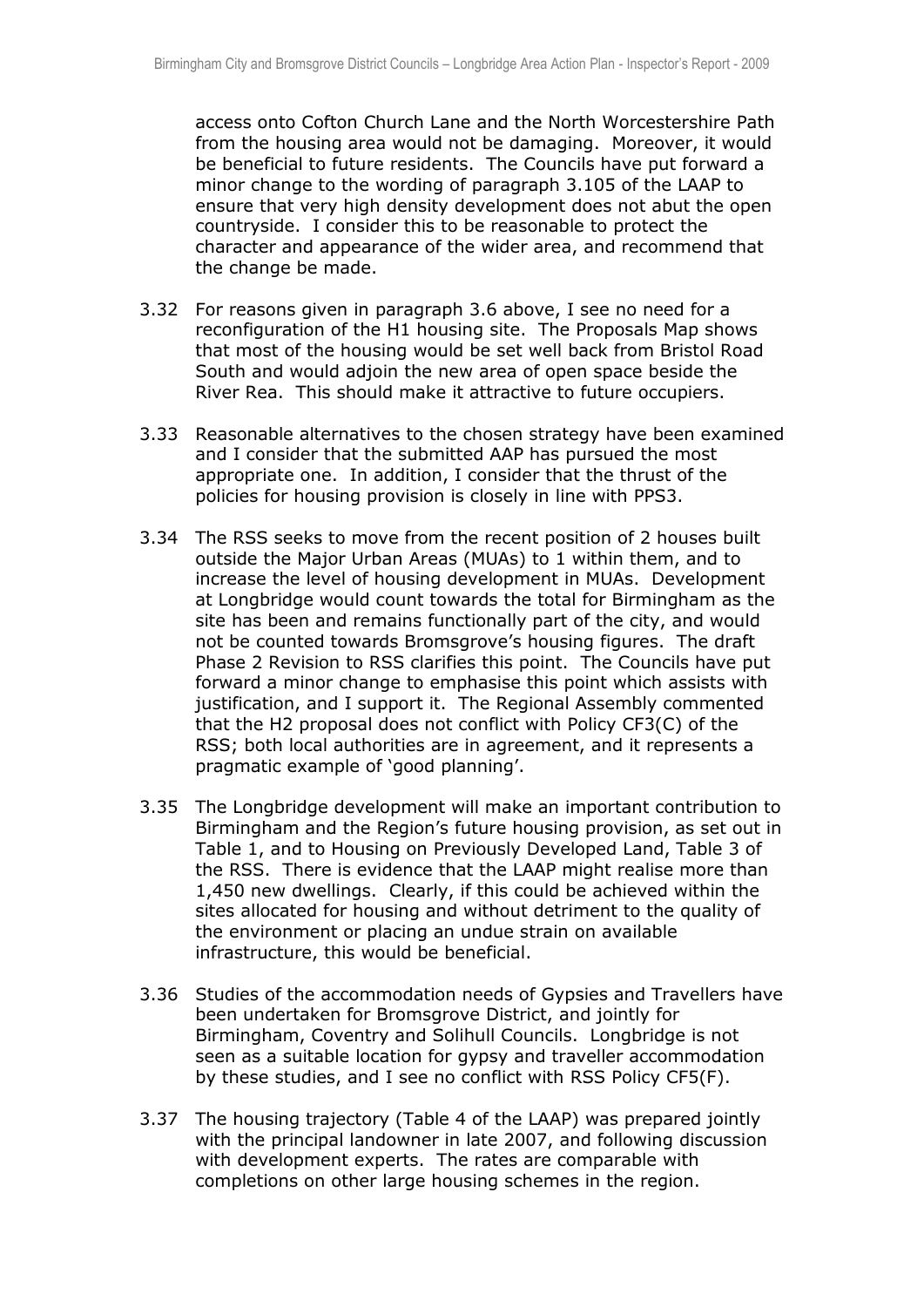However, given the recent downturn in the housing market, although clearance and remediation works are underway, the targets for 2009/10 now look uncertain. I consider that the trajectory should be altered to make allowance for this, and recommend accordingly.

- 3.38 Objective 14 of the LAAP aims for a mix of types, size and tenure of new homes including affordable housing. Proposals LC1, H1 and H2 seek to include 35% affordable housing. The RSS supports the provision of affordable housing through Policy CF5 but does not provide a numeric target. The draft Phase 2 Revision states that local authorities should aim, through their plans and strategies, to provide 6,000 affordable units (gross) each year. The indicative annual average figure for all housing in the Region is shown in Table 1 of the draft RSS, as 18,280. Whilst the target of 35% affordable housing was described by the Regional Assembly as within the same "ballpark" as figures in the draft RSS, I need to be satisfied that it is underpinned by robust evidence relating to housing need and to economic viability.
- 3.39 On housing need, the Housing Baseline Report (CD3.21) provides a useful overview of housing policy, housing condition and key issues for the LAAP. It also considers the housing market within SW Birmingham and N Worcestershire, informing that in every part of Birmingham, people on average earnings and with no existing housing equity, are unable to buy 'the average home' (without committing to potentially unsustainable mortgages). Modelling suggested that around 16,000 new affordable and social dwellings were required between 2004/5 and 2008/9.
- 3.40 Findings from a Strategic Housing Market Assessment 2007 for Birmingham were published in February 2008 (CD3.35). This concluded that there is a clear requirement for additional affordable homes with 4 or more bedrooms. There would be no need for smaller affordable units if these were delivered, but the study stated that this is most unlikely to happen. Taking a pragmatic approach and having regard to the Council's clearance programme, gross housing need for the next 5 years was calculated at 58,572 dwellings with a balance of 1, 2, 3 and 4+ bedroom properties required. Overall, the study concluded the City's future net housing requirement for the next 5 years to be 25% intermediate housing and 15% social rented housing (40% in total).
- 3.41 A Strategic Housing Market Assessment for the South Housing Market Area in 2007, which includes Bromsgrove District, recognised that Bromsgrove is one of the most expensive places to purchase housing within Worcestershire. Housing Vision, a Housing Market Assessment for the District, was completed in October 2008, confirming that there is a very high level of need for affordable housing. In particular, 71% of single person households of people under 35 years of age would be unlikely to afford owner occupation.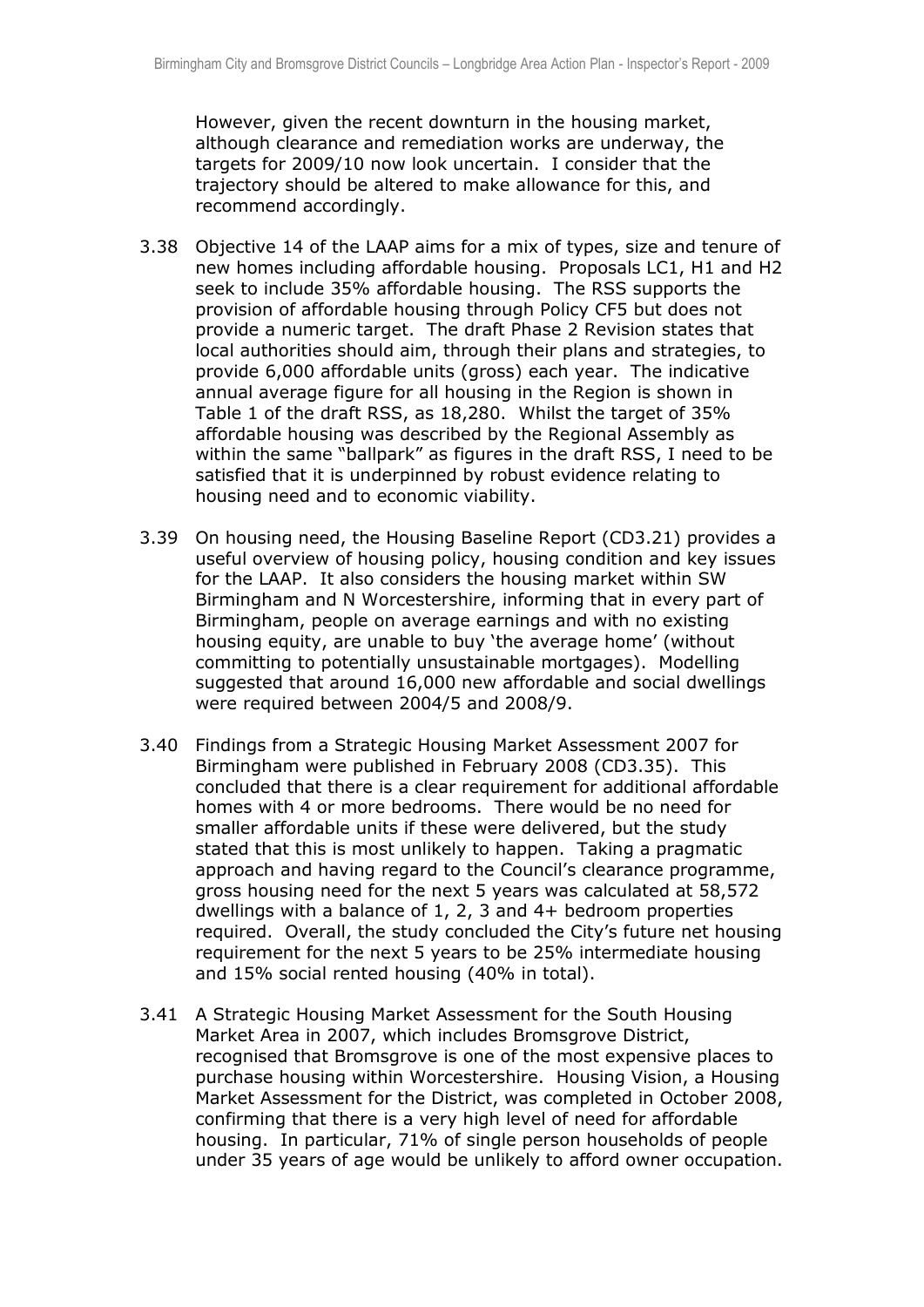- 3.42 Although the above studies may not have informed early stages of preparation of the LAAP, I consider that their conclusions provide support on grounds of local need for a target of 35% affordable housing at Longbridge.
- 3.43 PPS3 paragraph 29 expects Local Development Documents to set an overall planwide target for affordable housing which, among other things, reflects an assessment of the likely economic viability of land for housing within the area, taking account of risks to delivery and drawing on informed assessments of the likely levels of finance available for affordable housing.
- 3.44 The 35% target is consistent with that of an early Affordable Housing SPG (2001) from Birmingham City Council and its Unitary Development Plan (UDP) (CD4.2). The latter defined targets for two types of affordable housing: A - for housing provided by an organisation such as a registered social landlord or local authority which is allocated on the basis of need, a target of 25% applies; B – for low cost market housing available in perpetuity, a target of 10% applies. The UDP was adopted in 2005, and its definitions of affordable housing are very close to those in the more recent PPS3 for social rented and intermediate housing.
- 3.45 The Councils provided evidence from six sizeable sites in south-west Birmingham where affordable housing had been secured through s106 agreements since 2002. Four of the six sites had achieved 34% or 35% affordable housing, lending support to the notion that this target is achievable.
- 3.46 Birmingham City Council undertook a Strategic Housing Land Availability Assessment (SHLAA) in 2007. This included an examination of some 50 sites across the city, which were compared in terms of likely gross development value and development costs, in order to calculate residual values. The study classified sites according to ability to provide affordable housing, placing Longbridge within the "larger middle market sites" category. On these sites, 35% was judged to be appropriate subject to specific site considerations. Because of Longbridge's large scale and the potential to raise the overall value of the area, it was considered that 35% should be attainable. Following viability modelling in Bromsgrove, the draft Core Strategy sets a target of 40% affordable housing for the District.
- 3.47 In addition, viability modelling work for the LAAP has been undertaken which includes assumptions that 35% of new housing would be affordable (CDs 3.20, 8.3-8.5). A modest assumption about funding from the Housing Corporation, modified to make allowance for meeting the construction costs to secure Level 4 rather than Level 3 of the Code for Sustainable Homes, was included. The model indicated that 35% affordable housing would be reasonable for Longbridge over the long term and based on normal market conditions. Sensitivity testing of the model showed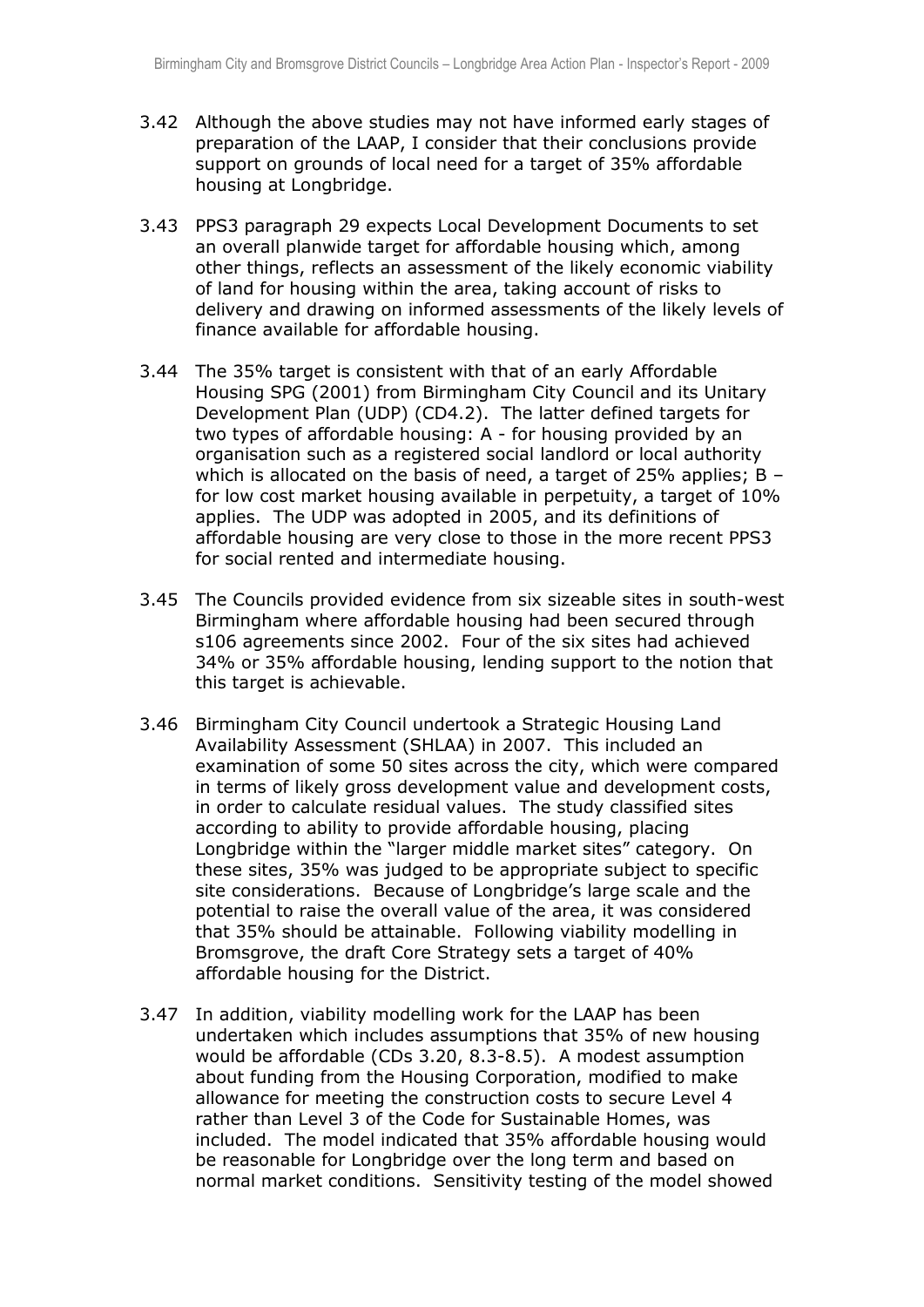that varying market conditions, reduced grant and varying the proportions of social rented and intermediate housing would make a considerable difference to residual values. As the LAAP does not specify exactly how affordable housing (whether social rented or intermediate) is to be provided, it offers flexibility.

3.48 The Councils have proposed changes to emphasise that site specific characteristics and market conditions may affect the exact number of affordable houses that can be provided on each site. Negotiations not just the 35% target will determine the outcome. I consider that these changes are necessary to make the document sound and are consistent with Circular 05/2005: Planning Obligations. I am satisfied that the affordable housing target is adequately supported by appropriate economic viability assessment. Providing the following changes are made, I conclude that the housing proposals are the most appropriate, are evidence based and should foster sustainable and mixed communities with high quality housing.

**Page 32, paragraph 3.102, add after the first sentence "The scheme is intended to help meet the housing needs of the Major Urban Area, and as such any residential development will be counted towards development targets for the MUA and not Bromsgrove."**

**Page 32, paragraph 3.105, third sentence should read "Density to be 40-50 dwellings per hectare across the whole site but responding to the differing character across the site."**

**Page 23 and subsequently, paragraphs 3.33, 3.93, 3.102, 3.105 and 4.11 – revised wording to state that 35% is a target (not a minimum or an absolute figure) for affordable housing.**

**Page 52, Table 4, Longbridge Housing Trajectory should be changed as detailed in Appendix 1.**

#### *Issue 4 – Transport*

3.49 Planning Policy Guidance Note 13: Transport (PPG13) defines its objectives as to integrate planning and transport in order to promote more sustainable transport choices, to promote accessibility to jobs, shopping, leisure and other services by public transport, walking and cycling and reduce the need to travel especially by car. I consider that the LAAP achieves a high degree of integration between transport and land use/ other aspects of spatial planning, which stems from collaborative work from an early stage between the transport authorities, the Councils and the major landowners. The parties should be commended for their approach. Proposals T1–T4 outline a transport strategy which recognises the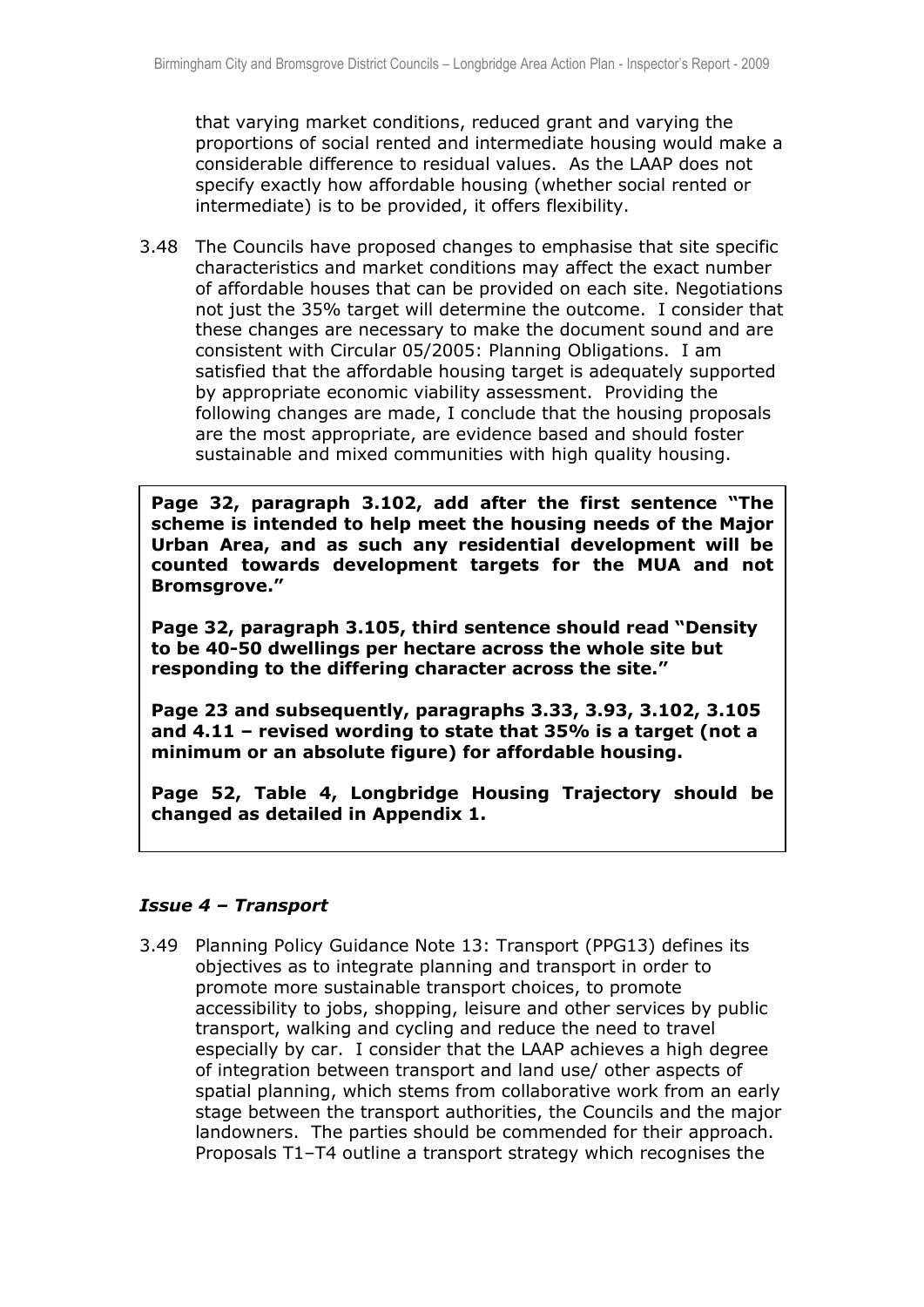importance of accessibility on foot, by bicycle and public transport, consistent with sustainable choices and PPG13.

- 3.50 The West Midlands Regional Assembly, Birmingham City Council, Worcestershire County Council and Centro confirmed that the plan is in general conformity with the RSS. Whilst some schemes identified in the West Midlands Local Transport Plan (2006) (CD5.27) are not promoted in the LAAP, these were assessed at the issues and options stage. Public consultation was carried out before decisions to exclude the schemes were taken. I consider this to have been reasonable.
- 3.51 The transport proposals in the LAAP are underpinned by a number of related technical studies which contribute to a robust evidence base. These include a Travel Demand Model (CD3.13), Traffic Modelling Report (CD3.11), Bus and Rail Strategies (CDs3.14 & 3.15), Travel Management Strategy (CD3.12) and Infrastructure Strategy (CD3.16). Necessarily, these include a range of assumptions and variable data inputs, but I am satisfied that the methodologies and coverage were entirely appropriate. I consider that the studies provide a sound base for planning new infrastructure and transport improvements in the Longbridge area.
- 3.52 I have taken account of the criticism that public consultation was not sufficiently wide for all local people to understand the transport issues. In particular, it is suggested, they were unaware of the Bus and Rail Strategy documents until late in the process. However, I am satisfied that the requirements for consultation have been met in respect of the LAAP, and I am aware that relevant options for infrastructure were published in the Issues and Options Report dated Oct 2006. In addition, representations received at submission stage relating to the transport proposals reflect a good understanding of the issues.
- 3.53 Proposals T8, T10, T13 and T14 in the LAAP provide for improvements to the highway network to support future travel demand, in the context of pursuing a sustainable movement strategy. There was general agreement that, in principle, these improvements would be required. However, the leading developer expressed concern as to how the policies would be applied, and what new infrastructure would be deemed necessary to support specific developments. It was argued that extant travel demand from the existing use of the land for employment purposes; shifts in mode split and background traffic growth which could be different in practice from the assumptions used in modelling; and existing problems at some road junctions should be allowed for when developer funding was sought.
- 3.54 Table 1 in the LAAP includes various highway improvements and indicates that these will be provided by way of s278 agreements. The transport authorities acknowledged that a more detailed delivery programme would follow in due course, and that potential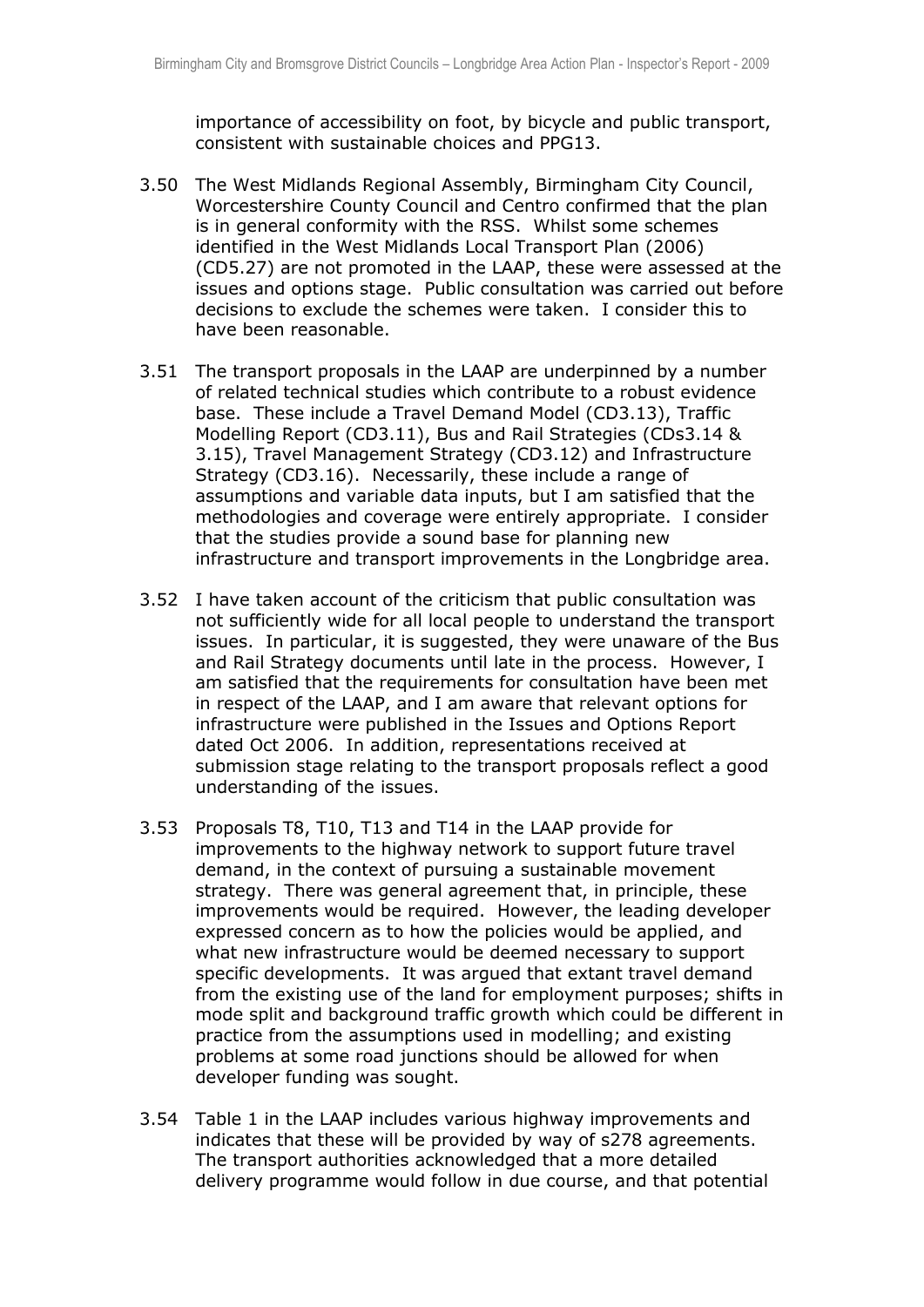public sector support for key infrastructure proposals such as realignment of the A38 (from the Regional Funding Allocation) may be forthcoming. Following an adjournment of the hearing sessions, more meetings between the Councils, transport agencies and the developer were held, and further work on viability modelling was carried out. This led to a re-assessment of transport schemes and agreement that some £10m could be cut from the sum of £58.65m for transport infrastructure which had first been estimated.

- 3.55 There are ongoing programmes of transportation works to support the West Midlands and Worcestershire Local Transport Plans, and it is estimated that some public investment will be available to cover schemes in the Longbridge area. However, it is difficult to be precise at this stage as to the full extent of public funding. It is commendable, in my view, that the LAAP has pinpointed the existing and likely future problems on the local highway network, looked at possible and preferred solutions and has estimated the costs of resolution. However, the precise level of contributions under s278 for individual developments cannot be realistically specified and I consider that change to the heading to Table 1, as proposed, would help to make this clear.
- 3.56 Proposal T14 promotes offsite improvements to the motorway network at M5 Junction 4 and where necessary at M42, Junctions 1 and 2. The Highways Agency has worked with the Councils to reach an agreed position, on the basis of traffic modelling and assessment, as to what mitigation measures will be needed to deal with traffic from a regenerated Longbridge on the motorways. The Highways Agency had to satisfy itself that, following implementation of the LAAP proposals, conditions on the motorways would not deteriorate so much that capacity would be exceeded and safety impaired. I support changes to the map on Page 37 and to the text to clarify the extent of works required by Proposal T14 as these should aid delivery of the plan. However, the LAAP need go no further in specifying the exact details of future mitigation measures. The Local Network Management Scheme is expected to deliver some improvement to the M5 Junction 4 in the near future, but I accept that the LAAP cannot be too precise about funding.
- 3.57 I consider that the options for improved public transport links between Frankley and Longbridge have been fully investigated in an objective way. I agree with the transport authorities that the advantages of a bus-based solution are considerable and outweigh the potential benefits of reinstating the rail link. The bus option offers better penetration of residential areas in Frankley and within the LAAP area than a rail service, with the scope to provide more stops; reduced capital cost and annual operating costs; minimum land take and less severance of the LAAP area; more certainty and more rapid delivery. In addition, emerging rail strategy favours improvements to the Cross City line corridor, with which reinstatement of the Frankley branchline would not be compatible. In my opinion, Proposal T4, which would enable a new high quality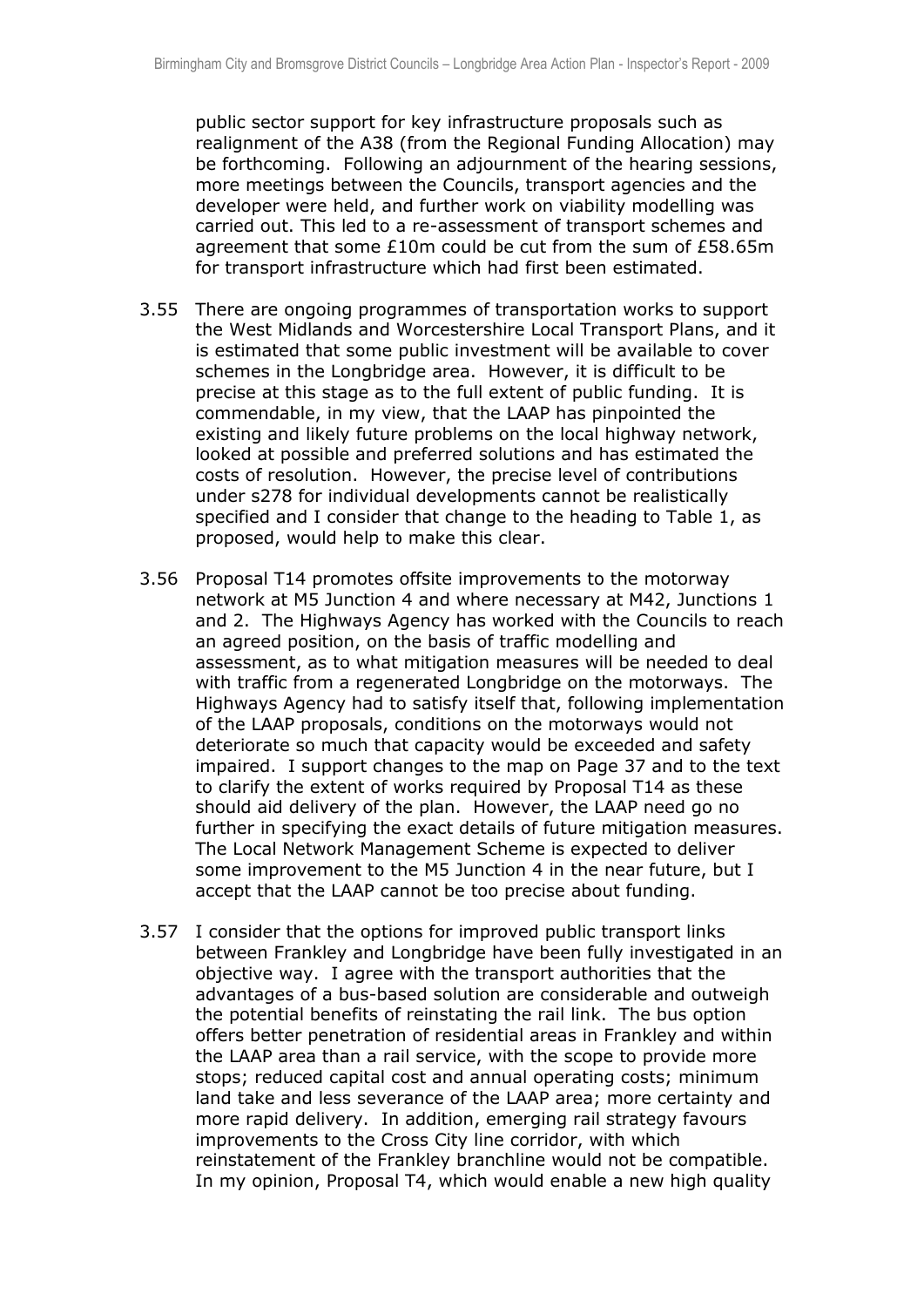bus service to and from Frankley, is not expedient and shortsighted but represents a positive element of the AAP which should improve communications with the Frankley area.

- 3.58 Proposals T5, T6 and T7 promote a new public transport interchange on Longbridge Lane, improvements to Longbridge rail station and a strategic park and ride site. I have considered whether these proposals are sufficiently ambitious and represent the best alternative to 'showcase' regeneration in the Longbridge area. The proposals reflect a holistic approach to provide a "Transport Hub" having had regard for all types of users, and emphasising the need for high quality, attractive and well-designed facilities. The proposed scale of facilities is underpinned by baseline transport studies. The Longbridge Strategic Park & Ride report (CD3.30) demonstrated that a maximum of 865 vehicles could be expected to use the site, which with 1,000 spaces available would give surplus capacity of 14%. However, it was suggested that experience of new car parks for park and ride at Selly Oak and Tame Bridge Parkway stations was that they soon became overcrowded. Modelling had not picked up these effects. Excessive demand for parking at Longbridge could be harmful, causing significant congestion and unwanted parking in the surrounding area. The Councils proposed a change to Proposal T7 which would allow more than 1,000 car parking spaces for Park & Ride, and I support it.
- 3.59 Paragraph 3.140 of the LAAP ensures that the feasibility of moving the park and ride site and the railway station to the south of Longbridge Lane will continue to be examined. Options for improving rail services were assessed in the Rail Strategy (CD3.15) which suggested that relocation of the rail station should be considered after 2019. Relocation would require significant capital expenditure, moving the entire signalling system which I am advised is most unlikely until after the end of the plan period, and realigning the tracks. Network Rail will be considering an extension of the 4 tracks south of Longbridge to Barnt Green in the longer term, and if that were found feasible, that might be the best time to review moving the station and park and ride facility. In these circumstances, I am satisfied that the approach in the LAAP is realistic and flexible.
- 3.60 The transport authorities contend that the future level of passenger demand for an additional rail station at Cofton Hackett would be unlikely to offset the associated costs, and I see no reason to disagree. The rail strategy does not recommend rail freight facilities to serve the NAC site, but it would not preclude their development alongside the cross city mainline.
- 3.61 Paragraph 2.13 declares that the AAP "sets ambitious targets to achieve a significantly higher proportion of journeys on foot, by cycle and by public transport ….". The desired mode shift will depend on the delivery of the good infrastructure, walking and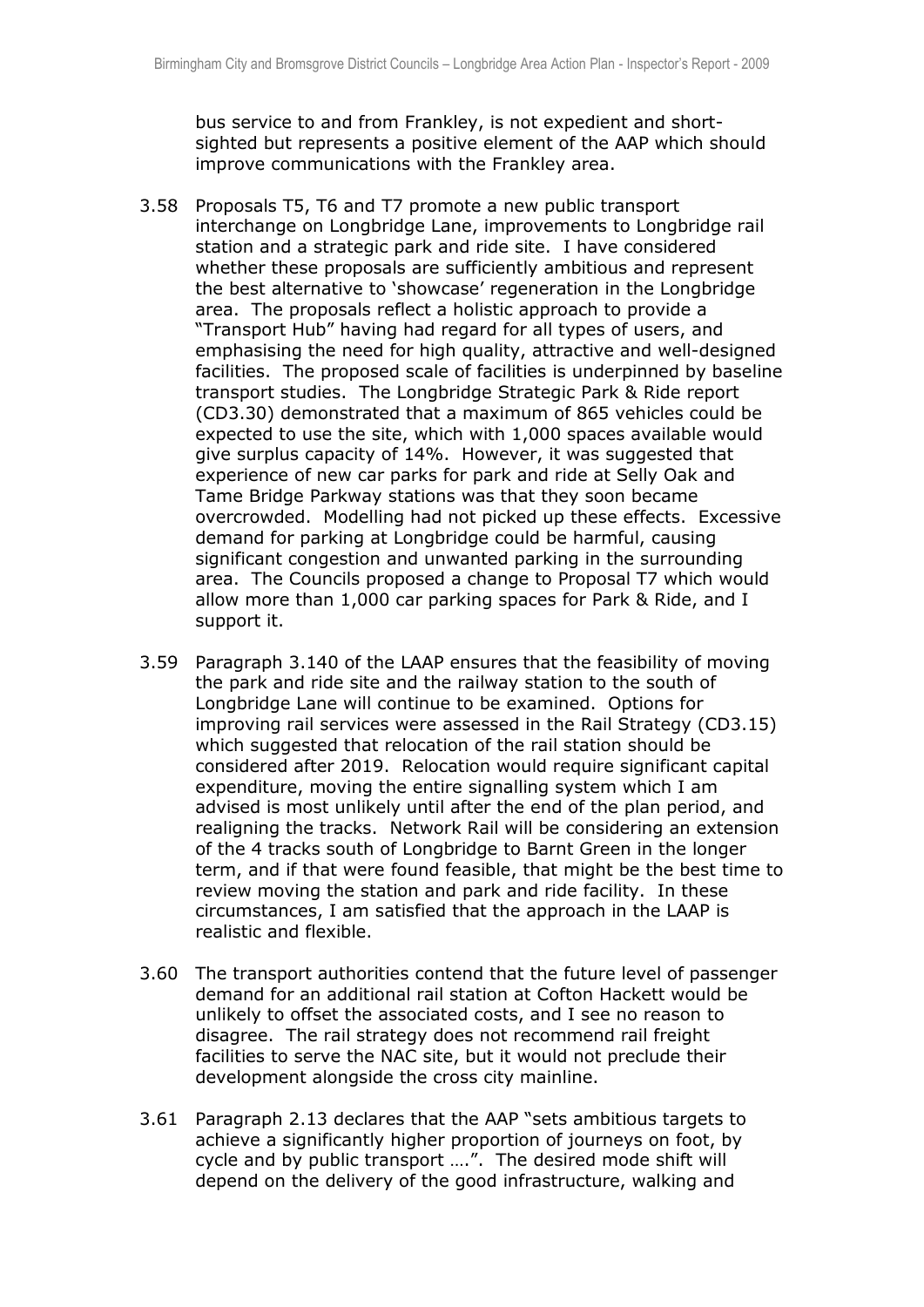cycling networks and improved public transport services which the LAAP promotes. In addition, Proposal T11 provides for a package of measures and a Travel Co-ordinator to encourage changed behaviour and more sustainable travel. I am satisfied that regard has been had to experience elsewhere and best practice guidance on Travel Plans in drafting this proposal.

- 3.62 Proposal T9 describes car parking provision and Appendix 3 includes parking standards, which are more stringent (meaning that the maximum levels are lower) than those given in PPG13 but derived from a draft supplementary parking document of Birmingham City Council. PPG13 advises that LPAs may adopt more rigorous standards than those set out in its Annex D, and I consider that the LAAP is consistent with national policy on parking. The authorities' judgment is that the standards strike a balance between meeting parking demand and achieving the proposed mode shift target for Longbridge. I am satisfied that the plan through its baseline studies has had sufficient regard for the travel needs of staff and students at the proposed college.
- 3.63 This major mixed use development is certain to increase traffic levels locally (an additional 4,800 vehicle trips in the peak hours is expected), and Proposal T15 on traffic management could be very significant in safeguarding the environment of residents and rural areas from pollution or other traffic nuisance. The Councils have admitted that Lickey Road south of Lowhill Lane should not be classified as a Primary Movement Route. I agree and recommend that changes should be made to the Proposals Map and Movement Strategy Plan.
- 3.64 As to whether the LAAP is "effective" in PPS12 terms, it provides significant information regarding the delivery of the transport improvements, which have the support of all main transport authorities and operators. It is clear that preliminary work to secure implementation has been undertaken or is underway. For example, the West Midlands Passenger Transport Authority agreed in January 2008 to promote a 'busway' scheme to Frankley. Preliminary cost estimates for improvement works are given in the supporting Infrastructure Report (CD3.16). Tables 1 and 2 of the LAAP specify scheme requirements, phasing and funding mechanisms. These have been criticised as being too prescriptive and lacking necessary flexibility. Given recent economic changes which have affected financial markets and building programmes, I consider that it is realistic to revise the information on phasing in those tables to make the LAAP both deliverable and flexible. The necessary changes are detailed in Appendix 1.
- 3.65 I conclude that the transportation strategy more than adequately supports the DPD's other proposals, represents the most appropriate in the circumstances, and is founded on a robust and credible evidence base. Provided the following changes are made, it will also be effective.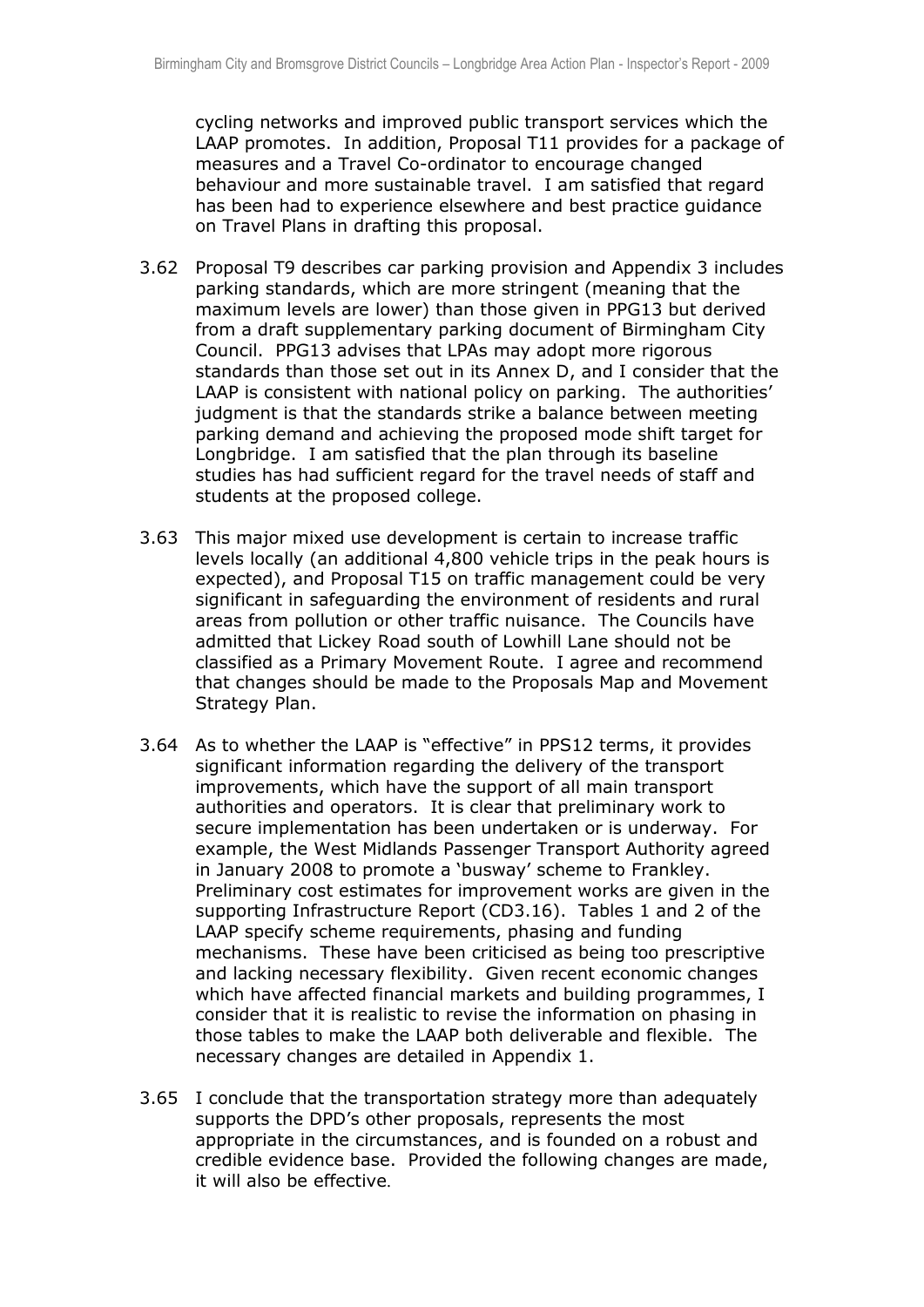**Page 20-21 Proposals Map – change so as not to show Lickey Road as a Primary Movement Route**

**Page 46, Table 1 and paragraph 4.8 – change the heading to: "Anticipated s278 Scheme Requirements", and delete dates for implementation from the table.**

**Page 37, Change the heading to: "Longbridge Area Action Plan Movement Strategy Plan"; Change Lickey Road to Secondary Movement Route; add "Groveley Lane/Lowhill Lane" to the T8-J Improvements; show J4 on M4 improvement and not M5/M42 J.**

**Paragraph 3.141, Proposal T7 – change first bullet to read "at least 1000 spaces for park and ride users only."**

**Paragraph 3.148, Proposal T14 – delete "where necessary" and insert in its place "improvements to traffic signals at …"** 

### *Issue 5 – Delivery*

- 3.66 PPS12 explains that area action plans should deliver planned growth areas, stimulate regeneration and focus the delivery of area based regeneration initiatives, among other things. I consider that the LAAP has an appropriately strong emphasis on implementation and delivering necessary change at Longbridge. Part D of the LAAP is devoted to Delivery and Implementation. As the Councils pointed out, the emphasis on delivery in the plan exceeds that in many AAPs which have been adopted elsewhere. It is clear from the hearing sessions and written evidence that there has been continuing collaboration between the landowner/developers and Councils, as well as with infrastructure providers, directed at delivering the plan. Evidence on the ground, in the form of clearance of the old MG Rover sites and construction of new business premises at the Innovation Centre and Cofton Centre, demonstrate that an "action" plan is intended and not just a paper document.
- 3.67 Paragraph 4.9 of PPS12 describes the components of good infrastructure planning. Although this guidance is intended primarily for core strategies, it seems to me that the principles are equally relevant to the LAAP. Regarding infrastructure needs and costs, the Councils' Viability and Baseline Study (CD3.20) itemised the infrastructure needs of the plan and attributed costs to them, which were derived from detailed and specialist baseline studies.
- 3.68 Viability work supporting planning applications and carried out by the developers post-dated this early work for the LAAP, took account of some actual costs and reflected more recent market conditions. New viability modelling was undertaken in November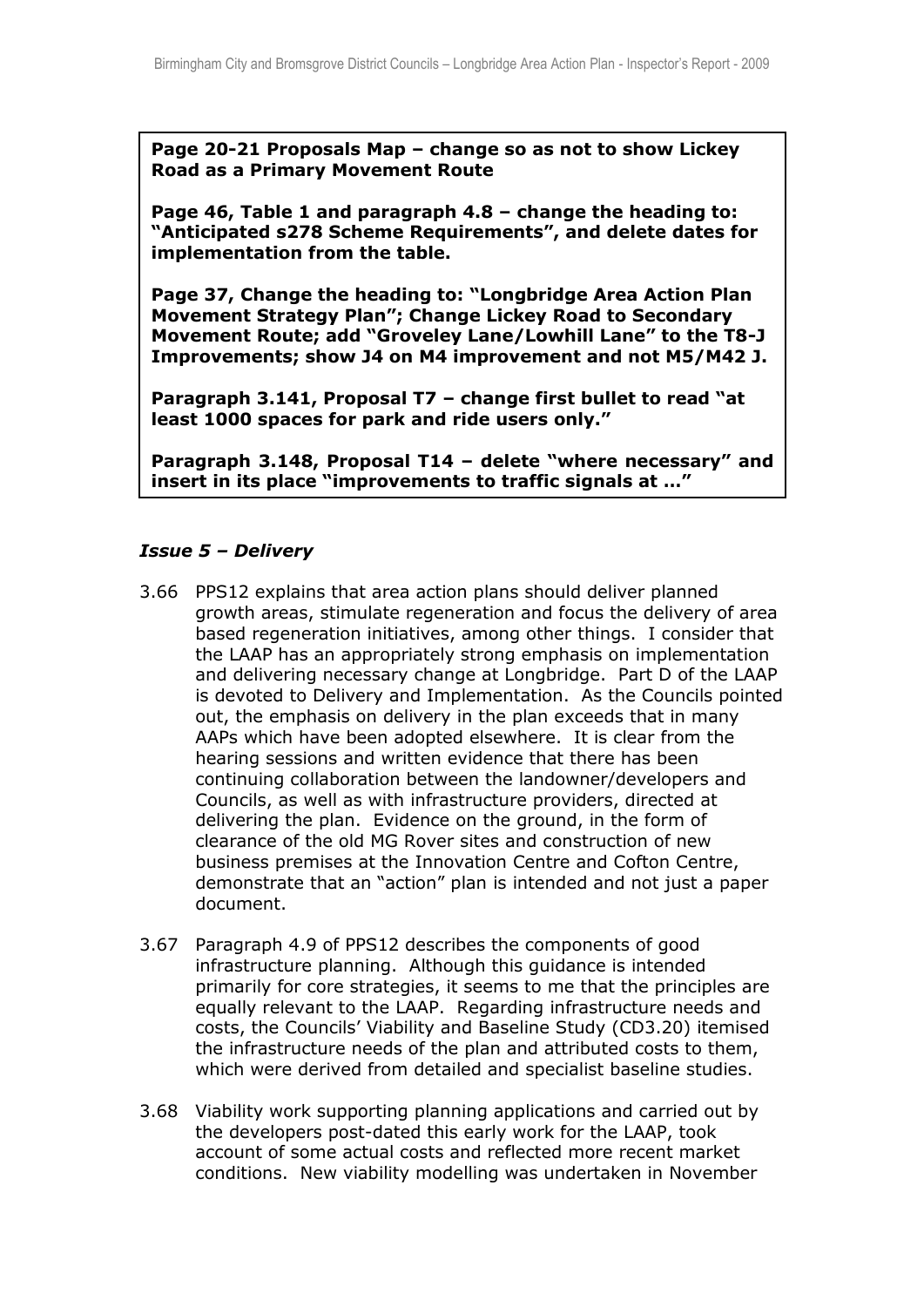2008 during an adjournment of the hearing sessions which incorporated new findings from the developers. Revised figures for construction works and infrastructure costs were input. The resultant figure for total outgoings was about 2% lower than the original figure in CD3.20, with costs for some elements (eg transport infrastructure) going down and others (eg preconstruction) going up. I consider that the approach to identifying infrastructure needs and costs was sound, and that this has been confirmed by the more recent review of the model.

- 3.69 Part D of the submitted LAAP contains a series of tables which indicate the phasing of development in terms of dates and linkage to other proposals. For example, proposed improvements to junctions on the motorway are phased for 2013-14 and linked to completion of the local centre. I consider that this reflects good practice to achieve "joined up" development and the delivery of necessary infrastructure at the most appropriate time. However, the recent downturn in the economy means that development is unlikely to occur in line with the specified dates. The LAAP is insufficiently flexible in the current economic climate and the presence of so many dates in the tables in Part D is unsound. The Councils have, however, put forward changes to the tables deleting or changing dates and making minor word changes. These, in my opinion, make the phasing more realistic and introduce the required level of flexibility to make the plan sound. I recommend that these changes to Tables 1,2,4 and 5 and to paragraph 4.17 be made.
- 3.70 The LAAP refers to a number of funding sources to deliver the regeneration and transformation of the area. As already described, s278 of the Highways Act 1980 and negotiations between the developers and highways authorities, would be used to secure funding for the schemes listed in Table 1 of the plan. Planning obligations under s106 should provide a range of community and infrastructure measures, notably affordable housing, as described in paragraphs 4.5-4.6 and elsewhere. The Councils proposed a late change to add a reference at the end of paragraph 4.6 to planning conditions. I support this change and consider it necessary, as it secures compliance with national policy on the use of conditions in preference to obligations, where possible.
- 3.71 The plan explains that planning contributions will be split into two elements: a traditionally negotiated s106 obligation and a Community Infrastructure Levy (CIL). The proposed CIL generated significant opposition from representors including key stakeholders. It had not been included in Issues and Options or Preferred Options reports for the LAAP, and its introduction at submission stage was seen as contrary to the spirit of "front loading". The Planning Bill introduced the concept of CIL, and PPS12 includes a reference at paragraph 4.12, but national policy has not yet clarified how it should operate; more information and regulations are expected in 2009. In view of these factors, I consider that the submitted LAAP is unsound in its references to use of a CIL.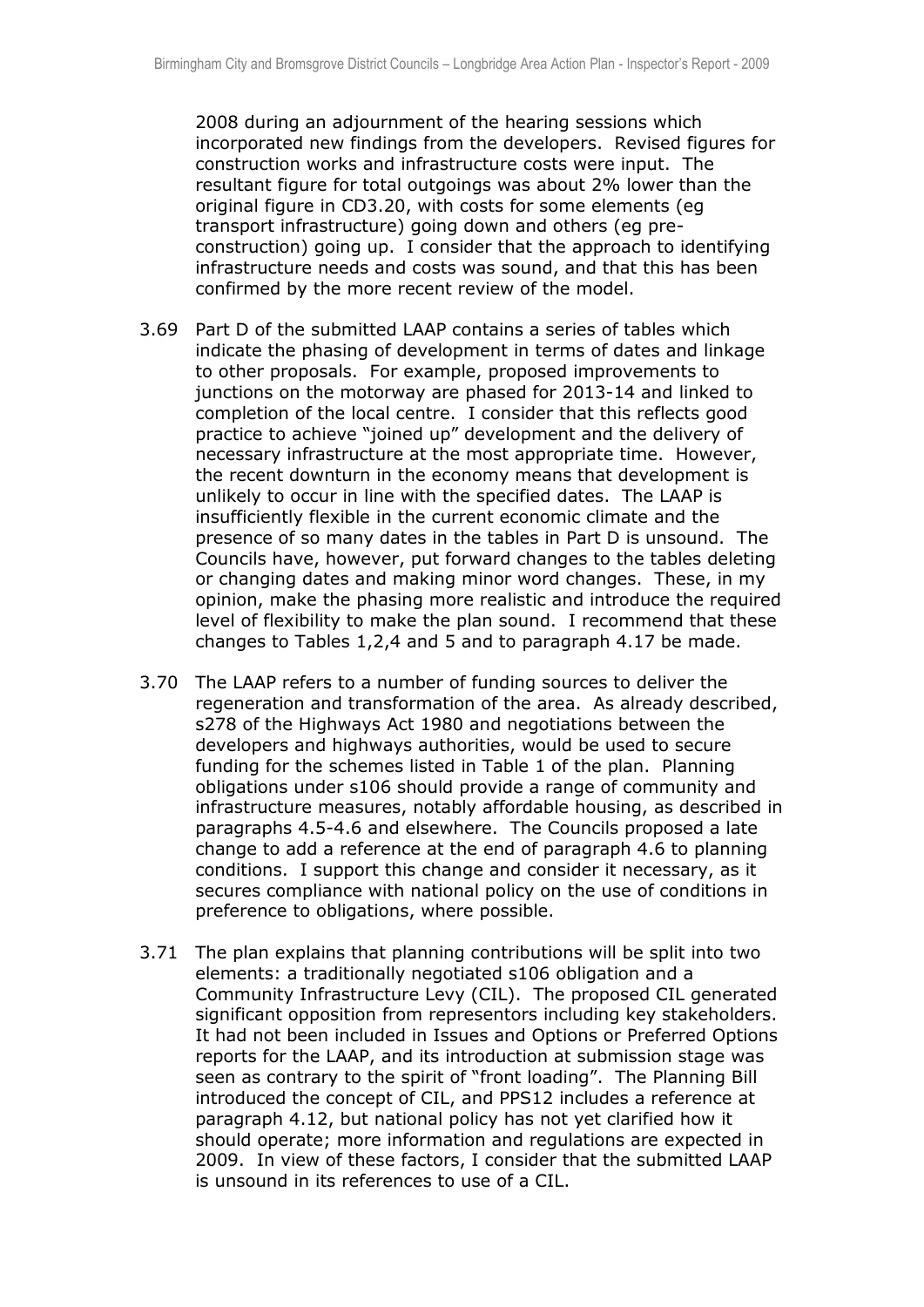- 3.72 However, a local area-based funding mechanism for Longbridge would help deliver the large scale infrastructure required for its successful regeneration. Use of standard charges would provide an element of certainty for developers, minimise the time spent on negotiating s106 obligations and improve equity and transparency in the funding process. Circular 5/2005 supports pooled contributions and formulae and standard charges. The Councils identified a number of other LPAs which had developed standard charge schemes, and I consider that the approach could usefully be employed to help deliver the LAAP. The Councils have proposed changes to the plan to avoid reference to the CIL, and rename it the Longbridge Infrastructure Tariff (LIT). I consider that this would overcome part of the unsoundness in the submitted document, and I recommend that the change is made.
- 3.73 Table 2 of the LAAP identifies a wide range of infrastructure schemes for funding from the LIT. Regarding the tests in Circular 05/2005, I am satisfied that these schemes are all reasonably related to securing the comprehensive redevelopment and regeneration of Longbridge. I see no reason why LIT contributions should not be used to realise them. The Councils have carried out a considerable amount of work to ensure that the LIT mechanism will work. A Memorandum of Understanding between the local authorities has been drafted to provide advice on planning applications. Much effort has gone into quantifying the total tariff which would be required to fund the schemes in Table 2, to considering a delivery plan and banking function, and into the timing and phasing of payments.
- 3.74 The land at Longbridge is largely owned and being developed by just two parties; these relatively unusual circumstances, in my opinion, mean that the arrangements to deliver the AAP should be practicable in this case, even if they cannot be replicated elsewhere. Change to paragraph 4.13 and a new 4.16a have been tabled to provide a fuller explanation of the delivery mechanisms. I endorse the changes as they contribute to the plan's effectiveness.
- 3.75 Table 3 of the LAAP shows how the LIT funds would be raised from the various elements of new development, based on a charge per new dwelling and the quantity of new floorspace for other uses. The Councils advised that they had compared the tariff rates with amounts negotiated through s106 agreements for other developments in the area to ensure that they were fair and reflected local experience. They had also reviewed similar schemes and tariff levels/charge rates developed by other English LPAs. The Councils emphasised that all developers would pay, whether their schemes came forward in years 1 or 15. They proposed a new paragraph 4.22a which would allow some variation of the tariffs and payments over time, in order to respond to market conditions. On the basis that this change is made, I consider that Table 3 is clear, transparent and fair and is sound.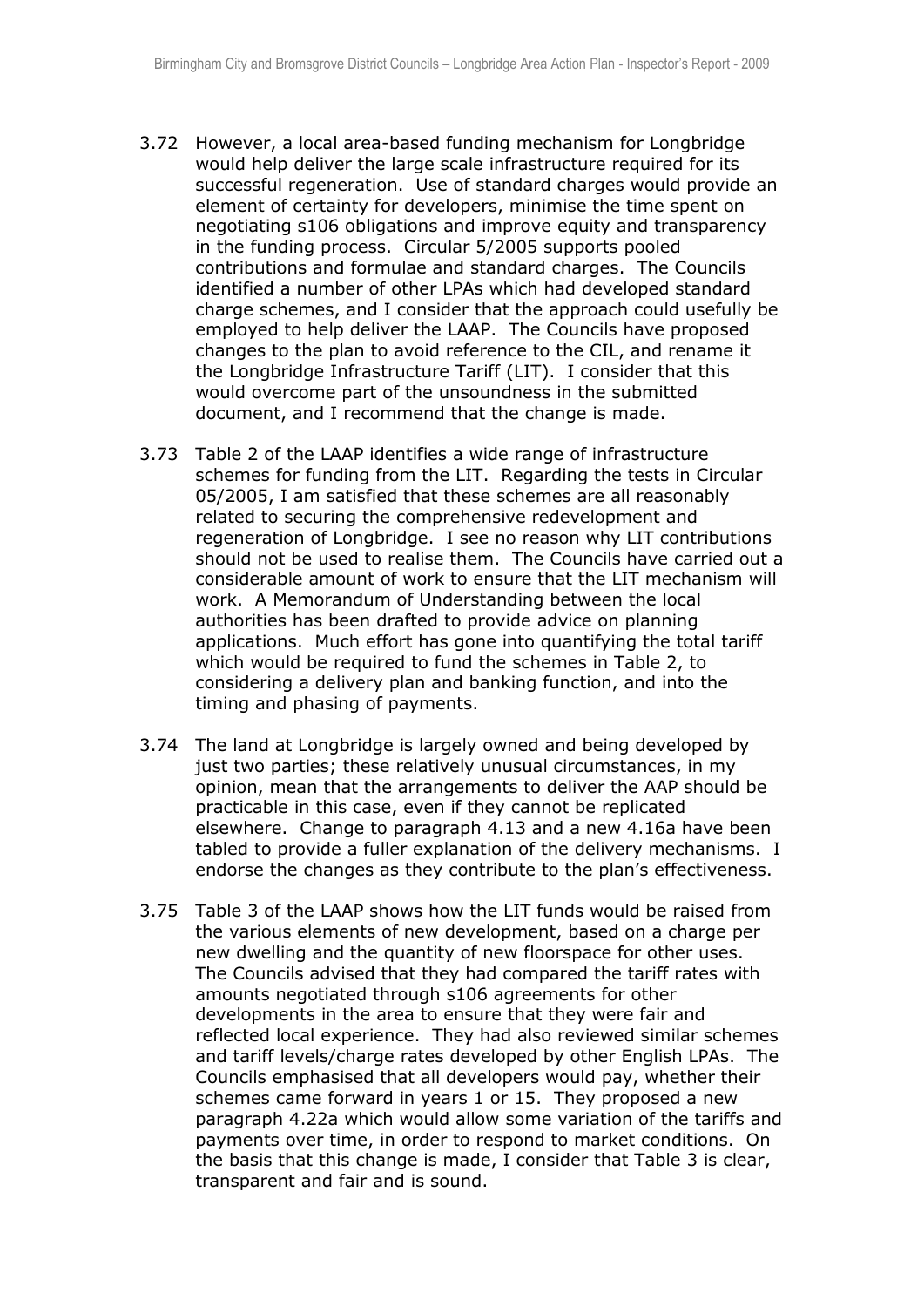- 3.76 Bournville College of Further Education saw the levy or tariff as a good mechanism in principle, but argued that it was inappropriate to apply the charges to a non-commercial college. I recognise its status as a registered charity, and accept that its relocation to Longbridge is to be funded largely from public resources. However, I consider that its staff and students will have an impact on the local area in terms of placing pressure on public transport, roads, open space and recreation facilities, heritage and cultural and local community safety services. It seems appropriate that it should be covered by the LIT. I am advised that other public sector funded projects in Birmingham have contributed towards the infrastructure and mitigation measures needed to support their development. It will always be difficult to set a tariff which will be fair to everyone, but as the rate for the College is at the lowest level in Table 3, I am satisfied that it is reasonable. As explained above, changes to the LAAP will enable all developers, including the College, to negotiate revised terms if the LAAP policies would make a scheme unviable. ………
- 3.77 The Councils have tabled changes to paragraph 4.15, in response to concerns about the requirement that payment should be expected as soon as planning permission was granted. Permission does not mean that development will definitely take place, nor does it trigger the need for supporting infrastructure. I accept that, in the current economic climate, there may be delay between consent and implementation. For these reasons, I am satisfied that the change to paragraph 4.15 is needed in the interests of effectiveness.
- 3.78 Concerns were raised about the assumptions made in the original viability modelling exercise for public sector funding, in particular investment by Advantage West Midlands. In November 2008, following fresh discussions with the agency and St. Modwen, the model was re-run. This showed that based upon Net Present Values (NPV) approximately £30m additional public funding would be required. The Councils provided evidence of ongoing work to secure more public funding from a number of different sources (CD8.33). The plan runs for some 15 years and I accept that funding this far ahead can rarely be guaranteed. Given the overall scale and value of development and the significance to the region of regenerating Longbridge, I am satisfied that it should be possible to plug the apparent "gap", especially if the role of banker is extended to help identify new funding opportunities. Additional references to public sector funding in paragraphs 4.2, 4.3, new 4.4a,4.8, 4.10, Table 5 and a new appendix with information about some key sources, would help to make the plan sound on this important point.
- 3.79 The LAAP was prepared during a period of market buoyancy. As it is some 16 years since the country last faced such an economic downturn, it is perhaps unsurprising that the plan did not make allowance for the conditions which the development industry now faces. I agree that the LAAP should be assessed in terms of its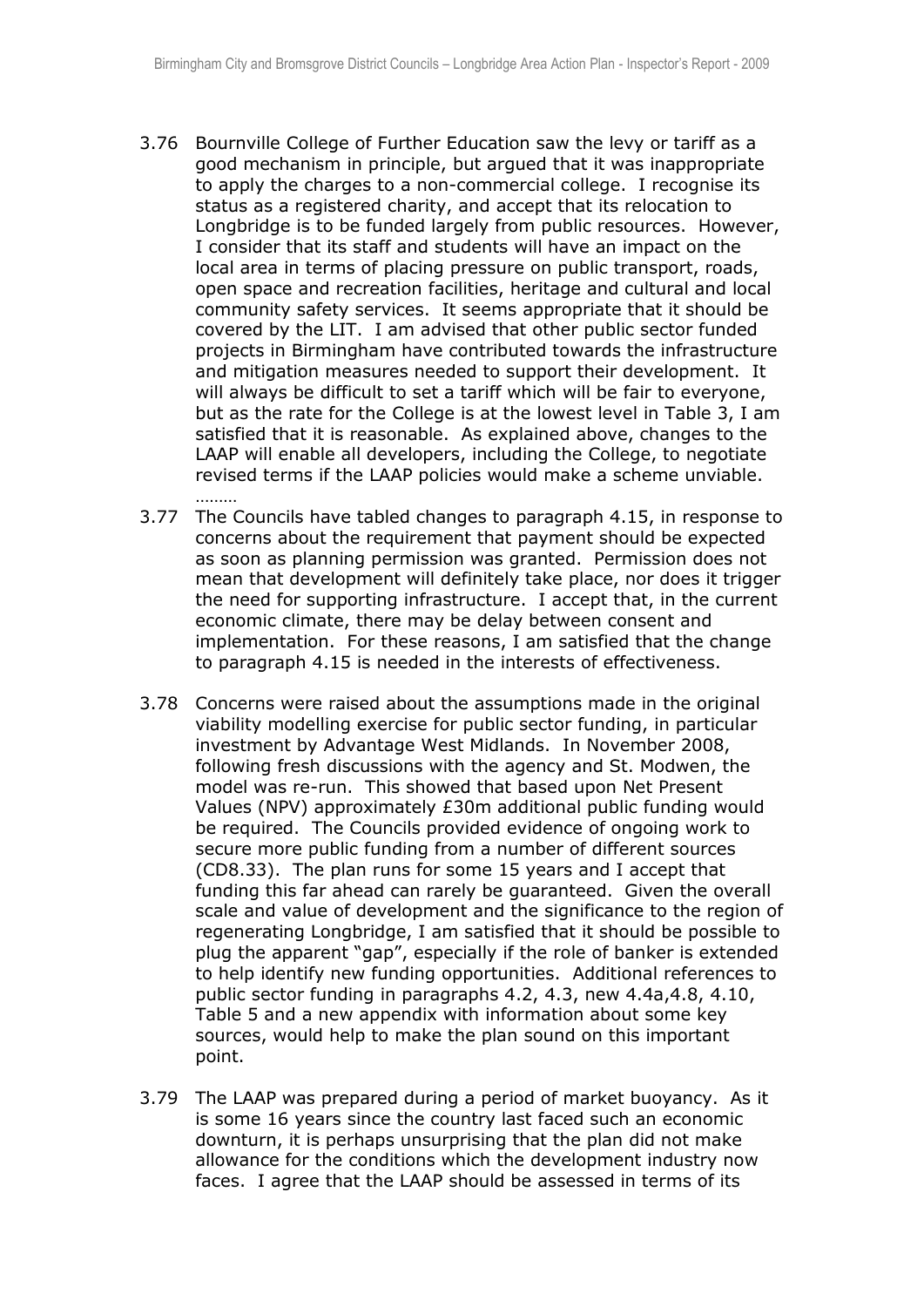deliverability over the full plan period, and that the momentum of regeneration and development should be sustained by exercising some flexibility in the early years at planning application stage. Care needs to be exercised to ensure that the principles of the employment-based, mixed use strategy are not compromised, and that potential planning harm from development is satisfactorily mitigated. Nevertheless, I accept the need for flexibility to ensure that the plan is deliverable. I therefore support and recommend changes to the existing text, as well as a new paragraph 4.22a, which have been put forward by the Councils following discussions with the major stakeholders to inject more flexibility.

3.80 Table 5 of the LAAP identifies responsible bodies, delivery mechanisms and the sources of delivery funding. In my view, with amendments, this provides clear information as to the responsibilities for delivery of each of the main proposals in the plan. Table 6 sets out the monitoring requirements for each AAP Theme and Objective, identifying key performance indicators and information sources. I am satisfied that the arrangements are consistent with the requirements for monitoring core strategies outlined in PPS12. Since annual monitoring would enable any deviation from the plan to be quickly identified, I consider that the reference in paragraph 4.29 of the plan to a strategic review after 5 years is reasonable. Providing the following changes are made, I conclude that the AAP is sufficiently focused on implementation, sets out clear mechanisms for delivery and monitoring and is flexible enough to deal with change.

**Page 45 onwards, paragraphs 4.2, 4.3, new 4.4a, 4.8, 4.10 and Table 5 and a new Appendix 5 – add references to public sector funding, or make clear that the public sector is included.**

**Page 45, paragraph 4.6, add a reference to refer to the use of planning conditions.**

**Add a new paragraph 4.16a describing a delivery plan, as detailed in Appendix 1.** 

**Add a new paragraph 4.22a to explain that a flexible approach will be adopted to make allowance for market conditions, as detailed in Appendix 1.**

**Contents page, paragraphs 3.6, 3.16, 3.41, 3.67, 3.84, 3.99, 3.111, 3.119, 3.126, 4.7, 4.10, 4.11, 4.12, 4.14, Tables 2 and 3, and Glossary delete "Longbridge Community Infrastructure Levy (CIL)" and replace with "Longbridge Infrastructure Tariff (LIT)".**

**Pages 46 onwards, paragraph 4.17 and Tables 1,2,4,5 – change dates and descriptions as shown in Appendix 1.**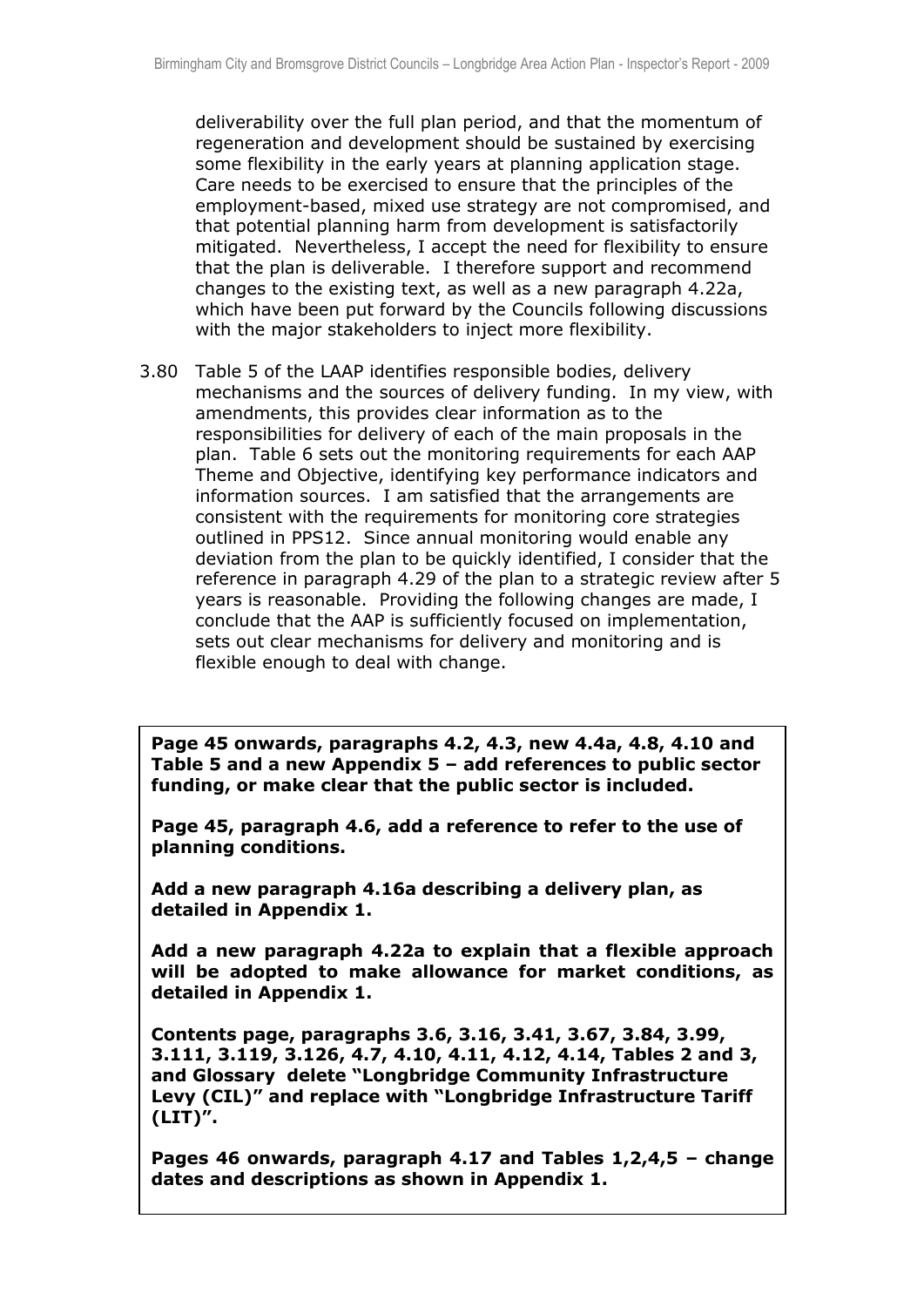**Page 45 onwards, paragraphs 4.2, 4.3, 4.5, 4.6, 4.7, 4.10, 4.12, 4.13 and title to Table 2 – change wording to enable greater flexibility in the application of proposals.**

**Page 51, paragraph 4.13 – add text to refer to the banking function as detailed in Appendix 1.**

**Page 51, paragraph 4.15 – delete the figures for residential and non-residential payments and replace them with the figures shown in Appendix 1.**

### *Other matters – water and flood risk*

- 3.81 According to Planning Policy Statement 25: Development and flood risk (PPS25), LPAs should prepare and implement planning strategies that help to deliver sustainable development by appraising, managing and reducing flood risk. A risk-based approach should be used and flood risk assessment carried out to the appropriate degree at all levels of the planning process. There are two watercourses which cross the plan area, the River Rea to the north and River Arrow to the south. The LAAP refers to opening up both Rivers. A strategy to address water and flooding issues is described in 3.11, and Proposals OS2 and OS4 relate to the establishment of walkways/cycleways and new neighbourhood parks beside the Rivers.
- 3.82 Regarding the River Rea, the Environment Agency's indicative flood map puts parts of the Longbridge site within flood zones 2 and 3a where there would be a medium or high risk of flooding. Flood Risk Assessment was undertaken in connection with the 2003 and 2004 planning applications for Longbridge West car parks and for the Technology Park. That work pre-dated PPS25, although I was advised that the flow analysis and method of calculation complied with current standards. A full flood risk assessment (fluvial) was completed in 2008 by the two main developers (CD7.8a)
- 3.83 Although the work on flood risk assessment has not been carried out exactly in line with national policy, I was advised that a partnership approach had been taken with the developers, their technical advisors and the Environment Agency. The River Rea through Longbridge has been culverted for many years but the intention is to reinstate much of it and regrade the land after removal of the huge buildings and areas of hard surfacing, formerly associated with MG Rover. Once the majority of the River has been opened up, new areas of open space will be provided alongside, benefiting local people and ecology. Flood attenuation measures and SUDS are proposed in the LAAP, and it has been recommended that finished floor levels be set at least 600mm above the 100 year plus climate change flood level. The Environment Agency is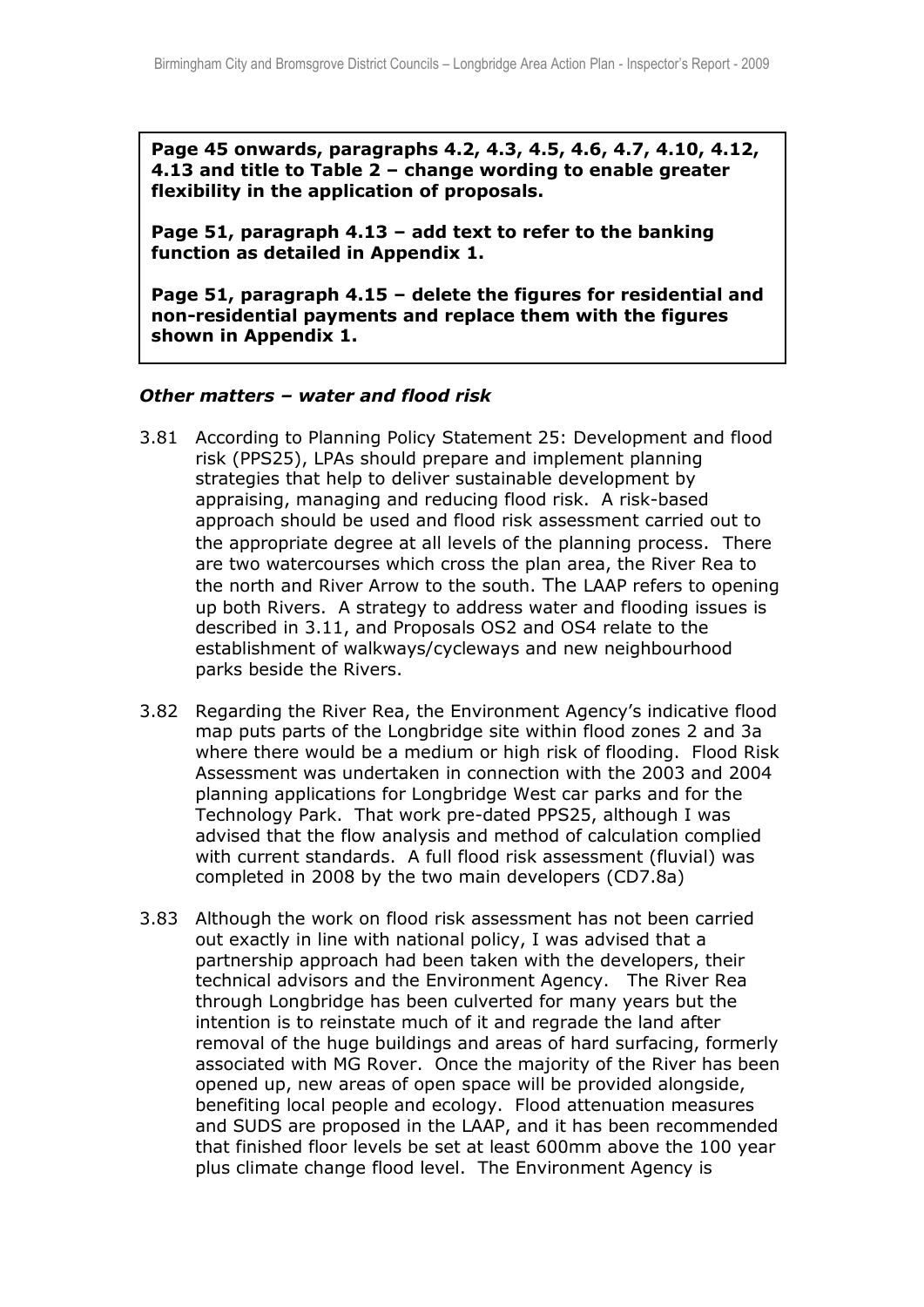supportive of the development proposals which are expected to reduce the flood risk along this watercourse and create a more attractive environment.

- 3.84 For the River Arrow, the Environment Agency's indicative floodplain map showed no flooding through the AAP site. The site was shown within PPS25's flood zone 1 with less than a 1 in 1,000 annual probability of river flooding. A flood risk assessment accompanied the outline planning application for housing development (Proposal H2 in the LAAP) on the former East Works industrial site (CD7.10a). A strategic flood risk assessment has recently been carried out for Bromsgrove District Council. Results were not published at the time of the hearings although I was informed that the assessment showed no major flooding problems with the River Arrow. CD7.10a concluded that the proposed channel works would not result in any out of bank flooding through the site. It is unlikely that the proposed development would place itself or any other parts of the catchment at increased risk of flooding.
- 3.85 I have had regard for concerns that development at Longbridge and opening up the River Arrow could have a detrimental effect on the quantity and quality of water reaching the Upper Bittell reservoir. I recognise that the River is largely culverted from Cofton Reservoir to Upper Bittell and does not carry water all year round. It seems to me that the flow of water is largely a maintenance matter and need not be addressed further in the LAAP. The Environment Agency raises no objection and I have seen no evidence that the proposed development at Longbridge would be harmful to the reservoirs or this stretch of the River.
- 3.86 In conclusion, although the LAAP is not underpinned by its own flood risk assessment as expected by PPS25, I am satisfied that the plan would not increase the risk of flooding in the study area or more widely. It includes a site wide strategy to address water and flooding issues. The objective to open up the two Rivers is supported by the Environment Agency and should be beneficial to the environment. I consider that additional text in paragraph 3.172 would explain that the approach to flooding has been credible and robust. In line with PPS12, paragraph 8.1, the Proposals Map should show areas at risk of flooding (1:100 years), and I recommend that this is changed accordingly.

#### *Other matters – sustainable development*

3.87 Part C of the LAAP outlines a Sustainability Strategy setting out standards and principles to be achieved. Longbridge is to become an "urban eco-centre". I consider that the thrust of the approach is consistent with PPS1. The Council has proposed some additions to the text to clarify that the zero carbon target is set for 2016 and subsequent dates, and that energy demand assessments should accompany the site-wide strategies under Proposal S2. A new section heading and paragraph covering sustainability appraisal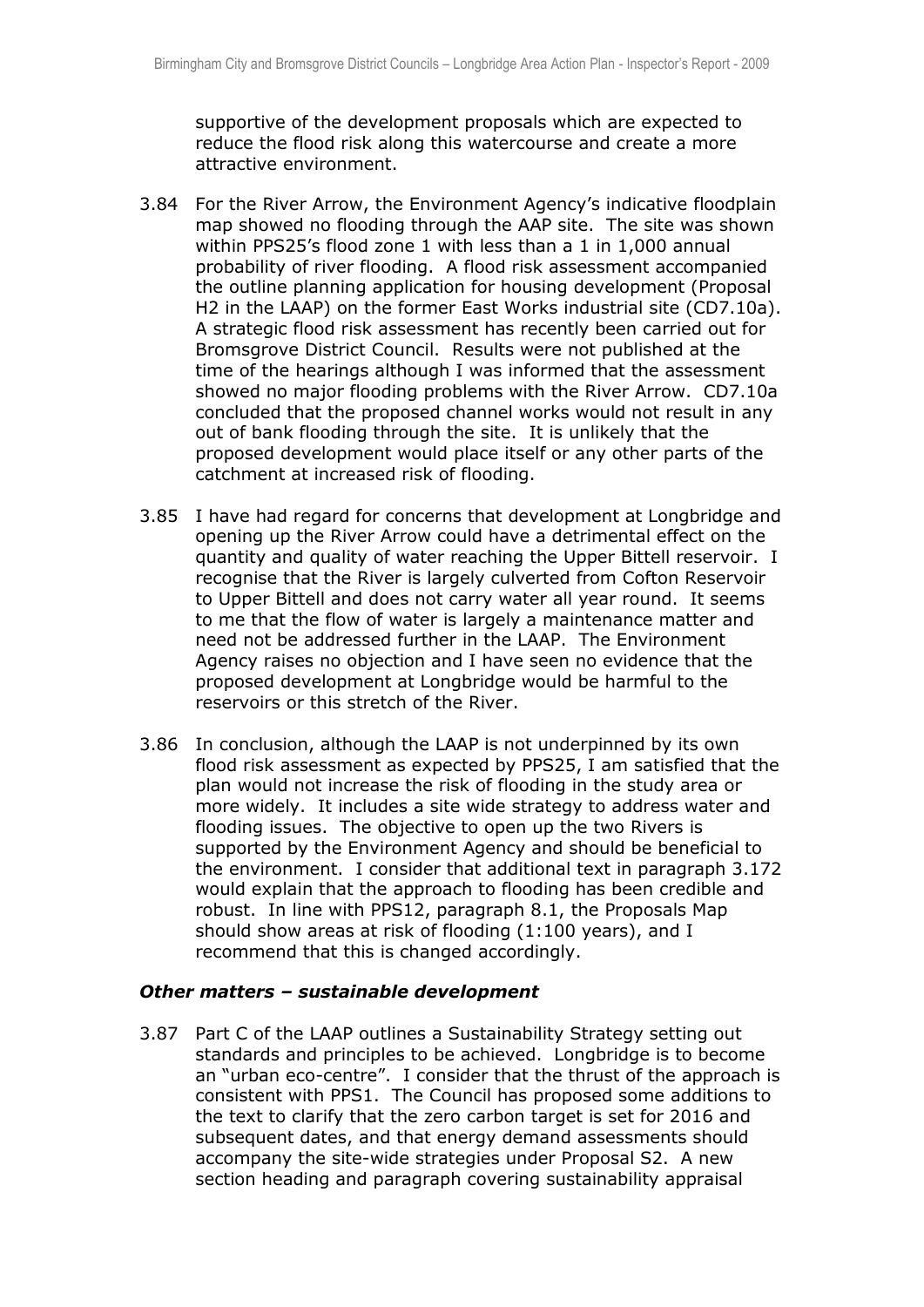would refer to the West Midlands Sustainable Planning Checklist. Changes to Table 6 are also proposed in order to aid future monitoring of sustainability. I consider that these changes would reinforce the strategy, making it more compliant with regional policy, and should be made to improve the LAAP's effectiveness.

### *Other matters – Policing*

- 3.88 West Midlands Police Authority argued that the Area Action Plan's Table 2 should be more specific than merely summarising measures to secure safer communities, and should refer to "the capital costs of policing". At the hearing, the Police Authority sought to go further stating that it sought commitment in the LAAP for the provision of a police base funded by the intended new development. I was advised that the Police Authority had been a statutory consultee for the plan, so that I would have expected it to have made the case for capital funding more precisely and at a much earlier stage in plan preparation. Relevant planning policy documents including the RSS, Birmingham Sustainable Community Strategy and Birmingham's emerging Core Strategy - Issues and Options recognise the need for a safer city and crime reduction. However, they do not require a new police base at Longbridge.
- 3.89 Table 2 of the plan refers to the roll out of local anti-crime and disorder projects, and neighbourhood policing. It does not therefore rule out support for enhanced police facilities. The Councils pointed out that the local centre will provide a full range of community facilities and services, and a police base could be considered for inclusion in the Austin Centre. Moreover, Table 2 does not differentiate between capital and revenue funding. I consider that there is no need to provide additional details of the community projects nor the mechanisms which should attract funding, such as neighbourhood policing. I conclude that the LAAP provides appropriately for safer communities and neighbourhood policing, and no changes are required in respect of this matter.
- 3.90 In conclusion, the following changes are needed to make the LAAP sound:

**Page 16, paragraph 3.10, bullet point 7, amend as follows: "Include an energy statement, energy demand assessment, and associated data on CO2 emissions …."**

**Page 16, after paragraph 3.15, add new Proposal DS2 on Sustainability Assessment, as detailed in Appendix 1.**

**Table 6 should include monitoring requirements for Objective 2, Sustainable Buildings & Infrastructure – see Appendix 1.**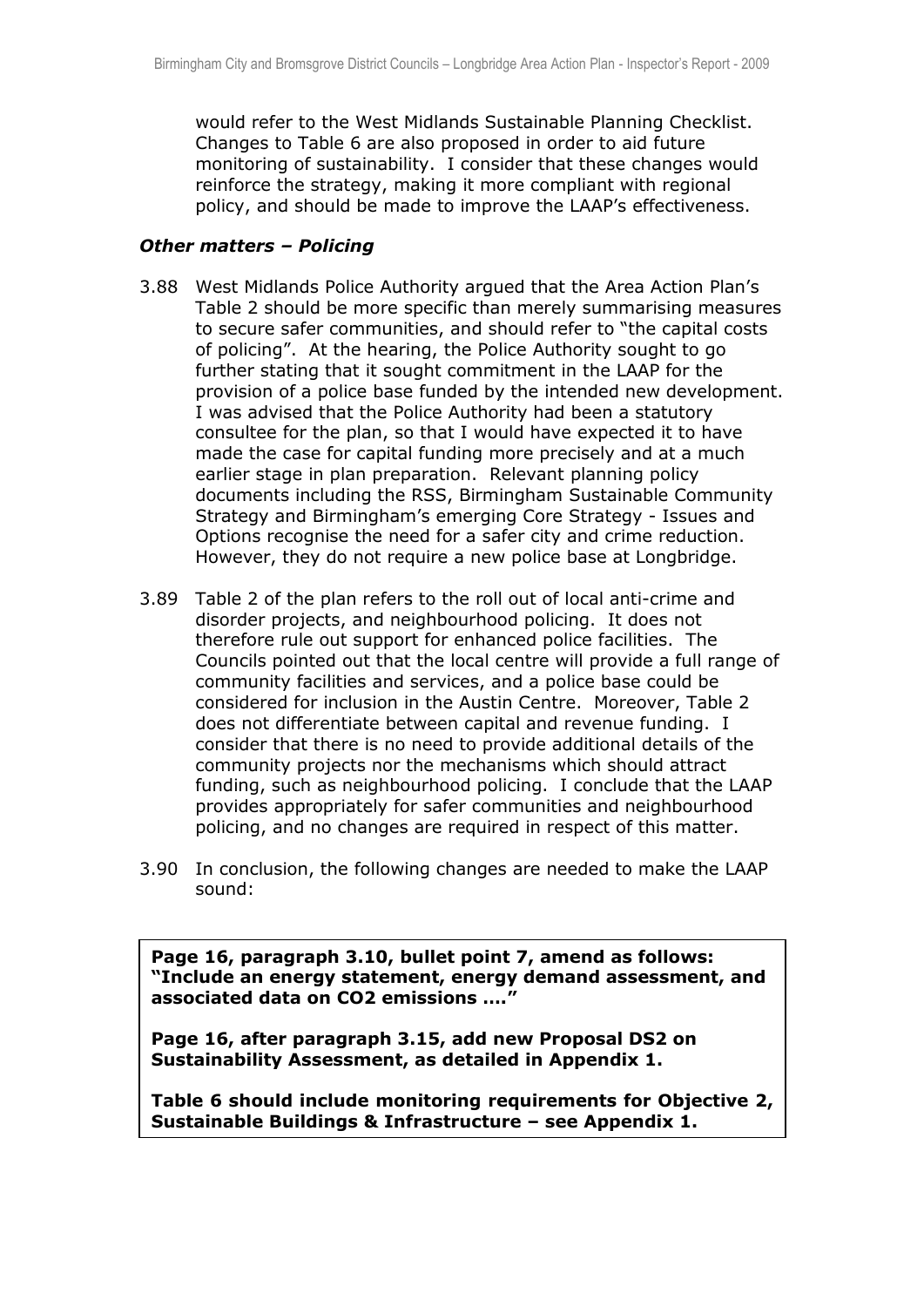**Pages 20-21, The Proposals Map should be changed to show areas at risk of flooding (1:100 years).**

**Page 44, proposal OS14, paragraph 3.172 – extend the text to provide additional information on flood risk, as detailed in Appendix 1.**

**Page 15, paragraph 3.4, add to the end of the first sentence "…by 2016 and beyond in subsequent phases."**

**Page 16, paragraph 3.10, first bullet, add "…low carbon development with a target of zero carbon by 2016 and beyond in subsequent phases."**

### *Minor Changes*

3.91 The Councils wish to make several minor changes to the submitted DPD in order to clarify, correct and update various parts of the text. Although these changes do not address key aspects of soundness, I endorse them on a general basis in the interests of clarity and accuracy. These changes are shown in Appendix 2. I am also content for any very minor alterations relating to typographical errors or paragraph/page numbering to be made.

### **4 Overall Conclusions**

4.1 I conclude that, with the amendments I recommend, the Longbridge Area Action Plan satisfies the requirements of s20(5) of the 2004 Act and meets the tests of soundness in PPS12.

# *Jill Kingaby*

INSPECTOR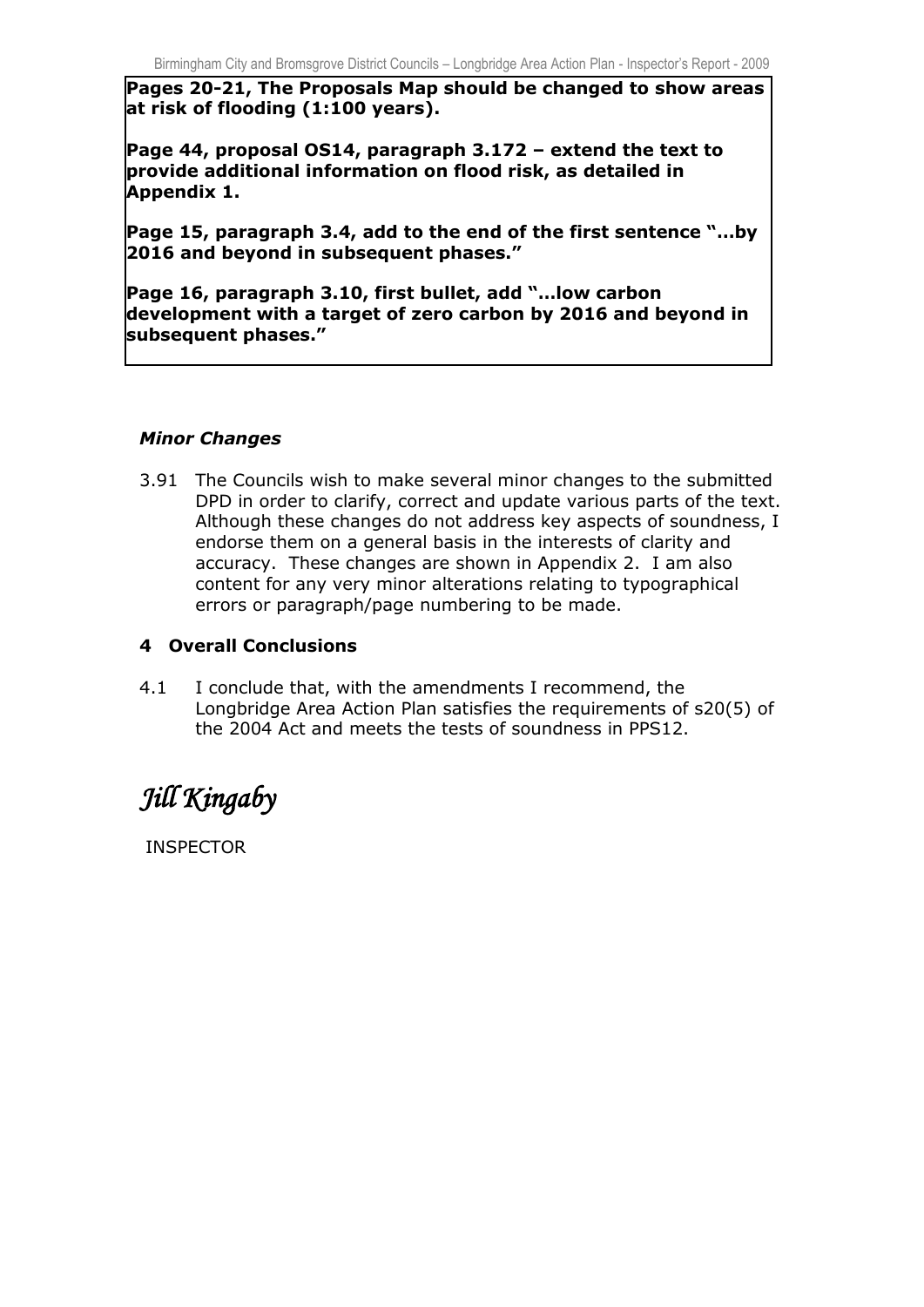# **ABBREVIATIONS**

- AAP Area action plan
- (CD) Core document in the examination library
- CDT Community development trust
- CTB Central technology belt
- DPD Development plan document
- LAAP Longbridge Area Action Plan
- LDF Local development framework
- LPA Local planning authority
- MUA Major urban area
- NAC Nanjing Automobile Corporation
- NPV Net Present Value
- PPS Planning policy statement (issued by the Government)
- RIS Regional investment site
- RSS Regional spatial strategy
- WMES West Midlands Economic Strategy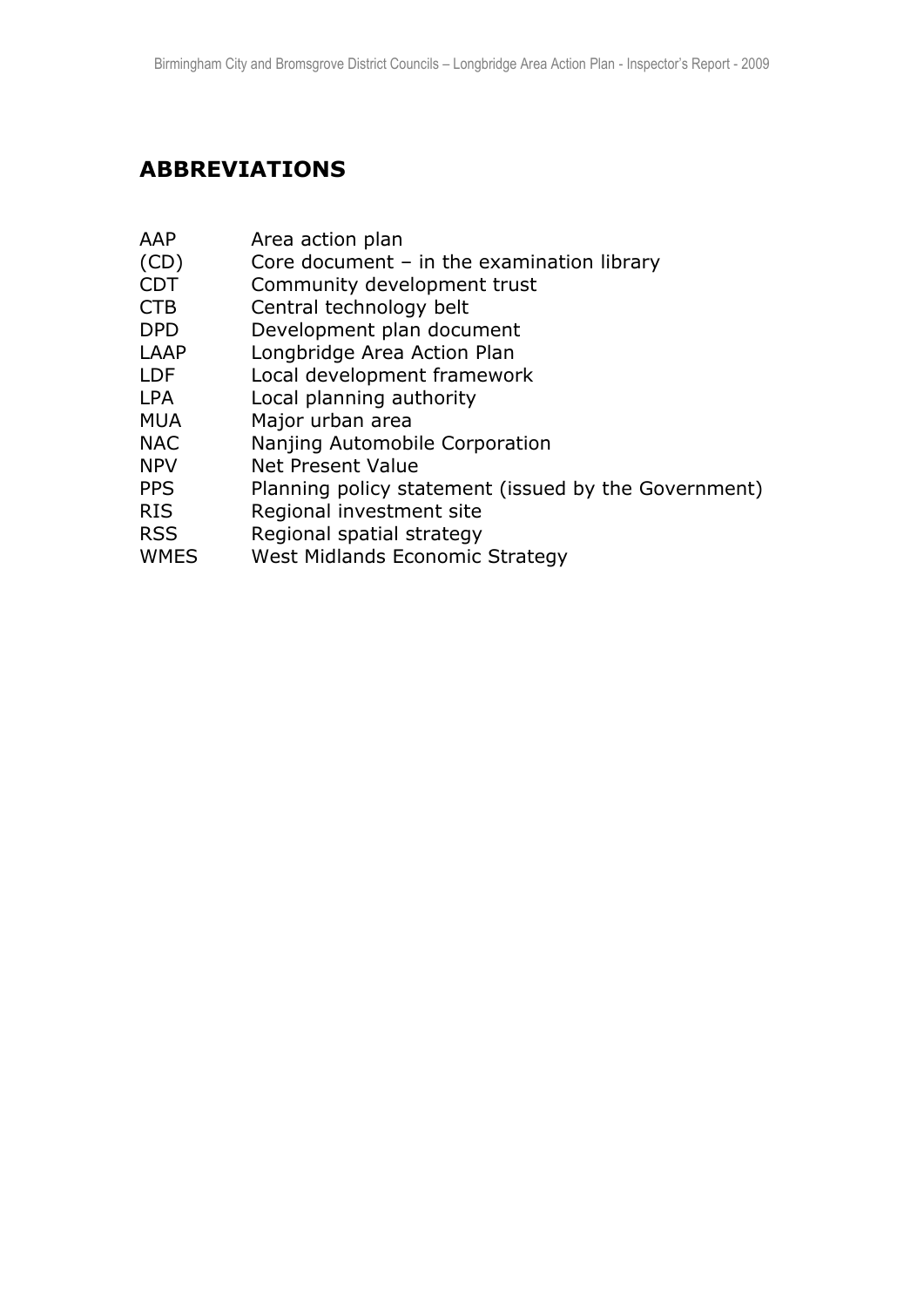# APPENDIX 1

The following changes are required to make the Longbridge Area Action Plan sound.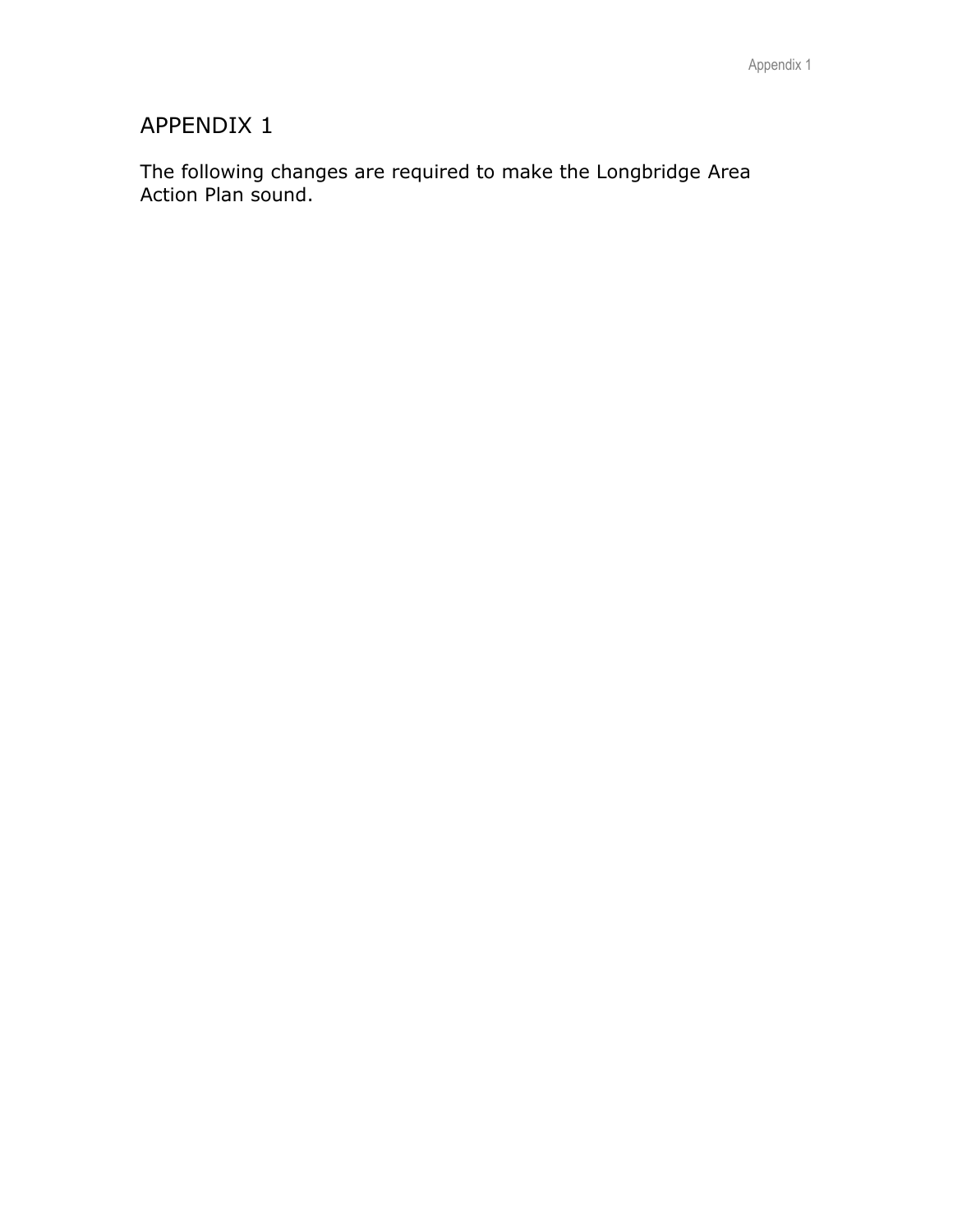### **Foreword**

| <b>Information</b> | <b>AAP</b>   | <b>Existing AAP text</b> | Proposed change(s)                                           |
|--------------------|--------------|--------------------------|--------------------------------------------------------------|
| <b>Sources</b>     | proposal /   |                          | (New Text is Underlined)                                     |
| (exam docs)        | paragraph    |                          |                                                              |
| Schedule of        | Foreword     |                          | In the aftermath of the closure, the MG Rover Task Force was |
| Minor              | section of   |                          | set up and allocated a £170m support package targeted at     |
| Changes            | AAP- Page 1. |                          | former MG Rover employees, suppliers and dealers and the     |
| October 2008       | New          |                          | wider community. The Task Force (a strong partnership of     |
| - Additional       | sentence to  |                          | key organisations including Advantage West Midlands,         |
| Supporting         | be added to  |                          | Birmingham City Council, LSC, Job Centre Plus, GOWM, DTI,    |
| Material           | end of the   |                          | trades union, local MPs and a number of community groups     |
| Advantage          | third        |                          | and other organisations) was successful in minimising the    |
| West               | paragraph    |                          | impacts on the local community and regional economy and      |
| Midlands           |              |                          | was commended by central government for its response.        |
| 24/002             |              |                          |                                                              |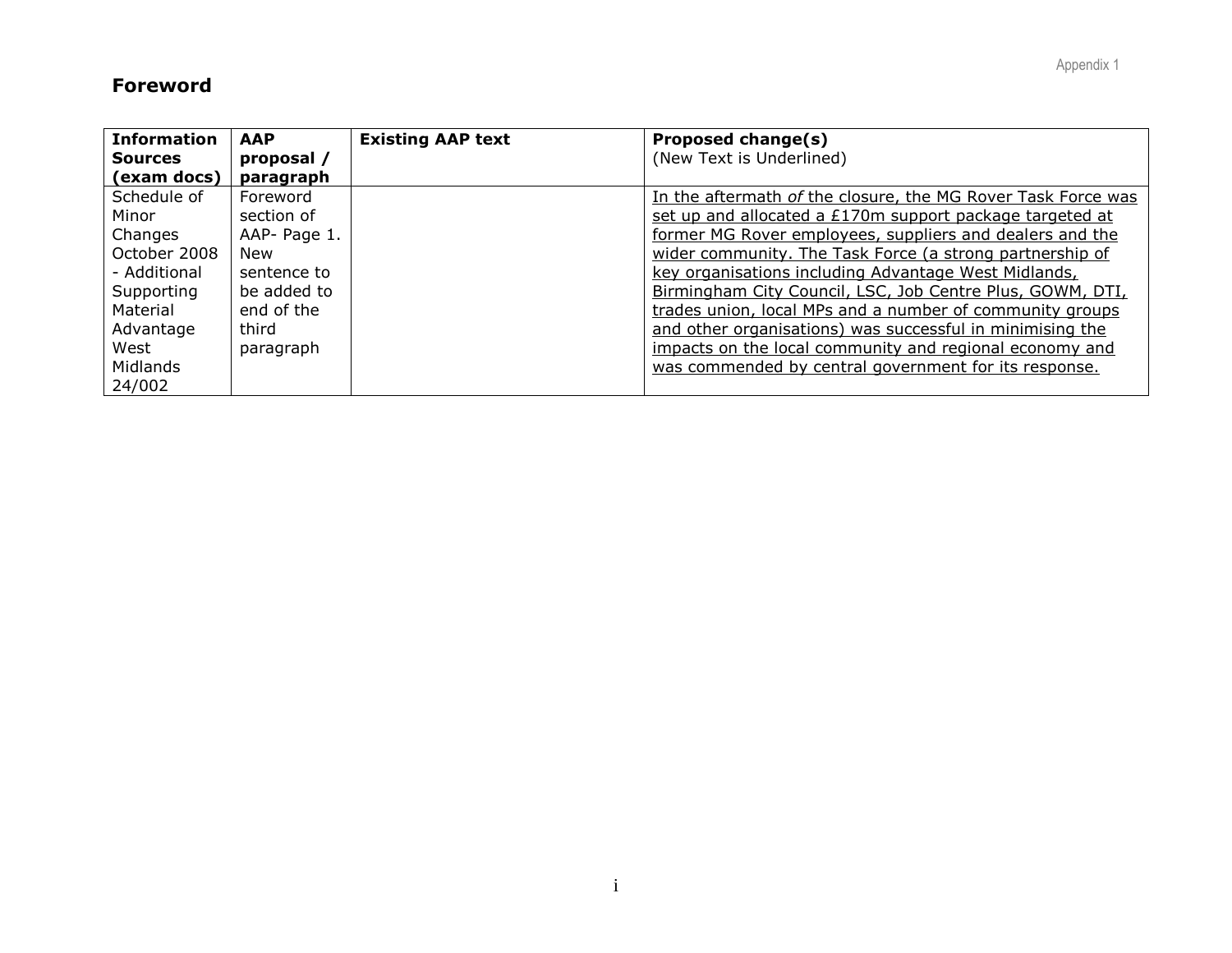# **PART B: Vision, Themes and Objectives**

| <b>Information</b>                                                                                                                     | AAP proposal /                                                                                                | <b>Existing AAP text</b>                                                                                      | <b>Proposed change(s)</b>                                                                                                                                                                                                                                                              |
|----------------------------------------------------------------------------------------------------------------------------------------|---------------------------------------------------------------------------------------------------------------|---------------------------------------------------------------------------------------------------------------|----------------------------------------------------------------------------------------------------------------------------------------------------------------------------------------------------------------------------------------------------------------------------------------|
| <b>Sources</b>                                                                                                                         | paragraph                                                                                                     |                                                                                                               | (New Text is Underlined)                                                                                                                                                                                                                                                               |
| Schedule of Minor<br>Changes October<br>2008 - Additional                                                                              | Objective 9 -<br>Paragraph 2.27<br>(p.12)                                                                     | This objective is in line with policy<br>in the Regional Spatial Strategy to<br>provide a RIS in the A38 High | This objective is in line with the West Midlands<br>Economic Strategy (WMES) Objectives 2.1<br>(Birmingham Competing as a Global City) and 2.3                                                                                                                                         |
| <b>Supporting Material</b><br>Advantage West<br>Midlands<br>24/001                                                                     |                                                                                                               | Technology Corridor.                                                                                          | (Sustainable Management and Utilisation of Land<br>and Property Assets) as well as policy in the<br>Regional Spatial Strategy to provide a RIS in the<br>A38 High Technology Corridor.                                                                                                 |
| Schedule of Minor<br>Changes October<br>2008 - Additional<br><b>Supporting Material</b><br>Advantage West<br><b>Midlands</b><br>24/001 | Objective $10 -$<br>Paragraph 2.31<br>(p. 13). New<br>sentence to be<br>added to the end<br>of the paragraph. |                                                                                                               | At a strategic level, this objective is also<br>2<br>supported through a number of WMES Strategic<br>Objectives, including 3.3 (Driving up Ambition<br>and Aspiration), 3.4 (Skills for Employment &<br>Enterprise) and 1.6 (Stimulating Employer<br>Investment in Skills & Training). |
| Schedule of Minor<br>Changes October<br>2008 - Additional<br><b>Supporting Material</b><br>Advantage West<br><b>Midlands</b><br>24/001 | Objective 11 -<br>Paragraph 2.34<br>$(p.13)$ . New<br>sentence to be<br>added to end of<br>the paragraph.     |                                                                                                               | This business objective is also supported through<br>the WMES Strategic Objectives 1.3 (Creating<br><b>Economically Sustainable New Businesses) and</b><br>1.8 (Stimulating Innovation, Creativity and<br>Knowledge Generation).                                                       |
| Schedule of Minor<br>Changes October<br>2008 - Additional<br><b>Supporting Material</b><br>Advantage West<br><b>Midlands</b><br>24/001 | Objective 12 -<br>Paragraph 2.36<br>$(p.13)$ . New<br>sentence to be<br>added to the end<br>of the paragraph. |                                                                                                               | This Objective is also supported through various<br>strategic objectives in the WMES including 2.5<br>(Developing Sustainable Communities) and 2.6<br>(Regenerating our Most Deprived Communities).                                                                                    |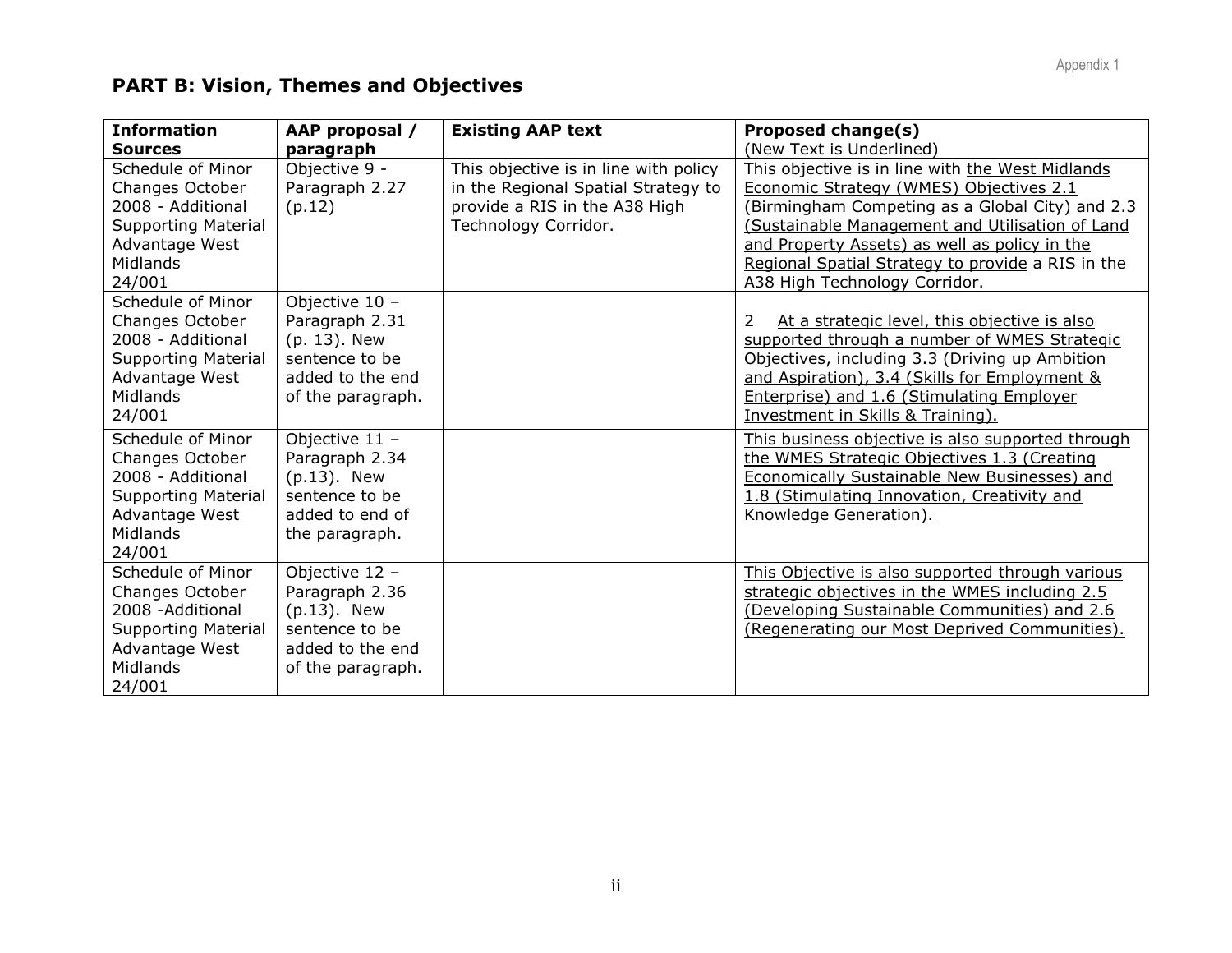# **Part C, D and Appendices**

| <b>Information</b><br><b>Sources</b>                                                  | AAP proposal /<br>paragraph                                                                                                                                                                                                                                                                                  | <b>Existing AAP text</b>                                  | <b>Proposed change(s)</b><br>(New Text is Underlined / PreviousText Scored<br>Through)      |
|---------------------------------------------------------------------------------------|--------------------------------------------------------------------------------------------------------------------------------------------------------------------------------------------------------------------------------------------------------------------------------------------------------------|-----------------------------------------------------------|---------------------------------------------------------------------------------------------|
| Schedule of Minor<br>Changes October<br>2008 - Minor<br>amendments and<br>corrections | References to<br>Longbridge<br>Community<br>Infrastructure<br>Levy: Contents<br>page and paras:<br>3.6, 3.16, 3.41,<br>3.67, 3.84, 3.99,<br>3.111, 3.119,<br>3.126, 4.7, 4.10,<br>4.11, 4.12, 4.14,<br>Table 2 sub-<br>heading, Table3<br>heading, Glossary<br>of terms to be<br>amended to clarify<br>terms | Longbridge Community<br>Infrastructure Levy<br><b>CIL</b> | Longbridge Community Infrastructure Levy<br>(EIL)<br>Longbridge Infrastructure Tariff (LIT) |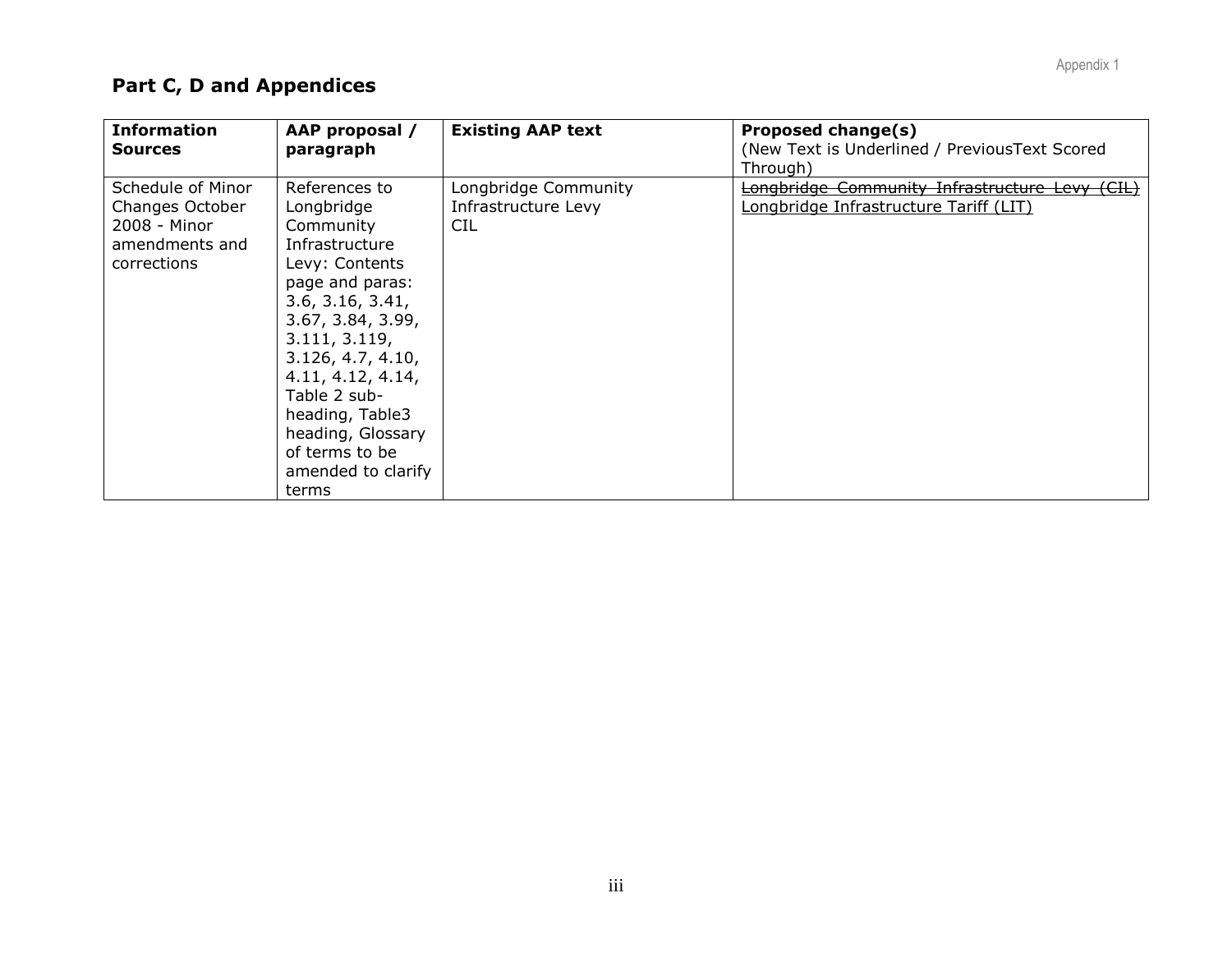# **PART C: LONGBRIDGE SITE PLANS AND PROPOSALS**

| <b>Information</b>                                                                                                                     | AAP proposal /                                                                                | <b>Existing AAP text</b>                                                                                                                                             | Proposed change(s)                                                                                                                                                                                    |
|----------------------------------------------------------------------------------------------------------------------------------------|-----------------------------------------------------------------------------------------------|----------------------------------------------------------------------------------------------------------------------------------------------------------------------|-------------------------------------------------------------------------------------------------------------------------------------------------------------------------------------------------------|
| <b>Sources</b>                                                                                                                         | paragraph                                                                                     |                                                                                                                                                                      | (Changes are underlined / Previous Text Scored<br>Through)                                                                                                                                            |
| Schedule of Minor<br>Changes October<br>2008 - Additional<br><b>Supporting Material</b><br>Advantage West<br><b>Midlands</b><br>24/003 | Paragraph 3.4<br>(p.15)                                                                       | Longbridge will become an 'urban<br>eco-centre'- an exemplar quality<br>development that targets zero<br>carbon                                                      | Longbridge will become an 'urban eco-centre' - an<br>exemplar, quality development that targets zero<br>carbon by 2016 and beyond in subsequent phases.                                               |
| Schedule of Minor<br>Changes October<br>2008 - Additional<br><b>Supporting Material</b><br>Advantage West<br><b>Midlands</b><br>24/003 | Paragraph $3.10 -$<br>Energy and<br>Climate Change<br>$(p.16)$ . First<br><b>Bullet point</b> | Minimise carbon emissions and<br>achieve a site-wide low carbon<br>development.                                                                                      | Minimise carbon emissions and achieve a site-wide<br>low carbon development with a target of zero<br>carbon by 2016 and beyond in subsequent phases.                                                  |
| Schedule of Minor<br>Changes October<br>2008 - Additional<br><b>Supporting Material</b><br>Advantage West<br>Midlands<br>24/004        | Paragraph 3.10 -<br>Energy and<br>Climate Change<br>$(p.16)$ .<br>Bullet point 7              | Include an energy statement, and<br>data on CO2 emissions generated<br>by new and existing<br>developments and ongoing<br>management and monitoring<br>arrangements. | Include an energy statement, energy demand<br>assessment and associated data on CO2 emissions<br>generated by new and existing developments and<br>ongoing management and monitoring<br>arrangements. |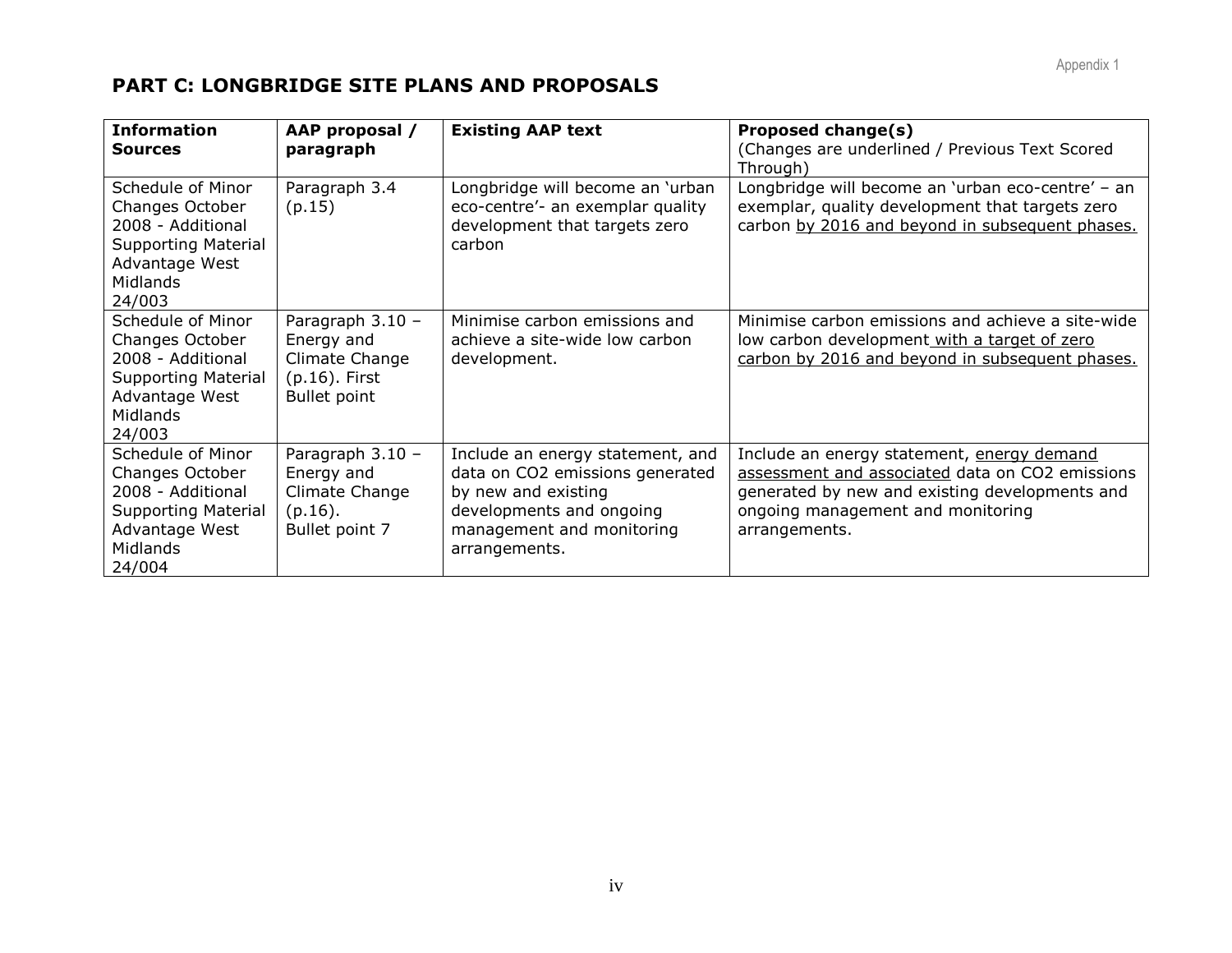| <b>Information</b><br><b>Sources</b>                                                                                            | AAP proposal /<br>paragraph                                                                                                                          | <b>Existing AAP text</b>                                                                                                                                                                                                                                                                                | <b>Proposed change(s)</b><br>(Changes are underlined / Previous Text Scored<br>Through)                                                                                                                                                                                                                                                                                                                                                                                                                                                                                                                                                |
|---------------------------------------------------------------------------------------------------------------------------------|------------------------------------------------------------------------------------------------------------------------------------------------------|---------------------------------------------------------------------------------------------------------------------------------------------------------------------------------------------------------------------------------------------------------------------------------------------------------|----------------------------------------------------------------------------------------------------------------------------------------------------------------------------------------------------------------------------------------------------------------------------------------------------------------------------------------------------------------------------------------------------------------------------------------------------------------------------------------------------------------------------------------------------------------------------------------------------------------------------------------|
| Schedule of Minor<br>Changes October<br>2008 - Additional<br><b>Supporting Material</b><br>Advantage West<br>Midlands<br>24/004 | Proposal DS1 after<br>para 3.15 (p.16) -<br>New Section<br>Heading and<br>Paragraph<br>(Subsequent<br>renumbering of<br>paragraphs also<br>required) |                                                                                                                                                                                                                                                                                                         | 'Sustainability Assessment'<br>$\Box$ 3.16 The submission of a sustainability<br>assessment with the first outline planning<br>applications based upon the West Midlands<br>Sustainable Planning Checklist. This on-line tool<br>helps developers and others assess to what extent<br>site proposals will deliver a wide<br>range of economic, social and environmental<br>sustainability priorities. The checklist has been<br>developed by the West Midlands Regional<br>Assembly with a range of regional and national<br>partners (including Advantage West Midlands) and<br>can be accessed at<br>www.checklistwestmidlands.co.uk |
| Schedule of Minor<br>Changes October<br>$2008 -$<br>Representation no<br>12/006<br>RPS o.b.o ASDA<br>stores                     | Policy DS1 Para<br>$3.23$ (p.18).<br>5 <sup>th</sup> bullet point                                                                                    | Large floorplate buildings where<br>inactive frontages are likely (e.g.<br>supermarkets, car parks, leisure<br>uses etc)                                                                                                                                                                                | Large floorplate buildings where inactive frontages<br>are likely (e.g., supermarkets superstore, car<br>parks, leisure uses etc).                                                                                                                                                                                                                                                                                                                                                                                                                                                                                                     |
| Schedule of Minor<br>Changes October<br>$2008 -$<br>Representation no<br>12/006<br>RPS o.b.o ASDA<br>stores                     | Para 3.26 (p.22)<br>$2nd$ bullet point                                                                                                               | A retail quarter focussed on a<br>range of shop and service units<br>including a new supermarket.                                                                                                                                                                                                       | A retail quarter focussed on a range of shop and<br>service units including a new supermarket<br>superstore.                                                                                                                                                                                                                                                                                                                                                                                                                                                                                                                           |
| Affordable Housing<br>Minor Changes<br>Paper - 14 October<br>2008                                                               | Paragraph 3.33,<br>6 <sup>th</sup> bullet point<br>(p.23)                                                                                            | A range of residential units<br>(approximately 400 dwellings) to<br>include 35% affordable housing.<br>New homes will also be<br>encouraged to meet the Lifetime<br>Homes Standard, allowing homes<br>to be accessible for all including<br>young, old, single, families, non-<br>disabled or disabled. | A range of residential units (approximately 400<br>dwellings) to include a target of 35% affordable<br>housing. New homes will also be encouraged to<br>meet the Lifetime Homes Standard, allowing<br>homes to be accessible for all including young, old,<br>single, families, non-disabled or disabled.                                                                                                                                                                                                                                                                                                                              |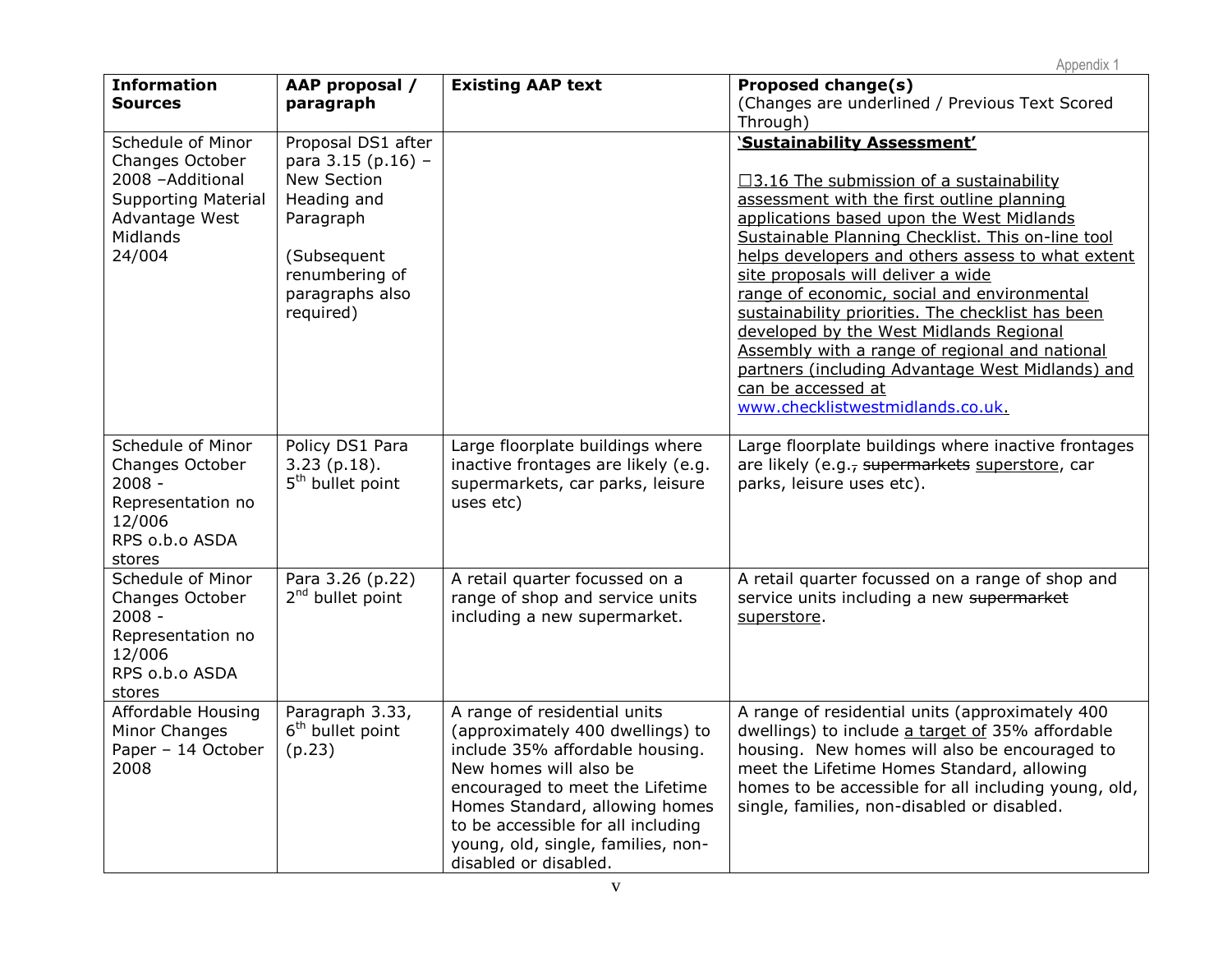| <b>Information</b><br><b>Sources</b>                                                                                                                                          | AAP proposal /<br>paragraph          | <b>Existing AAP text</b>                                                                                                                                                                                                                                                                                                                                                                                                                                                     | <b>Proposed change(s)</b><br>(Changes are underlined / Previous Text Scored<br>Through)                                                                                                                                                                                                                                                                                                                                                                                                                                                                                         |
|-------------------------------------------------------------------------------------------------------------------------------------------------------------------------------|--------------------------------------|------------------------------------------------------------------------------------------------------------------------------------------------------------------------------------------------------------------------------------------------------------------------------------------------------------------------------------------------------------------------------------------------------------------------------------------------------------------------------|---------------------------------------------------------------------------------------------------------------------------------------------------------------------------------------------------------------------------------------------------------------------------------------------------------------------------------------------------------------------------------------------------------------------------------------------------------------------------------------------------------------------------------------------------------------------------------|
| Schedule of Minor<br>Changes October<br>$2008 -$<br>Representation no<br>12/006<br>RPS o.b.o ASDA<br>stores                                                                   | Para 3.52 1st<br>bullet point (p.25) | Retail uses including a well<br>designed supermarket or<br>superstore and smaller units at<br>the ground floor suitable for retail<br>uses                                                                                                                                                                                                                                                                                                                                   | Retail uses including a well designed supermarket<br>or superstore and smaller units at the ground floor<br>suitable for retail uses.                                                                                                                                                                                                                                                                                                                                                                                                                                           |
| Affordable Housing<br>Minor Changes<br>Paper - 14 October<br>2008                                                                                                             | Paragraph 3.93<br>(p.31)             | The site (6 hectare) will be<br>developed for a minimum of 350<br>dwelling houses (Class C3)<br>comprising a mix of sizes, types<br>and tenures. It will include 35%<br>affordable housing of a mix of<br>types and sizes. Affordable<br>housing to be spread across the<br>site. Density to be in the region of<br>50-60 dwellings per hectare. New<br>homes will also be encouraged to<br>meet the Lifetime Homes<br>Standard, allowing homes to be<br>accessible for all. | The site (6 hectare) will be developed for a<br>minimum of 350 dwelling houses (Class C3)<br>comprising a mix of sizes, types and tenures. It<br>will include a target of 35% affordable housing of a<br>mix of types and sizes. Affordable housing to be<br>spread across the site. Density to be in the region<br>of 50-60 dwellings per hectare. New homes will<br>also be encouraged to meet the Lifetime Homes<br>Standard, allowing homes to be accessible for all.                                                                                                       |
| Affordable Housing<br>Minor Changes<br>Paper - 14 October<br>2008 / Schedule of<br>Minor Changes to<br>the AAP - October<br>2008<br>(Representation<br>No. 516 / 009<br>CPRE) | Paragraph 3.102<br>(p.32)            | The site presents an opportunity<br>to provide a range of housing,<br>which reflects projected demand<br>including a minimum of 35%<br>affordable housing. The existing<br>neighbourhood centre and public<br>transport facilities will be<br>improved and enhanced to serve<br>the development and new shops,<br>services and community facilities<br>provided.                                                                                                             | The site presents an opportunity to provide a<br>range of housing, which reflects projected demand<br>including a minimum of target of 35% affordable<br>housing. The scheme is intended to help meet the<br>housing needs from the Major Urban Area, and as<br>such any residential development will be counted<br>towards development targets for the MUA and not<br>Bromsgrove. The existing neighbourhood centre<br>and public transport facilities will be improved and<br>enhanced to serve the development and new<br>shops, services and community facilities provided. |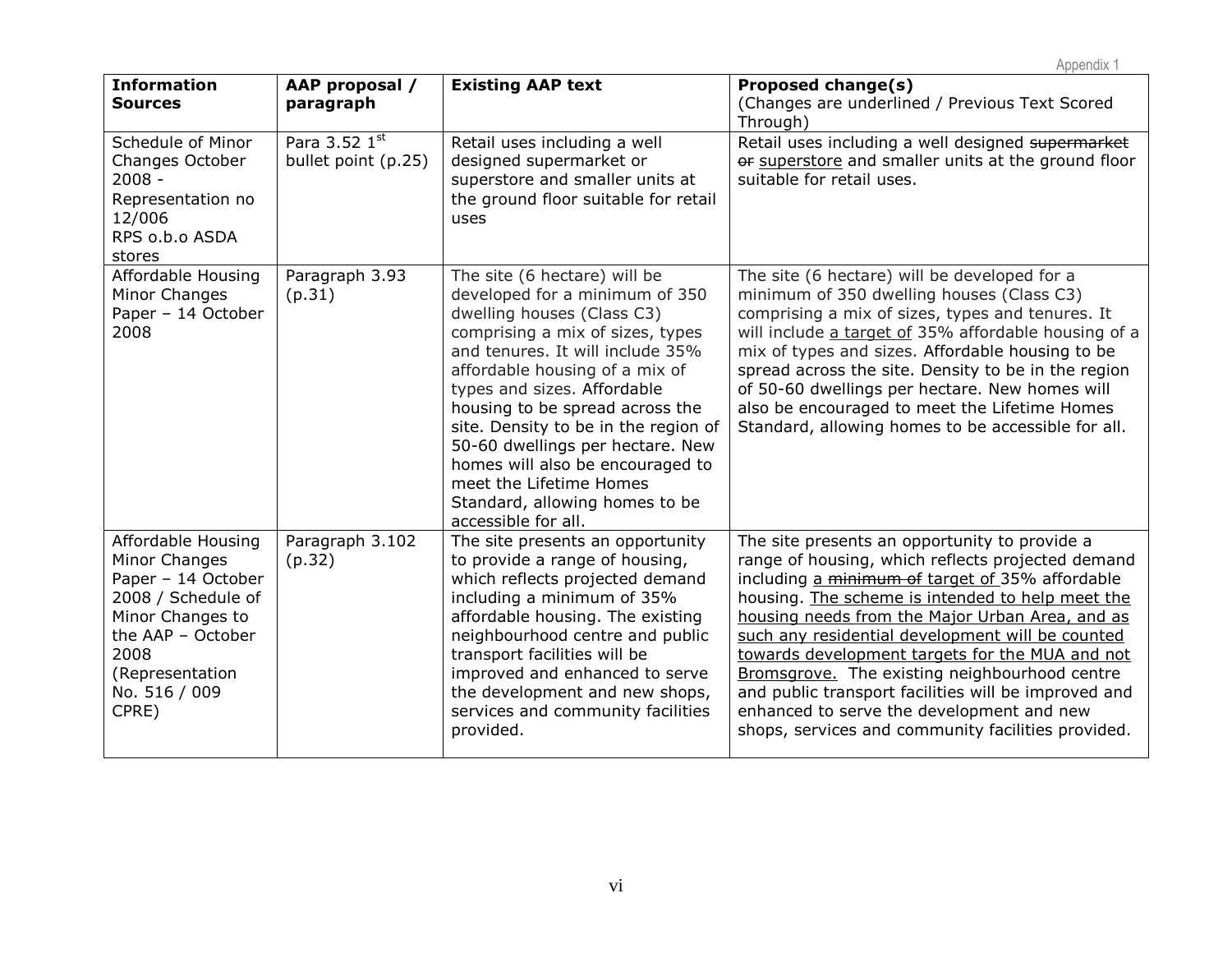| <b>Information</b><br><b>Sources</b>                                                                                                                                          | AAP proposal /<br>paragraph                                                                                          | <b>Existing AAP text</b>                                                                                                                                                                                                                                                                                                                                                                                                                                                                                          | $'$ $\psi \psi \psi \Gamma \Psi \Gamma \Gamma$<br><b>Proposed change(s)</b><br>(Changes are underlined / Previous Text Scored<br>Through)                                                                                                                                                                                                                                                                                                                                                                                                                                       |
|-------------------------------------------------------------------------------------------------------------------------------------------------------------------------------|----------------------------------------------------------------------------------------------------------------------|-------------------------------------------------------------------------------------------------------------------------------------------------------------------------------------------------------------------------------------------------------------------------------------------------------------------------------------------------------------------------------------------------------------------------------------------------------------------------------------------------------------------|---------------------------------------------------------------------------------------------------------------------------------------------------------------------------------------------------------------------------------------------------------------------------------------------------------------------------------------------------------------------------------------------------------------------------------------------------------------------------------------------------------------------------------------------------------------------------------|
| Affordable Housing<br>Minor Changes<br>Paper - 14 October<br>2008 / Schedule of<br>Minor Changes to<br>the AAP - October<br>2008<br>(Representation<br>No. 516 / 011<br>CPRE) | Paragraph 3.105,<br>$1st$ bullet point /<br>The third sentence<br>of Paragraph<br>3.105 should be<br>replaced (p.32) | Dwelling houses (Class C3) a<br>minimum of 700 dwellings with a<br>mix of sizes types and tenures<br>across the site. 35% of dwellings<br>to be affordable. Density to be a<br>minimum of 40 dwellings per<br>hectare across whole site but<br>responding to the differing<br>character across the site. New<br>homes will also be encouraged to<br>meet the Lifetime<br>Homes Standard, allowing homes<br>to be accessible for all; including<br>young, old, single or in families,<br>non-disabled or disabled. | Dwelling houses (Class C3) a minimum of 700<br>3<br>dwellings with a mix of sizes types and tenures<br>across the site. A target of 35% of dwellings to be<br>affordable. <del>Density to be a minimum of 40</del><br>dwellings per hectare Density to be 40-50<br>dwellings per hectare across the whole site but<br>responding to the differing character across the<br>site. New homes will also be encouraged to meet<br>the Lifetime Homes Standard, allowing homes to<br>be accessible for all; including young, old, single or<br>in families, non-disabled or disabled. |
| Schedule of Minor<br>Changes October<br>2008 - Minor<br>amendments and<br>corrections                                                                                         | Movement<br>Framework Plan<br>(p.37)<br>Amend title                                                                  |                                                                                                                                                                                                                                                                                                                                                                                                                                                                                                                   | Movement Framework The plan title should be<br><b>Movement Strategy Plan</b>                                                                                                                                                                                                                                                                                                                                                                                                                                                                                                    |
| <b>Additional Minor</b><br>Changes to the AAP<br>relating to<br>Transportation -<br>November 2008                                                                             | Movement<br>Framework Plan<br>(p.37)                                                                                 | Plan shows Lickey Road as part of<br><b>Primary Movement</b><br>Route/Strategic Highway Network                                                                                                                                                                                                                                                                                                                                                                                                                   | Change Lickey Road to Secondary Movement<br>Route.                                                                                                                                                                                                                                                                                                                                                                                                                                                                                                                              |
| Minor Schedule of<br>Changes October<br>2008 - Minor<br>amendments and<br>corrections                                                                                         | Movement<br>Framework Plan<br>(p.37)                                                                                 |                                                                                                                                                                                                                                                                                                                                                                                                                                                                                                                   | The plan should include the proposed Junction<br>Improvement access point at the intersection of<br>Groveley Lane and Lowhill Lane; this is an error in<br>the current figure.                                                                                                                                                                                                                                                                                                                                                                                                  |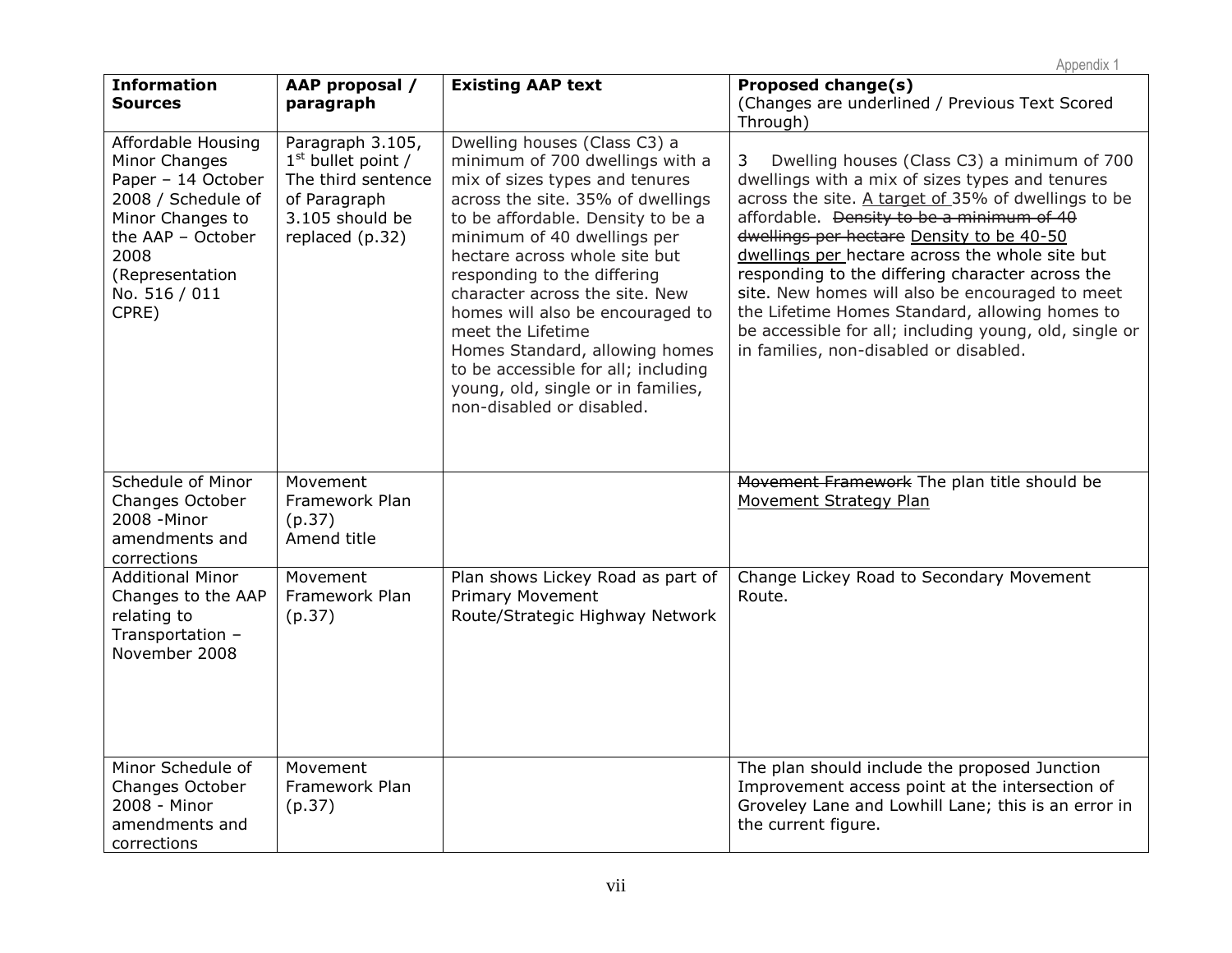| <b>Information</b><br><b>Sources</b>                                                                              | AAP proposal /<br>paragraph                                                                                | <b>Existing AAP text</b>                                                                                                                                                                                                                                                                               | <b>Proposed change(s)</b><br>(Changes are underlined / Previous Text Scored<br>Through)                                                                                                                                                                                                                                                                                                                                                                                                                                                                                                                                                                                                                                                                                                                                                                                            |
|-------------------------------------------------------------------------------------------------------------------|------------------------------------------------------------------------------------------------------------|--------------------------------------------------------------------------------------------------------------------------------------------------------------------------------------------------------------------------------------------------------------------------------------------------------|------------------------------------------------------------------------------------------------------------------------------------------------------------------------------------------------------------------------------------------------------------------------------------------------------------------------------------------------------------------------------------------------------------------------------------------------------------------------------------------------------------------------------------------------------------------------------------------------------------------------------------------------------------------------------------------------------------------------------------------------------------------------------------------------------------------------------------------------------------------------------------|
| Minor Schedule of<br>Changes - October<br>2008 Minor<br>amendments and<br>corrections                             | Movement<br>Framework Plan<br>(p.37)<br>Inset Plan on<br><b>Wider Area</b><br>Improvements<br>Proposal T14 |                                                                                                                                                                                                                                                                                                        | Delete improvement shown at junction of M5/M42<br>and show improvement at M4/Junction 4. Use<br>different symbol to distinguish for these<br>improvements and add reference to them in key.                                                                                                                                                                                                                                                                                                                                                                                                                                                                                                                                                                                                                                                                                        |
| <b>Additional Minor</b><br>Changes to the AAP<br>relating to<br>Transportation -<br>November 2008                 | Paragraph 3.141 -<br>Proposal T7 (p.38)                                                                    | Strategic Park and Ride north of<br>Longbridge Lane-this will be<br>designed in accordance with the<br>following principles;<br>- up to 1000 spaces for park and<br>ride users only<br>- an attractive direct, safe                                                                                    | Strategic Park and Ride north of Longbridge Lane-<br>this will be designed in accordance with the<br>following principles;<br>- up to at least 1000 spaces for park and ride<br>users only<br>- an attractive direct, safe                                                                                                                                                                                                                                                                                                                                                                                                                                                                                                                                                                                                                                                         |
| Schedule of Minor<br>Changes - October<br>2008<br>(Representation no<br>516/002 and<br>516/006 CPRE)              | Paragraph 3.148 -<br>Proposal T14<br>(p.39)                                                                | Offsite improvements to the<br>Motorway network- including:<br>turning and junction<br>improvements at M5 Junction 4<br>and where necessary M42<br>Junctions 1 and 2".                                                                                                                                 | Offsite improvements to the Motorway network-<br>including: turning and junction improvements at<br>M5 Junction 4; and where necessary<br>improvements to traffic signal systems at M42<br>Junction 1 and 2.                                                                                                                                                                                                                                                                                                                                                                                                                                                                                                                                                                                                                                                                       |
| <b>Additional Minor</b><br><b>Changes Relating</b><br>to the Proposals<br>Map and Flood Risk<br>- 2 December 2008 | Paragraph 3.172-<br>Proposal OS14<br>(p.44)                                                                | Flooding - no development will be<br>permitted on sites LC1-4, RIS1,<br>H1 and EZ1 until measures are in<br>place to prevent flooding<br>associated with the River Rea. No<br>development will be permitted in<br>site H2 until appropriate<br>measures have been put in place<br>for the River Arrow. | Flooding - no development will be permitted on<br>sites LC1-4, RIS1, H1 and EZ1 until measures are<br>in place to prevent flooding associated with the<br>River Rea. No development will be permitted in<br>site H2 until appropriate measures have been put<br>in place for the River Arrow. Flood risk modelling<br>for both rivers indicates that flooding will be<br>contained within the development proposals<br>contained within the AAP to enhance the river<br>corridors based upon a 1 in 100 flood event (plus<br>climate change) scenario. Matters relating to<br>minimising residual risk associated with 1:1000<br>year events will be addressed fully at the planning<br>application stage. The Proposals Map shows flood<br>risk zones following implementation of<br>development with measures in place to prevent<br>flooding in the 1:100 flood event scenario. |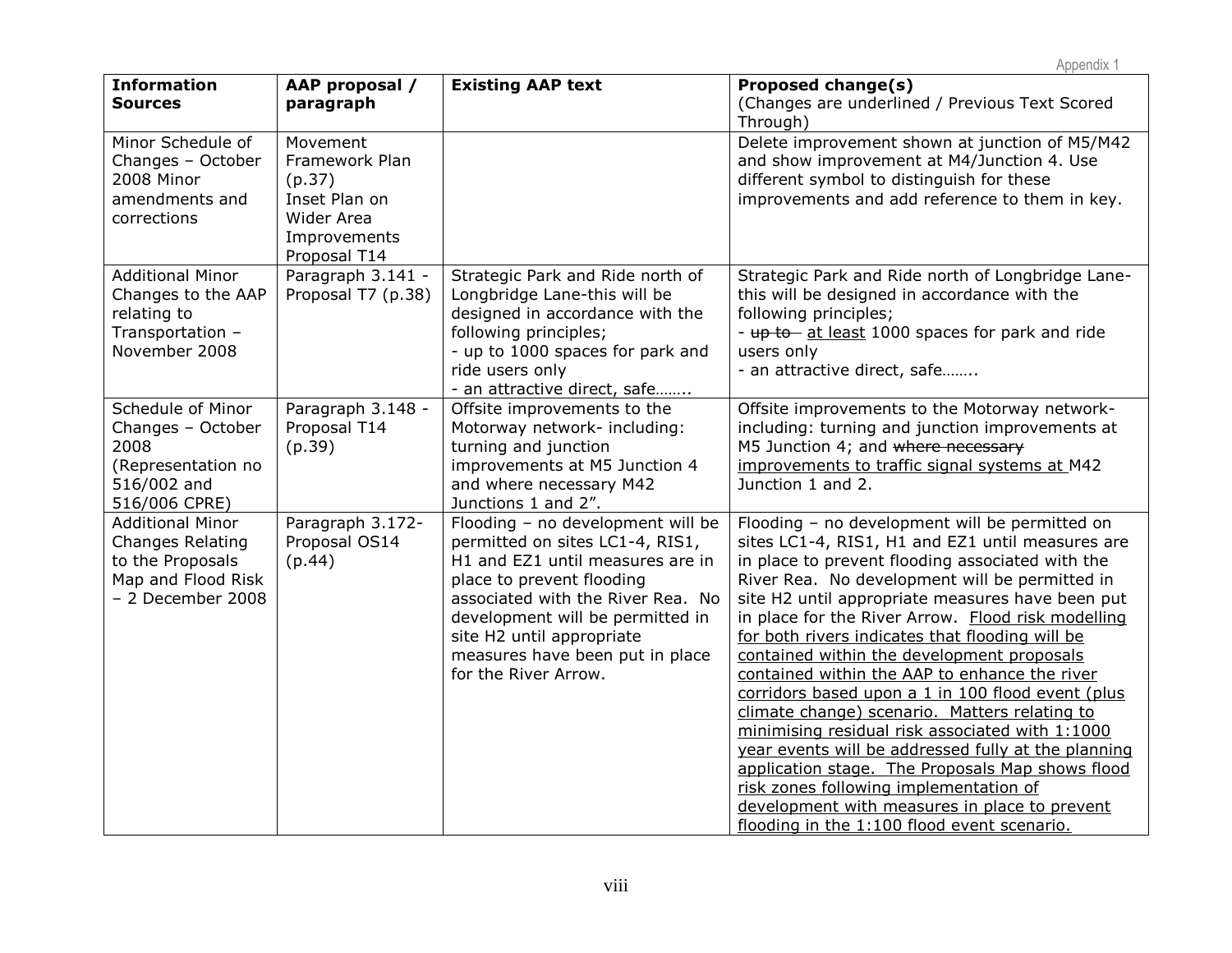# **PART D: DELIVERY AND IMPLEMENTATION**

Table 1: Anticipated s.278 Scheme Requirements

(Source: Schedule of Minor Changes – October 2008)

|                             | <b>Existing AAP wording</b>               | <b>Proposed AAP wording</b>                 |
|-----------------------------|-------------------------------------------|---------------------------------------------|
| Item<br>4                   |                                           |                                             |
| A38 Road                    | Links with River Rea                      | Links with River Rea                        |
| Improvements                | Re-profiling 2009-2011                    | Re-profiling 2009 - 2011                    |
| Longbridge Lane             | 2010-2012                                 | 2010 - 2012 Links to development of         |
|                             |                                           | North and West Works                        |
| Groveley Lane               | 2009-2010 Links to early phase of East    | 2009 - 2010 Links to early phase of         |
|                             | Works redevelopment                       | East Works redevelopment                    |
| <b>Tessell Lane</b>         | 2009-2011 to tie in with A38              | 2009 – 2011 Links in with A38               |
| Lickey Road and             | 2010-2012 links to completion of East     | 2010 - 2012 Links to completion of          |
| Lowhill Lane                | Works 1 <sup>st</sup> phase               | East Works 1st phase                        |
| Parsonage Drive Area        | 2010 -2012 Links to completion of         | 2010 - 2012 Links to completion of          |
|                             | East Works 1st phase                      | East Works 1st phase                        |
| M5 Junction 4 and M42       | 2013-2014 Links to completion of          | 2013 - 2014 Links to completion of          |
| Junction 1 & 2              | local centre                              | local centre                                |
| A441 Hopwood                | 2010-2012 Links to completion of East     | 2010 - 2012 Links to completion of          |
|                             | Works 1st phase                           | East Works 1st phase                        |
| Public Transport            | 2010-2012 to tie in with other Longbridge | 2010 - 2012 to tie in with Links with other |
| Interchange/Longbridge Lane | Lane improvements                         | Longbridge Lane improvements                |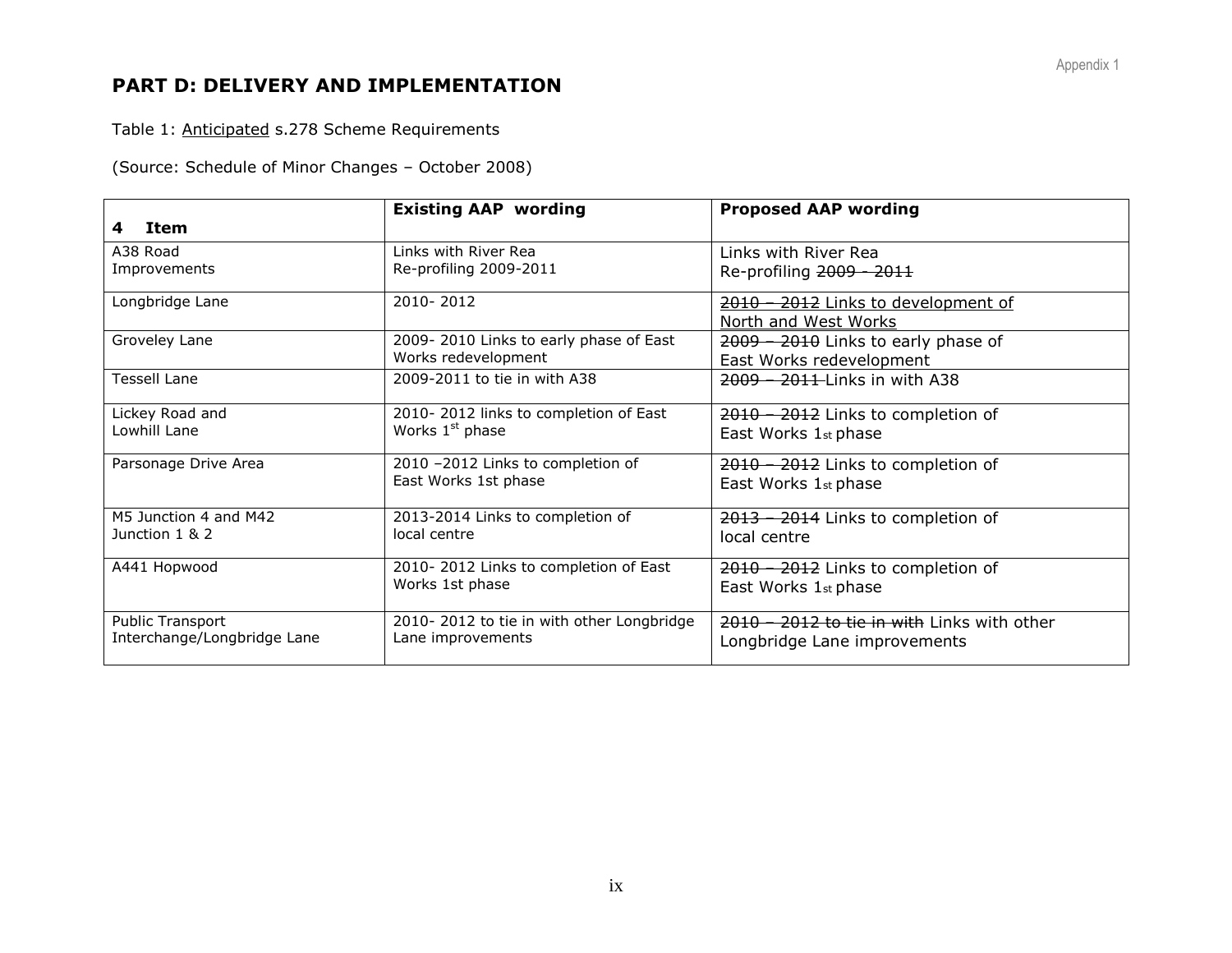### Table 2: Anticipated Community Infrastructure Improvements

(Source: Schedule of Minor Changes October 2008)

| <b>Themes and</b><br><b>Components</b>                                                                                                     | <b>Phasing</b><br><b>Existing AAP wording</b>                                                       | <b>Phasing</b>                                                                                                                                                                                                                                                                                                                                         |
|--------------------------------------------------------------------------------------------------------------------------------------------|-----------------------------------------------------------------------------------------------------|--------------------------------------------------------------------------------------------------------------------------------------------------------------------------------------------------------------------------------------------------------------------------------------------------------------------------------------------------------|
|                                                                                                                                            |                                                                                                     | <b>Suggested AAP wording</b>                                                                                                                                                                                                                                                                                                                           |
| Longbridge Railway<br><b>Station</b>                                                                                                       | 2010 -2012 Link to Longbridge Lane<br>improvements                                                  | 2010 - 2012 Link to Longbridge Lane<br>improvements                                                                                                                                                                                                                                                                                                    |
| Rail service and<br>infrastructure<br>improvements -<br>Longbridge/<br>Bromsgrove and<br>Redditch                                          | Spring 2013 to Spring 2015 to tie in<br>with completion of local centre and<br>early phases of RIS  | Spring 2013 to Spring 2015 to tin in with Links with completion<br>of local centre and early phases of RIS                                                                                                                                                                                                                                             |
| <b>Bus Service</b><br>Improvements                                                                                                         | Introduced for summer 2011.<br>Timetable to include early trial of<br><b>Buzz Bus network</b>       | Introduced for Summer 2011. Links with commencement of<br>local centre and early phases of RIS. Timetable to include early<br>trial of Buzz Bus network.                                                                                                                                                                                               |
| Education and<br>childcare - Nursery,<br>Creche, Primary and<br>Secondary Schools                                                          | New facilities from Spring 2010                                                                     | New facilities from Spring 2010. Links to delivery of housing.<br>New facilities to be available on completion of first phases of<br>new housing                                                                                                                                                                                                       |
| Public Art                                                                                                                                 | From Spring 2009 to coincide with<br>highway works.                                                 | From Spring 2009 to coincide with highway works. Phased<br>throughout development of highway works                                                                                                                                                                                                                                                     |
| Cofton Park- open<br>space, recreational,<br>community and<br>visitor facilities                                                           | Spring 2009-2011 to partly coincide<br>with opening of first release of east<br>works housing.      | Spring 2009-2011 to partly coincide with opening of first<br>release of east works housing. Links to delivery of housing.<br>Works to coincide with completion of early phases of H1 and H2.                                                                                                                                                           |
| Other off site open<br>space<br>enhancements,<br>recreational<br>improvements,<br>walking / cycling<br>routes and<br>ecological mitigation | Links to delivery of housing. Works to<br>coincide with completion of early<br>phases of H1 and H2. | Links to delivery of housing. Works to coincide with completion<br>of early phases of H1 and H2. Open space, recreational and<br>ecological improvements link to delivery of housing. Works to<br>coincide with completion of early phases of H1 and H2<br>Walking cycling improvements link to delivery of local centre<br>and throughout the scheme. |
| Local Employment                                                                                                                           | Autumn 2008 Linked to approval of                                                                   | Autumn 2008 Linked to approval of first planning applications                                                                                                                                                                                                                                                                                          |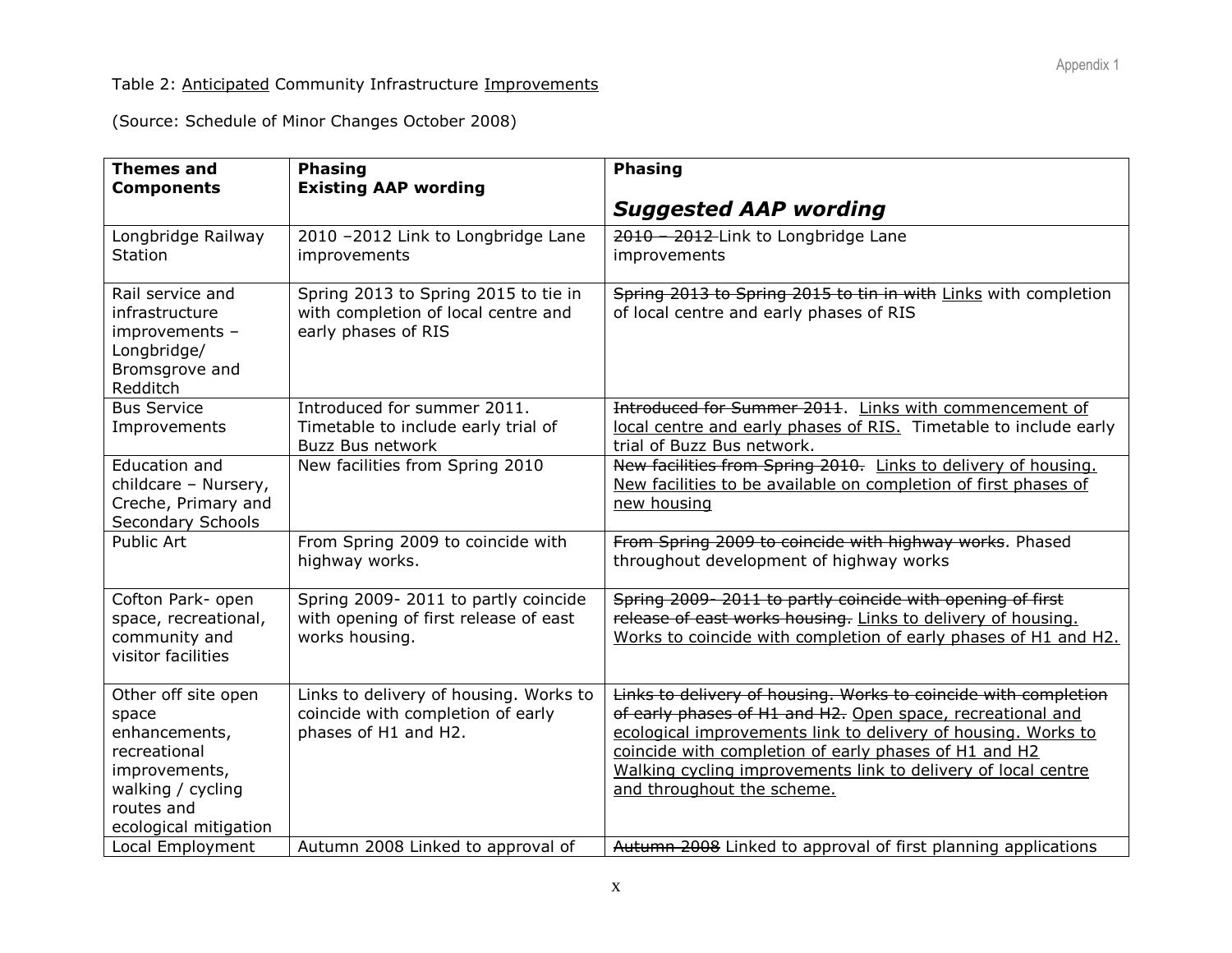|                                                                 |                                                                                                                                   | Appendix 1                                                                                                                                                                              |
|-----------------------------------------------------------------|-----------------------------------------------------------------------------------------------------------------------------------|-----------------------------------------------------------------------------------------------------------------------------------------------------------------------------------------|
| <b>Themes and</b><br><b>Components</b>                          | <b>Phasing</b><br><b>Existing AAP wording</b>                                                                                     | <b>Phasing</b>                                                                                                                                                                          |
|                                                                 |                                                                                                                                   | <b>Suggested AAP wording</b>                                                                                                                                                            |
| and Training<br>Agreements                                      | first planning applications for<br>construction works.                                                                            | for construction works.                                                                                                                                                                 |
| Enterprise and<br><b>Business Support</b>                       | Spring 2010. Linked to start of works<br>on mixed use and employment<br>quarters.                                                 | Spring 2010. Linked to start of works on mixed use and<br>employment quarters.                                                                                                          |
| <b>Safer Communities</b>                                        | To start 2010. Programme Timetable<br>linked to early residential<br>developments.                                                | To start 2010. Programme Timetable linked to early residential<br>developments.                                                                                                         |
| Healthy living and<br>sports development                        | To start with Spring 2010.<br>Programme timetable linked to<br>outreach work ahead of new centre<br>opening.                      | To start with Spring 2010. Programme timetable linked to<br>outreach work ahead of new centre opening.                                                                                  |
| Lifelong Learning                                               | To start with Spring 2010.<br>Programme timetable linked to<br>opening of new library at east works                               | To start with Spring 2010. Programme timetable linked to<br>opening of new Cofton library at east works.                                                                                |
| <b>Community Cohesion</b><br>and Inclusion                      | To start with Spring 2009 programme                                                                                               | To start with Spring 2009 programme. Throughout<br>development, starting on completion of early phases of<br>development.                                                               |
| Heritage and Culture                                            | To start with Spring 2009<br>programme. Strong links with<br>development of new library at east<br>works and the Austin building. | To start with Spring 2009 programme. Strong Links with<br>development of new library and The Austin building.                                                                           |
| Sustainable transport<br>and off-site<br>mitigation             | Coordinator to be introduced by<br>2010. Other improvements as<br>scheme progresses.                                              | Coordinator to be introduced by 2010. Other improvements as<br>scheme progresses. Linked to requirements of Site Wide Travel<br>Plan and more detailed travel plans for specific users. |
| S.106 and<br>Community<br>Infrastructure Levy<br>Administration | Autumn 2008 onwards linked to first<br>approved planning permissions                                                              | Autumn 2008 January 2009 onwards linked to first approved<br>planning permissions.                                                                                                      |

xi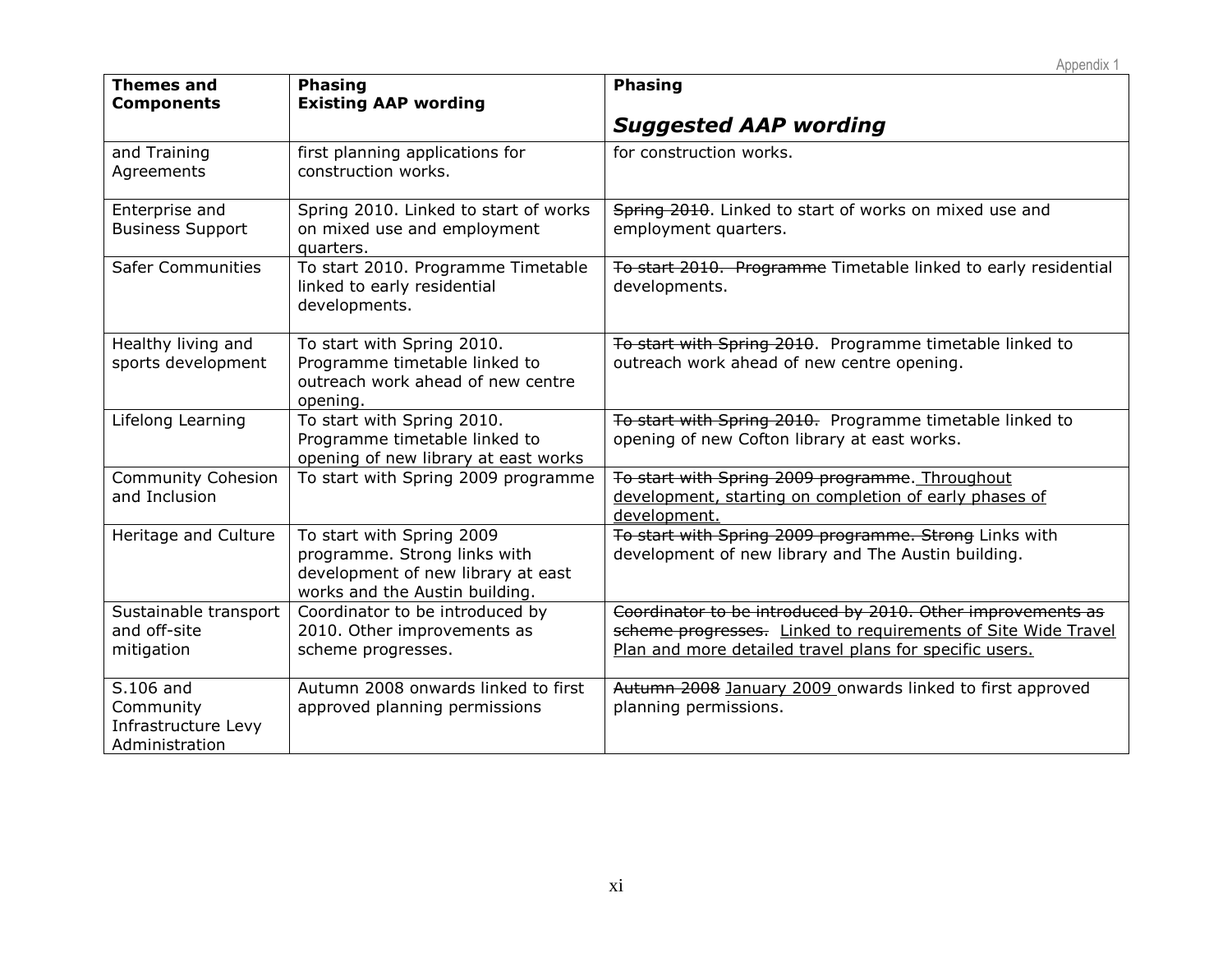Paragraph 4.17 – Development Phasing (Source: Schedule of Minor Changes October 2008)

| Paragraph 4.17 existing AAP wording                                                                                                                    | Paragraph 4.17 suggested AAP wording                                                                                                                          |
|--------------------------------------------------------------------------------------------------------------------------------------------------------|---------------------------------------------------------------------------------------------------------------------------------------------------------------|
| <b>Site Remediation</b>                                                                                                                                | <b>Site Remediation</b>                                                                                                                                       |
| North and West Works Site; Spring 2008 - Summer<br>2009                                                                                                | North and West Works Site; Spring 2008 - Summer-Autumn 2009                                                                                                   |
| East Works; Spring 2008 - Summer 2009                                                                                                                  | East Works; Spring 2008 - Summer 2009 Autumn 2009 - Autumn<br>2010                                                                                            |
| Highways works, Transport Infrastructure and<br><b>River Networks;</b>                                                                                 | Highways works, Transport Infrastructure and River<br>Networks;                                                                                               |
| A38 Road Improvements and River Rea Profiling 2009 -<br>2011<br>River Arrow Profiling Spring 2009 - Spring 2010<br>other improvements see above tables | A38 Road improvements and River Rea Profiling 2009 - 2011<br>River Arrow Profiling Spring 2009-2010 - Spring 2010 2011<br>other improvements see above tables |
| Development Construction and Key Physical<br>Community Infrastructure                                                                                  | Development Construction and Key Physical Community<br>Infrastructure                                                                                         |
| North Works Learning Quarter Spring 2009 - Summer<br>2011                                                                                              | North Works Learning Quarter Spring Autumn 2009 - Summer<br>Autumn 2011                                                                                       |
| North Works Retail Quarter - Spring 2009 - Autumn<br>2011                                                                                              | North Works Retail Quarter - Spring Autumn 2009 - Autumn<br>Summer 2011 2012                                                                                  |
| North Works The Austin Building- Summer 2010 -<br>Summer 2011                                                                                          | North Works The Austin Building - Summer 2010 2011 - Summer<br>20112012                                                                                       |
| North Works Mixed use Quarter - Summer 2010 -<br>Summer 2015                                                                                           | North Works Mixed use Quarter - Summer 2010 2011 - Summer<br>2015 2016                                                                                        |
| North Works Employment Quarter- Spring 2010 -<br>Summer 2016                                                                                           |                                                                                                                                                               |
|                                                                                                                                                        | North Works Employment Zone- Spring Summer 2010 2011 -<br>Summer 2016-2017                                                                                    |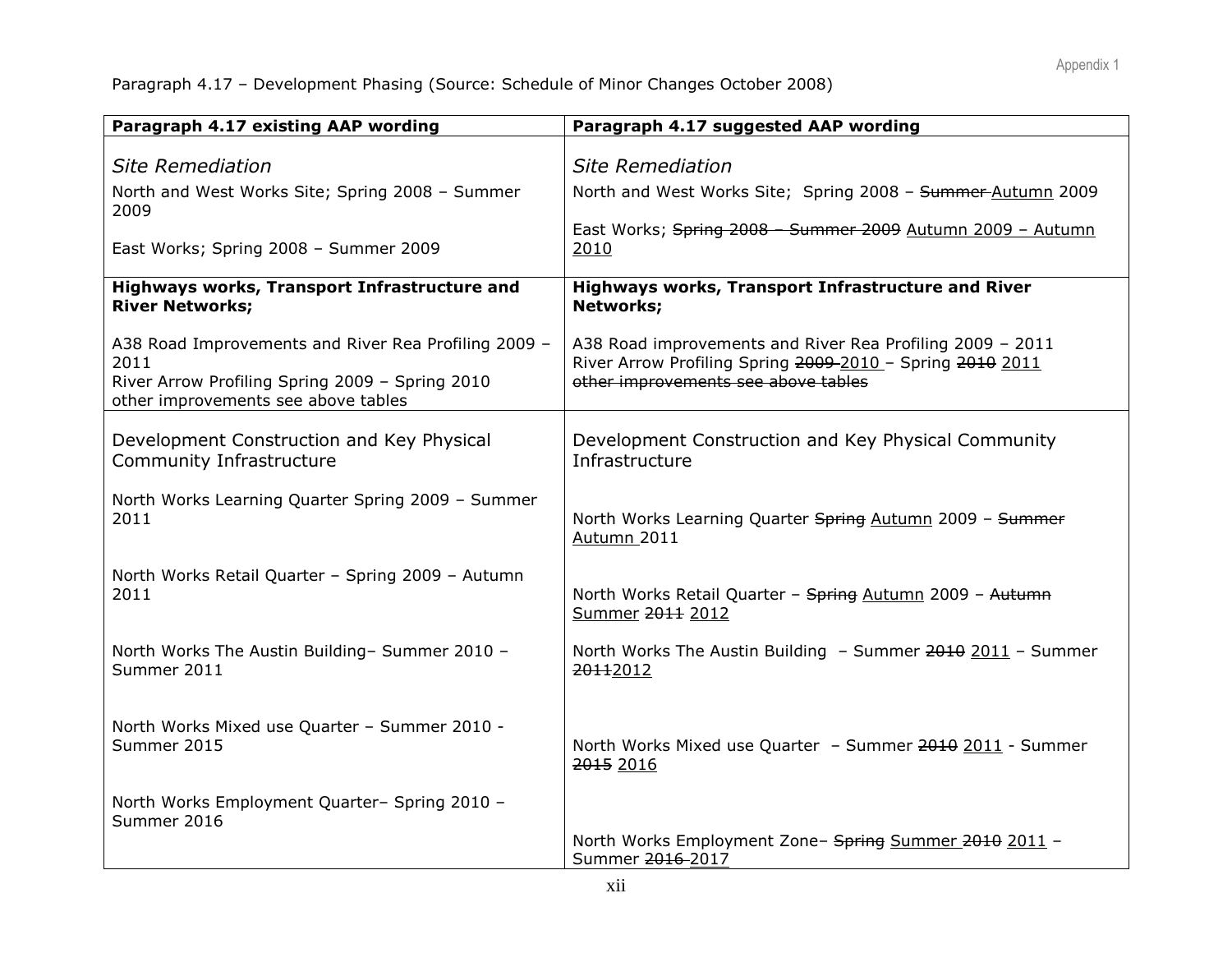|                                                                                                                                                                                                                                                                                                                | Appendix 1                                                                                                                                                                                                                                                                                                                                                                                                                                                                      |
|----------------------------------------------------------------------------------------------------------------------------------------------------------------------------------------------------------------------------------------------------------------------------------------------------------------|---------------------------------------------------------------------------------------------------------------------------------------------------------------------------------------------------------------------------------------------------------------------------------------------------------------------------------------------------------------------------------------------------------------------------------------------------------------------------------|
| Paragraph 4.17 existing AAP wording                                                                                                                                                                                                                                                                            | Paragraph 4.17 suggested AAP wording                                                                                                                                                                                                                                                                                                                                                                                                                                            |
| East Works residential phase 1 - Spring 2009 - Spring<br>2012<br>East Works Library / Community Building: Spring 2009 -<br>Spring 2010<br>East Works residential phase 2 - Spring 2012- Spring<br>2015                                                                                                         | East Works residential phase 1 - Spring 2009 Autumn 2010 - Spring<br>2012 Summer 2011<br>East Works Library / Community Building: Spring 2009 Autumn 2010<br>- Spring 2010 Autumn 2011<br>East Works residential phase 2 - Spring 2012 Summer 2011 - Spring<br>2015<br><b>Summer 2012</b>                                                                                                                                                                                       |
| West Works Housing - Spring 2010 - Spring 2014<br>West Works RIS Phase 1 - Spring 2010 - Spring 2012<br>West Works RIS Phase 2 - Spring 2012 - Spring 2017<br>West Works RIS Phase 3 - Spring 2018+<br>Cofton Park Improvements - 2009-2011<br>Other Open Space and recreational - Spring 2009-<br>Spring 2012 | West Works Housing - Spring 2010 2011 - Spring 2014 2015<br>West Works RIS Phase 1 - Spring 2010 2011 - Spring 2012 2013<br>West Works RIS Phase 2 - Spring 2012 2013 - Spring 2017 2018<br>West Works RIS Phase 3 - Spring 2018 + 2019 +<br>Cofton Park Improvements - 2009-2011 2011 - 2013<br>Other Open Space and recreational - Spring 2009 - Spring 2012 2011<br>$-2014$<br>Delivery will however be dependent on market conditions at the time<br>of the<br>Development. |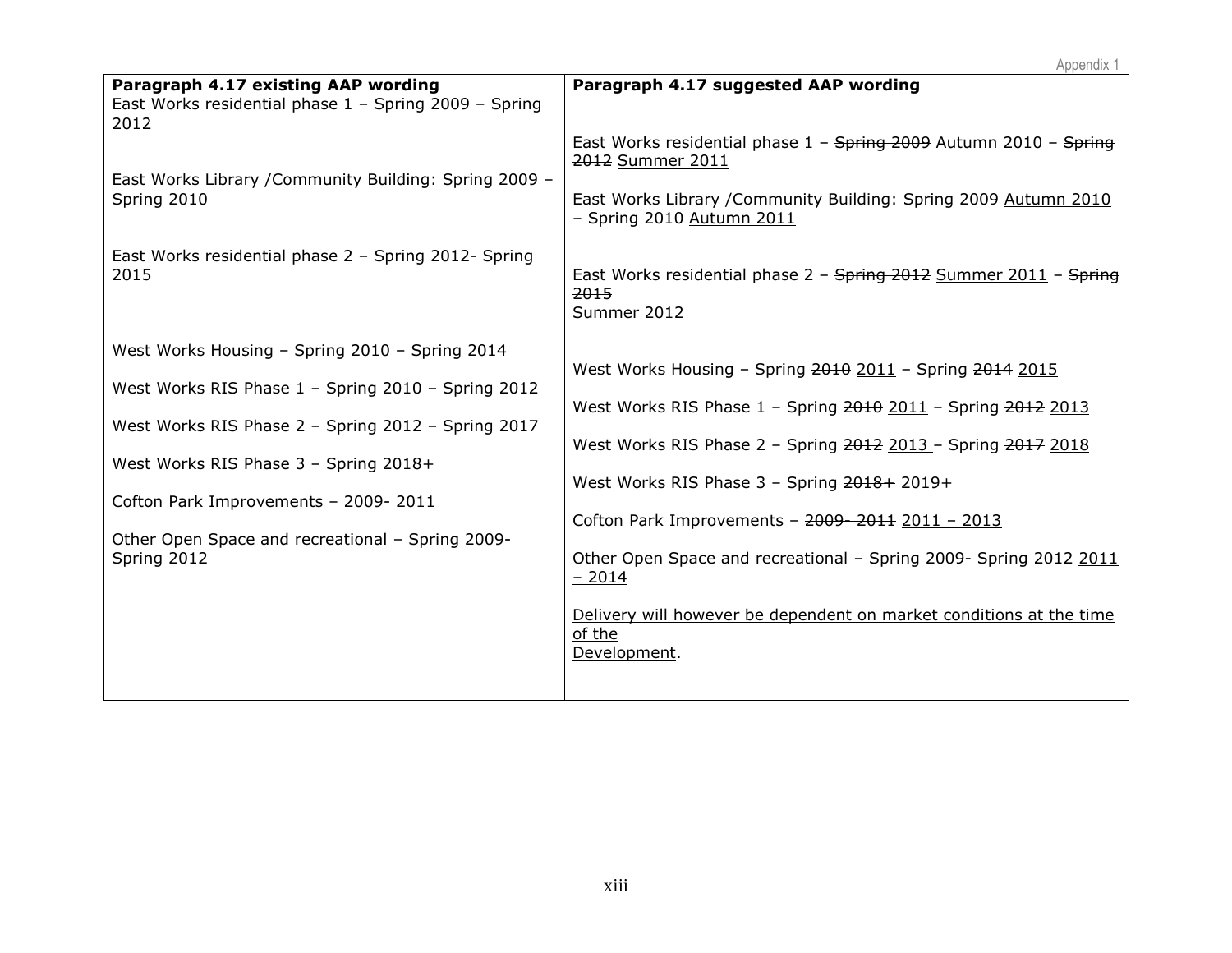Table 4 Longbridge Housing Trajectory (Source: Schedule of Minor Changes October 2008)

|                    | 2009/<br>2010 | 2010/<br>2011 | 2011/<br>2012 | 2012/<br>2013 | 2013/<br>2014 | 2014/<br>2015 | 2015/<br>2016 | 2016/<br>2017 | <b>Total</b> |
|--------------------|---------------|---------------|---------------|---------------|---------------|---------------|---------------|---------------|--------------|
| Projected          | 0             | 100           | 240           | 240           | 240           | 240           | 240           | 150           | 1450         |
| <b>Completions</b> |               |               |               |               |               |               |               |               |              |
| <b>Total</b>       |               |               |               |               |               |               |               |               |              |
| <b>Market</b>      | $\mathbf{0}$  | 65            | 156           | 156           | 156           | 156           | 156           | 97            | 942          |
| <b>Housing</b>     |               |               |               |               |               |               |               |               |              |
| <b>Affordable</b>  | 0             | 35            | 84            | 84            | 84            | 84            | 84            | 53            | 508          |
| <b>Housing</b>     |               |               |               |               |               |               |               |               |              |

| <b>Information Source</b>                                                                                          | <b>AAP</b><br>proposal /<br>paragraph | <b>Existing AAP text</b>                                                                                                                                                                                                                                                                                                                                                   | <b>Proposed change(s)</b><br>(New text is underlined)                                                                                                                                                                                                                                                                                                                                                                                                                                                                                                                                                                  |
|--------------------------------------------------------------------------------------------------------------------|---------------------------------------|----------------------------------------------------------------------------------------------------------------------------------------------------------------------------------------------------------------------------------------------------------------------------------------------------------------------------------------------------------------------------|------------------------------------------------------------------------------------------------------------------------------------------------------------------------------------------------------------------------------------------------------------------------------------------------------------------------------------------------------------------------------------------------------------------------------------------------------------------------------------------------------------------------------------------------------------------------------------------------------------------------|
| <b>Additional Minor</b><br>Changes to the AAP<br>Relating to Delivery and<br>Implementation $-26$<br>November 2008 | Paragraph<br>$4.2$ (p.45)             | The implementation of the<br>Longbridge AAP will be very<br>dependent upon:<br>Commercial interest in the<br>types and mix of land uses<br>proposed.<br>The levels of on site<br>constraints and development<br>costs.<br>Financial returns on<br>remediated land and<br>packaged sites.<br>The viability of schemes at the<br>time planning applications are<br>submitted | The implementation of the Longbridge AAP over<br>the life of the plan will be very dependent upon:<br>Commercial interest in the types and mix of<br>land uses proposed.<br>The levels of on site constraints and<br>$\bullet$<br>development costs.<br>Financial returns on remediated land and<br>$\bullet$<br>packaged sites.<br>The viability of schemes at the time planning<br>$\bullet$<br>applications are submitted.<br>Implementation of public sector initiatives and<br>$\bullet$<br>availability of public sector and other<br>stakeholder funding, including co-funding or<br>gap funding, as necessary. |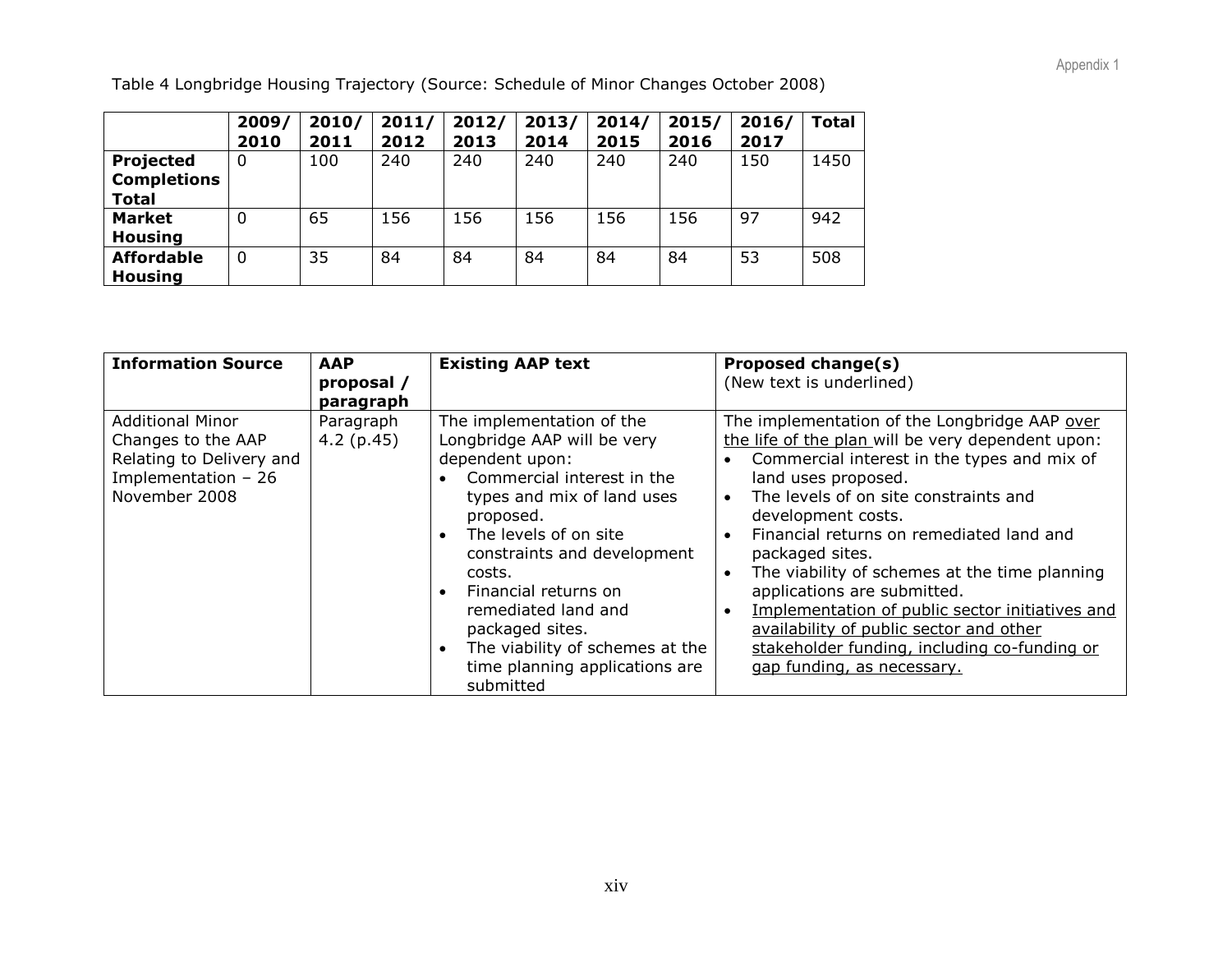| <b>Information Source</b>                                                                                         | <b>AAP</b><br>proposal /<br>paragraph | <b>Existing AAP text</b>                                                                                                                                                                                                                                                                                                                                                                                                                                                                                                                                                                                                                                                                                                                                                                                                                                                                                                   | Proposed change(s)<br>(New text is underlined)                                                                                                                                                                                                                                                                                                                                                                                                                                                                                                                                                                                                                                                                                                                                                                                                                                                     |
|-------------------------------------------------------------------------------------------------------------------|---------------------------------------|----------------------------------------------------------------------------------------------------------------------------------------------------------------------------------------------------------------------------------------------------------------------------------------------------------------------------------------------------------------------------------------------------------------------------------------------------------------------------------------------------------------------------------------------------------------------------------------------------------------------------------------------------------------------------------------------------------------------------------------------------------------------------------------------------------------------------------------------------------------------------------------------------------------------------|----------------------------------------------------------------------------------------------------------------------------------------------------------------------------------------------------------------------------------------------------------------------------------------------------------------------------------------------------------------------------------------------------------------------------------------------------------------------------------------------------------------------------------------------------------------------------------------------------------------------------------------------------------------------------------------------------------------------------------------------------------------------------------------------------------------------------------------------------------------------------------------------------|
| <b>Additional Minor</b><br>Changes to the AAP<br>Relating to Delivery and<br>Implementation - 26<br>November 2008 | Paragraph<br>4.3(p.45)                | A detailed viability model has<br>been established for the<br>Longbridge AAP, which underpins<br>and supports the proposals<br>established in this document. An<br>'open book' approach has been<br>taken with the main developer to<br>broadly agree the variables within<br>the model. The model has<br>enabled the local authorities to:<br>Establish the principal costs<br>associated with the<br>development and better<br>understand end scheme<br>values and site phasing.<br>Take into consideration the<br>$\bullet$<br>development costs of the<br>sustainability standards<br>detailed in the Sustainability<br>Strategy.<br>Build in major major<br>$\bullet$<br>infrastructure requirements<br>and mitigation measures.<br>Balance overall costs against<br>$\bullet$<br>return and identify break<br>even.<br>Look at options for improving<br>$\bullet$<br>cash flow within the lifespan<br>of the scheme. | A detailed viability model has been established<br>for the Longbridge AAP, which underpins and<br>supports the proposals established in this<br>document. An 'open book' approach has been<br>taken with the main developer to broadly agree<br>the variables within the model. The model has<br>enabled the local authorities to:<br>Establish the principal costs associated with<br>$\bullet$<br>the development and better understand end<br>potential scheme values and site phasing.<br>Take into consideration the development costs<br>of the sustainability standards detailed in the<br>Sustainability Strategy.<br>Build in major infrastructure requirements and<br>mitigation measures.<br>Balance overall costs against return and<br>$\bullet$<br>identify break even.<br>Look at options for improving cash flow within<br>the lifespan of the scheme including public<br>funding. |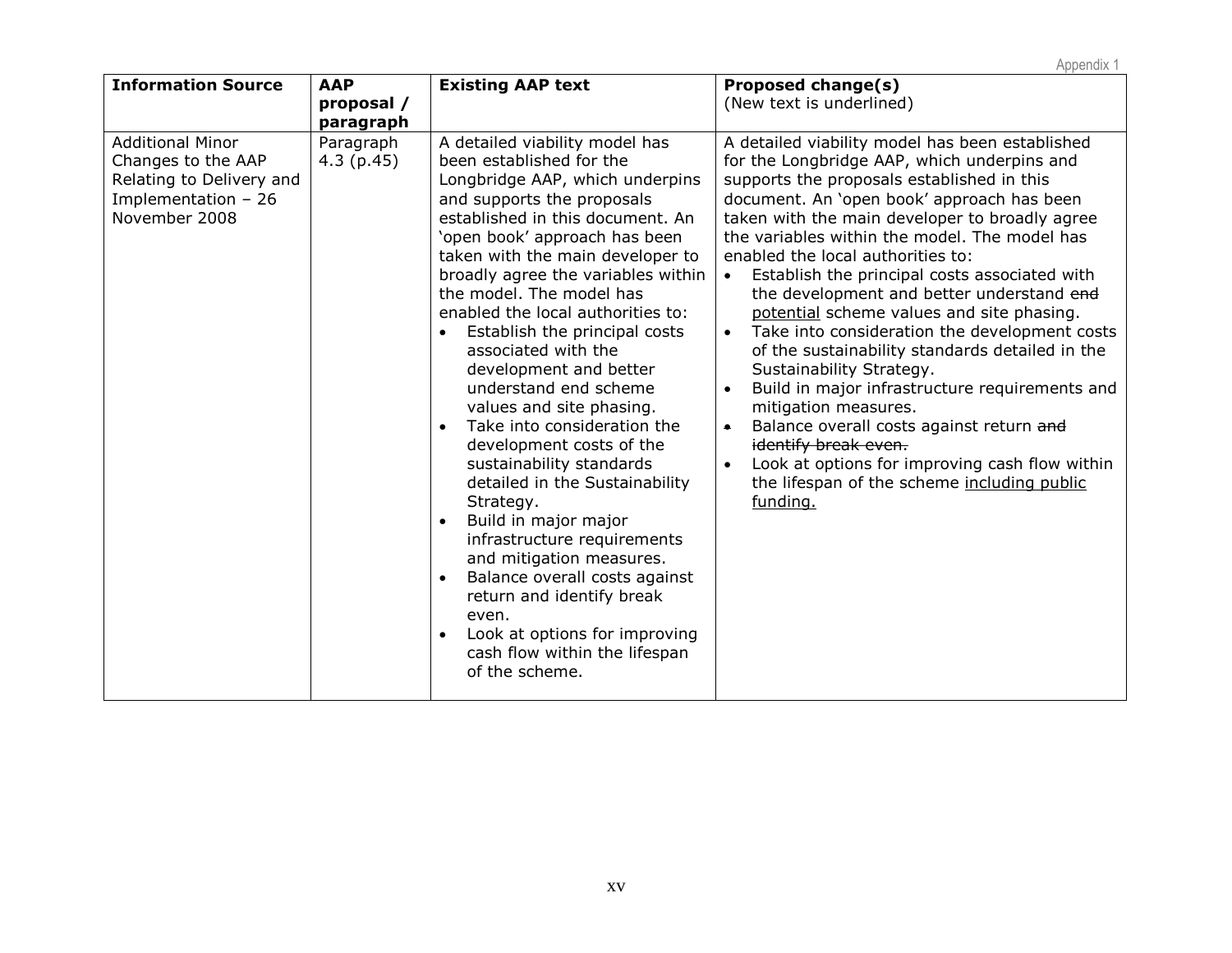| <b>Information Source</b>                                                                                          | <b>AAP</b><br>proposal /<br>paragraph         | <b>Existing AAP text</b>                                                                                                                                                                                                                                                                                                                                                                                                                                                                                                                                                                                   | Proposed change(s)<br>(New text is underlined)                                                                                                                                                                                                                                                                                                                                                                                                                                                                                                                                                                                                                                                 |
|--------------------------------------------------------------------------------------------------------------------|-----------------------------------------------|------------------------------------------------------------------------------------------------------------------------------------------------------------------------------------------------------------------------------------------------------------------------------------------------------------------------------------------------------------------------------------------------------------------------------------------------------------------------------------------------------------------------------------------------------------------------------------------------------------|------------------------------------------------------------------------------------------------------------------------------------------------------------------------------------------------------------------------------------------------------------------------------------------------------------------------------------------------------------------------------------------------------------------------------------------------------------------------------------------------------------------------------------------------------------------------------------------------------------------------------------------------------------------------------------------------|
| <b>Additional Minor</b><br>Changes to the AAP<br>Relating to Delivery and<br>Implementation $-26$<br>November 2008 | $4.4a$ (p.45)<br><b>New</b><br>paragraphs.    |                                                                                                                                                                                                                                                                                                                                                                                                                                                                                                                                                                                                            | The development will require an element of public<br>funding and further information on this is set out<br>in table 5 and in Appendix 5.<br>In addition, the previously developed nature of<br>the site, which requires substantial remediation<br>and other abnormal costs, means that viability is<br>likely to be an issue in times of difficult market<br>conditions. In such circumstances a flexible<br>approach to any negotiations at planning<br>application stage will be required to ensure<br>viability and that the delivery of an acceptable<br>scheme on the ground is not constrained or<br>delayed. The approach to such negotiations is set<br>out in paragraph 4.22a below. |
| <b>Additional Minor</b><br>Changes to the AAP<br>Relating to Delivery and<br>Implementation $-26$<br>November 2008 | Paragraph<br>$4.5$ to be<br>amended<br>(p.45) | The redevelopment of Longbridge<br>will result in 10,000 jobs, a<br>minimum of 1,450 new dwellings<br>and approximately 3,500 new<br>residents. This creates a need for<br>a range of essential physical and<br>community infrastructure and<br>other measures, without which:<br>There will be a detrimental<br>effect on local amenity and<br>the quality of the<br>environment.<br>New developments will not be<br>$\bullet$<br>able to operate efficiently.<br>Opportunities to make a<br>$\bullet$<br>positive contribution towards<br>meeting the day-to-day needs<br>of the population may be lost. | The redevelopment of Longbridge will result in<br>10,000 jobs, a minimum of 1,450 new dwellings<br>and approximately 3,500 new residents. This<br>creates a need for a range of essential physical<br>and community infrastructure and other<br>measures, without which:<br>There will may be a detrimental effect on local<br>$\bullet$<br>amenity and the quality of the environment.<br>New developments will not be able to operate<br>$\bullet$<br>efficiently.<br>Opportunities to make a positive contribution<br>$\bullet$<br>towards meeting the day-to-day needs of the<br>population may be lost.                                                                                   |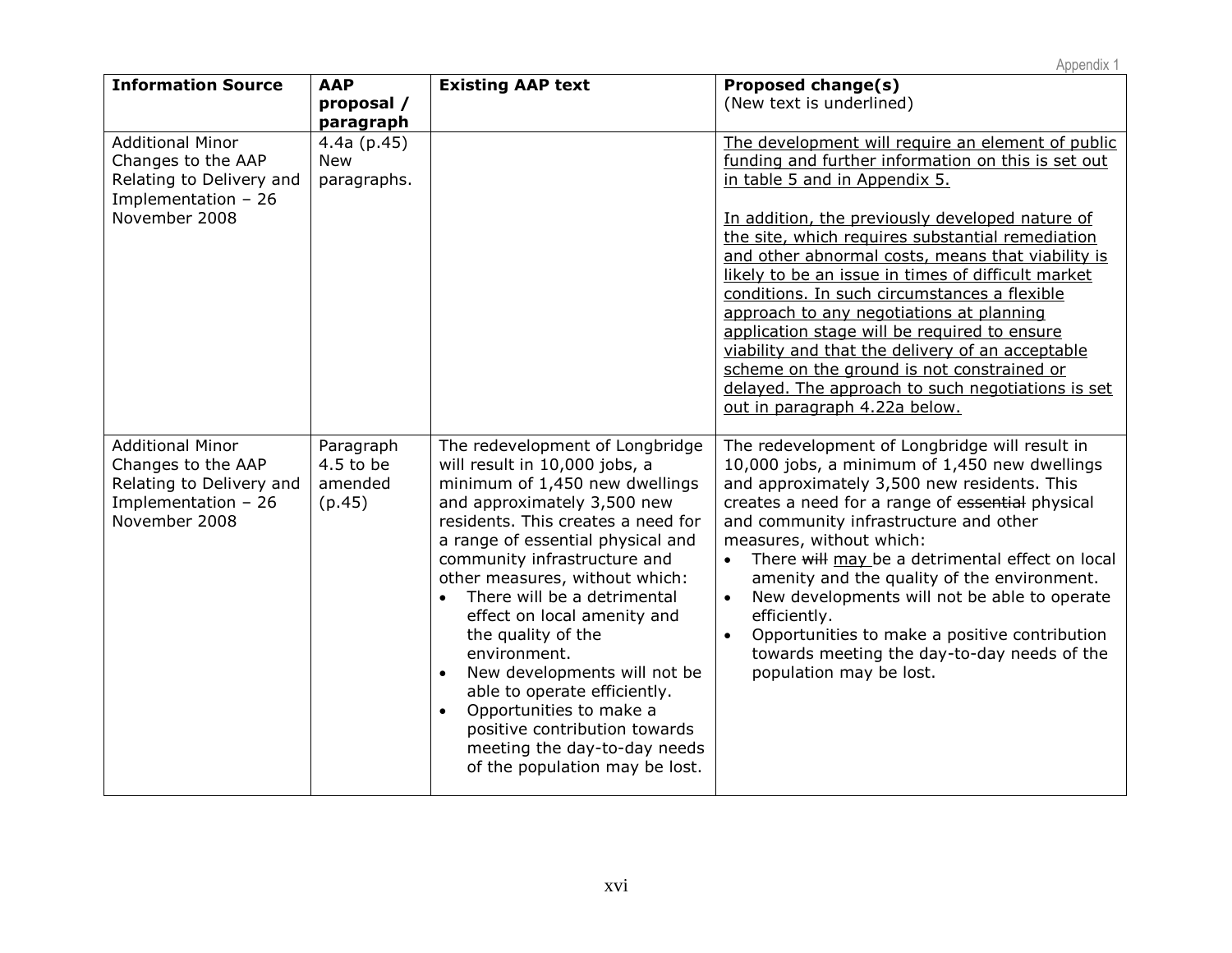| <b>Information Source</b>                                                                                         | <b>AAP</b><br>proposal /<br>paragraph                                             | <b>Existing AAP text</b>                                                                                                                                                                                                                                                                                                                                                                                                                                                                                                                                                                                                                                                                                                                                                                    | Proposed change(s)<br>(New text is underlined)                                                                                                                                                                                                                                                                                                                                                                                                                                                                                                                                                                                                                                                                                                                                                                  |
|-------------------------------------------------------------------------------------------------------------------|-----------------------------------------------------------------------------------|---------------------------------------------------------------------------------------------------------------------------------------------------------------------------------------------------------------------------------------------------------------------------------------------------------------------------------------------------------------------------------------------------------------------------------------------------------------------------------------------------------------------------------------------------------------------------------------------------------------------------------------------------------------------------------------------------------------------------------------------------------------------------------------------|-----------------------------------------------------------------------------------------------------------------------------------------------------------------------------------------------------------------------------------------------------------------------------------------------------------------------------------------------------------------------------------------------------------------------------------------------------------------------------------------------------------------------------------------------------------------------------------------------------------------------------------------------------------------------------------------------------------------------------------------------------------------------------------------------------------------|
| <b>Additional Minor</b><br>Changes to the AAP<br>Relating to Delivery and<br>Implementation - 26<br>November 2008 | Paragraph<br>$4.6$ to be<br>amended<br>(p.45)                                     | In terms of planning obligations,<br>these may require the developer<br>to carry out certain prescribed<br>works to provide the appropriate<br>infrastructure and measures (e.g.<br>requiring that a certain proportion<br>of housing is affordable);<br>compensate for loss or damage<br>created by the development (e.g.<br>loss of open space) and/or<br>mitigate the negative impacts of<br>a development and to ensure that<br>it makes a positive contribution to<br>the communities within which it is<br>situated (e.g. through increased<br>public transport provision). These<br>types of obligations, which are in<br>line with Planning Obligations<br>Circular 05/05 are identified in<br>the site-specific proposals in<br>Section C of the Plan and Tables<br>1 and 2 below. | In terms of planning obligations, these may<br>require the developer to carry out certain<br>prescribed works to provide the appropriate<br>infrastructure and measures (e.g. requiring that a<br>certain proportion of housing is affordable);<br>compensate for loss or damage created by the<br>development (e.g. loss of open space) and/or<br>mitigate the negative impacts of a development<br>and to ensure that it makes a positive<br>contribution to the communities within which it is<br>situated (e.g. through environmental mitigation<br>measures and increased public transport<br>provision). These types of obligations, which are<br>in line with Planning Obligations Circular 05/05<br>are identified in the site-specific proposals in<br>Section C of the Plan and Tables 1 and 2 below. |
| Schedule of Minor<br>Changes October 2008<br>- Representation no<br>14/016 St Modwen                              | Paragraph<br>$4.6$ to be<br>amended by<br>adding new<br>sentence at<br>end (p.45) |                                                                                                                                                                                                                                                                                                                                                                                                                                                                                                                                                                                                                                                                                                                                                                                             | Where appropriate, planning conditions will also<br>be used to secure infrastructure and other<br>measures.                                                                                                                                                                                                                                                                                                                                                                                                                                                                                                                                                                                                                                                                                                     |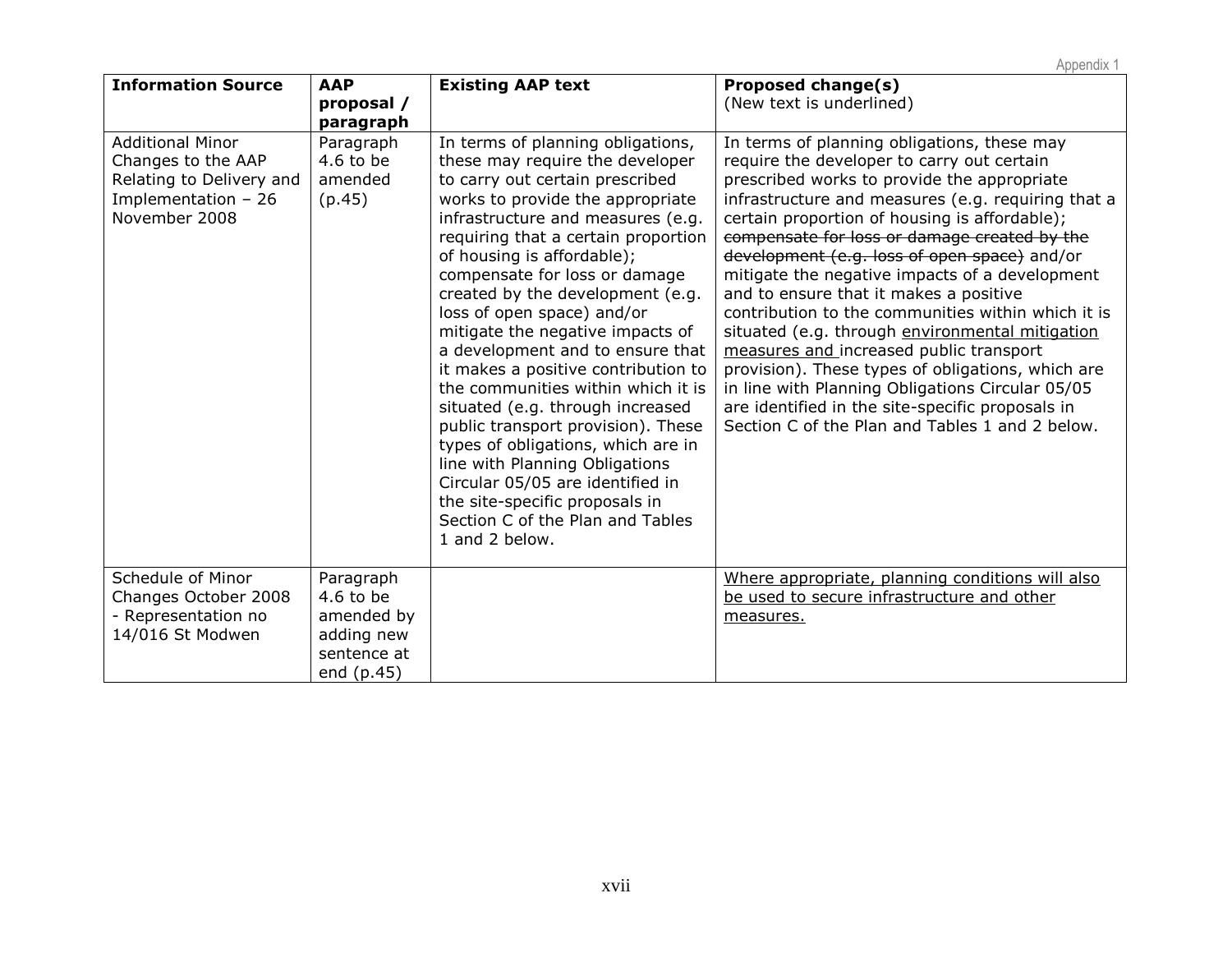| <b>Information Source</b>                                                                                          | <b>AAP</b><br>proposal /                                 | <b>Existing AAP text</b>                                                                                                                                                                                                                                                                                                                                                                                                                                                                                                                                                                                                                                                                                                                                                                                                                                                                                                                                                                                                                                                                                  | <b>Proposed change(s)</b><br>(New text is underlined)                                                                                                                                                                                                                                                                                                                                                                                                                                                                                                                                                                                                                                                                                                                                                                                                                                                                                                                                                                                                                              |
|--------------------------------------------------------------------------------------------------------------------|----------------------------------------------------------|-----------------------------------------------------------------------------------------------------------------------------------------------------------------------------------------------------------------------------------------------------------------------------------------------------------------------------------------------------------------------------------------------------------------------------------------------------------------------------------------------------------------------------------------------------------------------------------------------------------------------------------------------------------------------------------------------------------------------------------------------------------------------------------------------------------------------------------------------------------------------------------------------------------------------------------------------------------------------------------------------------------------------------------------------------------------------------------------------------------|------------------------------------------------------------------------------------------------------------------------------------------------------------------------------------------------------------------------------------------------------------------------------------------------------------------------------------------------------------------------------------------------------------------------------------------------------------------------------------------------------------------------------------------------------------------------------------------------------------------------------------------------------------------------------------------------------------------------------------------------------------------------------------------------------------------------------------------------------------------------------------------------------------------------------------------------------------------------------------------------------------------------------------------------------------------------------------|
| <b>Additional Minor</b><br>Changes to the AAP<br>Relating to Delivery and<br>Implementation $-26$<br>November 2008 | paragraph<br>Paragraph<br>4.7 to be<br>amended<br>(p.45) | The local authorities involved in<br>producing the Longbridge AAP<br>have agreed a planning<br>contributions model, which<br>consists of both traditionally<br>negotiated S106 elements, such<br>as affordable housing, and a<br>simple Longbridge Community<br>Infrastructure Levy (CIL) to<br>support the development of the<br>area. This approach has several<br>advantages including:<br>Providing clarity and certainty<br>for developers over the scale<br>of planning contribution<br>requirements.<br>Providing certainty for existing<br>$\bullet$<br>local residents and businesses<br>that new development will<br>make a fair contribution<br>towards minimising the<br>detrimental impact of<br>schemes on local amenity and<br>the quality of the<br>environment.<br>Providing the opportunity for<br>$\bullet$<br>strategic and joined-up<br>thinking that connects spatial<br>planning with site phasing,<br>delivery plans and business<br>planning.<br>Providing a range of essential<br>$\bullet$<br>infrastructure at the right<br>time in the implementation of<br>the development. | The local authorities involved in producing the<br>Longbridge AAP have agreed a planning<br>contributions model, which consists of both<br>traditionally negotiated S106 elements, such as<br>affordable housing, and a simple Longbridge<br>Community Infrastructure Levy (CIL) Tariff (LIT)<br>to support the development of the area. This<br>approach could have has several advantages<br>including:<br>Providing clarity and certainty for developers<br>$\bullet$<br>over the scale of planning contribution<br>requirements.<br>Providing certainty for existing local residents<br>$\bullet$<br>and businesses that new development will<br>make a fair contribution towards minimising<br>the detrimental impact of schemes on local<br>amenity and the quality of the environment.<br>Providing the opportunity for strategic and<br>joined-up thinking that connects spatial<br>planning with site phasing, delivery plans and<br>business planning.<br>Providing a range of essential infrastructure at<br>the right time in the implementation of the<br>development |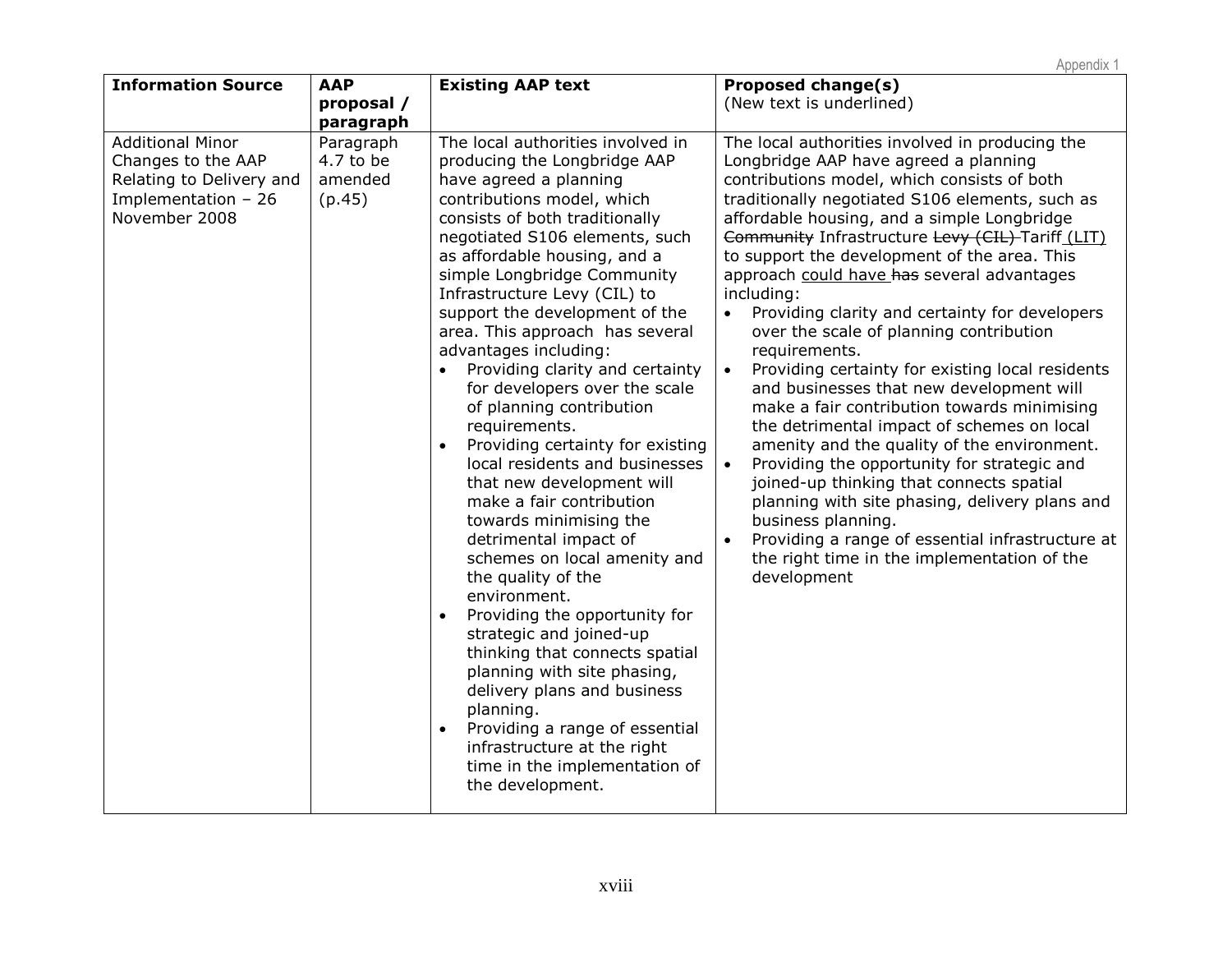| <b>Information Source</b>                                                                                          | <b>AAP</b>                                | <b>Existing AAP text</b>                                                                                                                                                                                                                                                                                                                                                                                                                                                                                                                                 | <b>Proposed change(s)</b>                                                                                                                                                                                                                                                                                                                                                                                                                                                                                                                                                                                                                                   |
|--------------------------------------------------------------------------------------------------------------------|-------------------------------------------|----------------------------------------------------------------------------------------------------------------------------------------------------------------------------------------------------------------------------------------------------------------------------------------------------------------------------------------------------------------------------------------------------------------------------------------------------------------------------------------------------------------------------------------------------------|-------------------------------------------------------------------------------------------------------------------------------------------------------------------------------------------------------------------------------------------------------------------------------------------------------------------------------------------------------------------------------------------------------------------------------------------------------------------------------------------------------------------------------------------------------------------------------------------------------------------------------------------------------------|
|                                                                                                                    | proposal /                                |                                                                                                                                                                                                                                                                                                                                                                                                                                                                                                                                                          | (New text is underlined)                                                                                                                                                                                                                                                                                                                                                                                                                                                                                                                                                                                                                                    |
|                                                                                                                    | paragraph                                 |                                                                                                                                                                                                                                                                                                                                                                                                                                                                                                                                                          |                                                                                                                                                                                                                                                                                                                                                                                                                                                                                                                                                                                                                                                             |
| <b>Additional Minor</b><br>Changes to the AAP<br>Relating to Delivery and<br>Implementation $-26$<br>November 2008 | Paragraph<br>4.8<br>amendments<br>(p.45)  | The planning contributions model<br>also sits alongside a package of<br>Section 278 and S38 agreements<br>for the private sector funding of<br>works on local and strategic roads<br>as required by the proposals in<br>the Movement Strategy. The<br>S278 Agreements provide a well<br>tested financial mechanism for<br>ensuring delivery of mitigation<br>works identified and determined<br>as necessary for planning<br>permission to be granted. Table<br>1 provides information on the key<br>S278 requirements as part of the<br>Longbridge AAP. | The planning contributions model also sits<br>alongside a package of Section 278 and S38<br>agreements for the private sector and other<br>stakeholder funding of works on local and<br>strategic roads as required by the proposals in<br>the Movement Strategy. The S278 Agreements<br>provide a well tested financial mechanism for<br>ensuring delivery of mitigation works identified<br>and determined as necessary for planning<br>permission to be granted. Table 1 provides<br>information on the key anticipated S278<br>requirements as part of the Longbridge AAP.                                                                              |
| <b>Additional Minor</b><br>Changes to the AAP<br>Relating to Delivery and<br>Implementation $-26$<br>November 2008 | Table 1 Title<br>(p.46)                   | S278 scheme requirements                                                                                                                                                                                                                                                                                                                                                                                                                                                                                                                                 | Anticipated S278 scheme requirements                                                                                                                                                                                                                                                                                                                                                                                                                                                                                                                                                                                                                        |
| <b>Additional Minor</b><br>Changes to the AAP<br>Relating to Delivery and<br>Implementation $-26$<br>November 2008 | Paragraph<br>4.10<br>amendments<br>(p.47) | The planning contributions<br>associated with the Longbridge<br>AAP are split into traditionally<br>negotiated agreements and a<br>supporting Longbridge<br>Community Infrastructure Levy<br>(CIL), which covers both<br>residential and non-residential<br>elements of the development.                                                                                                                                                                                                                                                                 | The planning contributions associated with the<br>Longbridge AAP are split into traditionally<br>negotiated agreements under Section 106, and a<br>supporting Longbridge Community Infrastructure<br>Levy (CIL) Tariff (LIT), which covers both<br>residential and non-residential elements of the<br>development. If the scheme is not viable at the<br>time of submitting planning applications there will<br>be a need for negotiations on the application,<br>including the S106 and LIT elements, and taking<br>account of the availability of public sector and<br>other stakeholder funding. The approach to this is<br>set out in para 4.22a below. |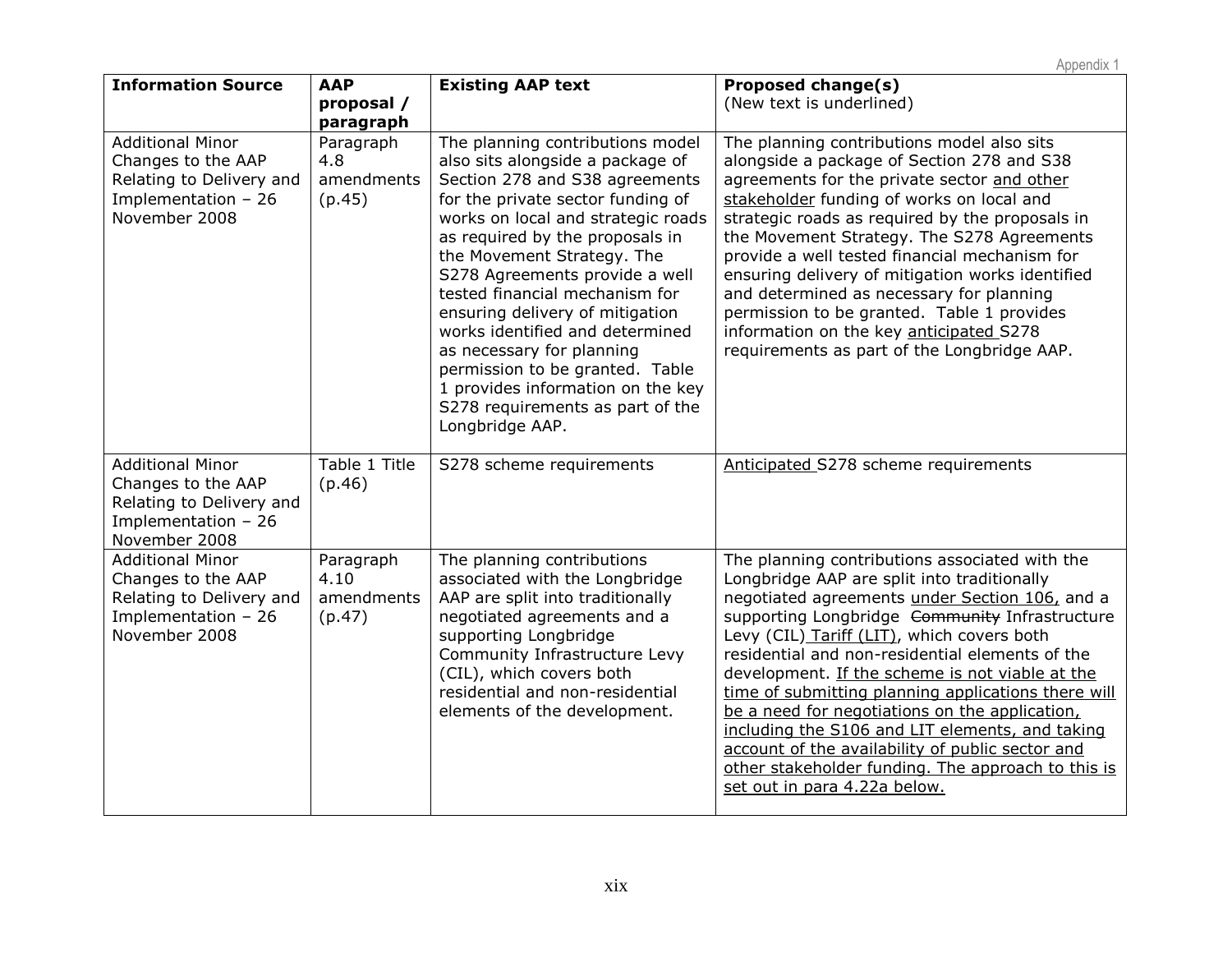| <b>Information Source</b>                                                                                         | <b>AAP</b><br>proposal /<br>paragraph                 | <b>Existing AAP text</b>                                                                                                                                                                                                                                                                                                                                                                                                                                                                                                                                                                                                                                                                                                                        | <b>Proposed change(s)</b><br>(New text is underlined)                                                                                                                                                                                                                                                                                                                                                                                                                                                                                                                                                                                                                                                                                                               |
|-------------------------------------------------------------------------------------------------------------------|-------------------------------------------------------|-------------------------------------------------------------------------------------------------------------------------------------------------------------------------------------------------------------------------------------------------------------------------------------------------------------------------------------------------------------------------------------------------------------------------------------------------------------------------------------------------------------------------------------------------------------------------------------------------------------------------------------------------------------------------------------------------------------------------------------------------|---------------------------------------------------------------------------------------------------------------------------------------------------------------------------------------------------------------------------------------------------------------------------------------------------------------------------------------------------------------------------------------------------------------------------------------------------------------------------------------------------------------------------------------------------------------------------------------------------------------------------------------------------------------------------------------------------------------------------------------------------------------------|
| Affordable Housing<br>Minor Changes Paper -<br>14 October 2008                                                    | Paragraph<br>4.11, $1^{st}$<br>bullet point<br>(p.47) | Establishing 35% affordable<br>housing across the site.                                                                                                                                                                                                                                                                                                                                                                                                                                                                                                                                                                                                                                                                                         | 5<br><b>Establishing A target of 35% affordable</b><br>housing across the site.                                                                                                                                                                                                                                                                                                                                                                                                                                                                                                                                                                                                                                                                                     |
| <b>Additional Minor</b><br>Changes to the AAP<br>Relating to Delivery and<br>Implementation - 26<br>November 2008 | Paragraph<br>4.12(p.47)                               | <b>Longbridge Community</b><br><b>Infrastructure Levy</b><br>With regard to the CIL,<br>community infrastructure has<br>been defined by the joint<br>charging authorities (Bromsgrove<br>District Council and Birmingham<br>City Council) as 'infrastructure of<br>local and strategic importance to<br>the delivery of sustainable<br>developments'. Table 2<br>summarises a broad schedule of<br>community infrastructure<br>requirements, required to<br>support the Longbridge AAP.<br>Further information on the<br>community infrastructure<br>requirements including outline<br>costs, information sources and<br>methods of calculation are<br>included in the Longbridge<br>Viability and Deliverability<br>Technical Baseline report. | Longbridge Community Infrastructure Levy<br><b>Improvements</b><br>With regard to the CIL LIT, community<br>infrastructure has been defined by the joint<br>charging authorities (Bromsgrove District Council<br>and Birmingham City Council) as 'infrastructure of<br>local and strategic importance to the delivery of<br>sustainable developments'. Table 2 summarises a<br>broad schedule of anticipated community<br>infrastructure requirements, required to<br>improvements to support the Longbridge AAP.<br>Further information on the community<br>infrastructure requirements including outline<br>costs, information sources and methods of<br>calculation are included in the Longbridge<br>Viability and Deliverability Technical Baseline<br>report. |
| <b>Additional Minor</b><br>Changes to the AAP<br>Relating to Delivery and<br>Implementation - 26<br>November 2008 | Table 2 Title<br>(p.48)                               | Longbridge Community<br><b>Infrastructure Requirements</b>                                                                                                                                                                                                                                                                                                                                                                                                                                                                                                                                                                                                                                                                                      | Anticipated Longbridge Community Infrastructure<br>Requirements-Improvements                                                                                                                                                                                                                                                                                                                                                                                                                                                                                                                                                                                                                                                                                        |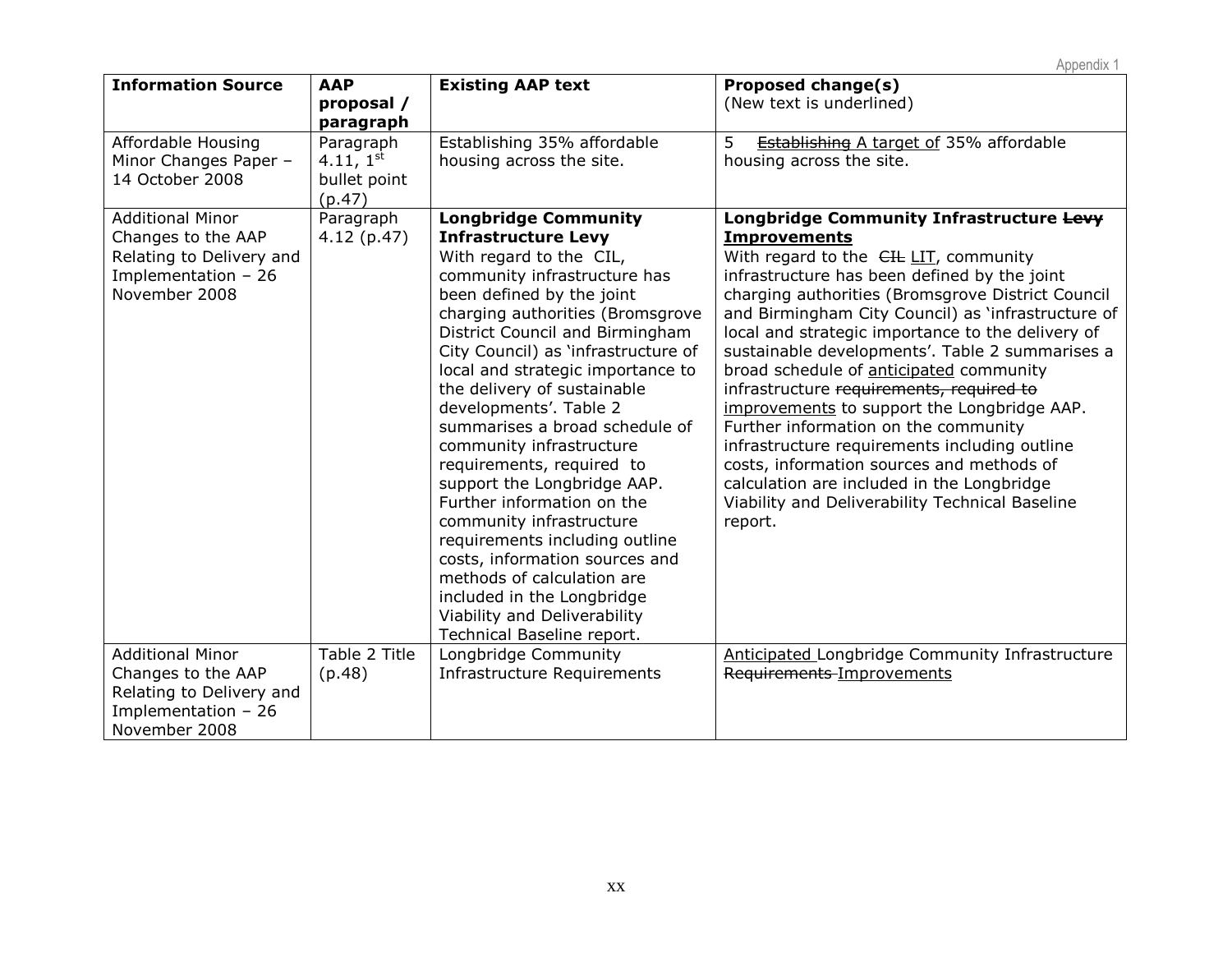|                                                                                                                    |                                              |                                                                                                                                                                                                                                                                                                                                                                                                                                                                                                                                                                                                                             | Appendix 1                                                                                                                                                                                                                                                                                                                                                                                                                                                                                                                                                                                                                                                                                                                                                                                                                                                                                                                                                                                                                                                                                                                                                 |
|--------------------------------------------------------------------------------------------------------------------|----------------------------------------------|-----------------------------------------------------------------------------------------------------------------------------------------------------------------------------------------------------------------------------------------------------------------------------------------------------------------------------------------------------------------------------------------------------------------------------------------------------------------------------------------------------------------------------------------------------------------------------------------------------------------------------|------------------------------------------------------------------------------------------------------------------------------------------------------------------------------------------------------------------------------------------------------------------------------------------------------------------------------------------------------------------------------------------------------------------------------------------------------------------------------------------------------------------------------------------------------------------------------------------------------------------------------------------------------------------------------------------------------------------------------------------------------------------------------------------------------------------------------------------------------------------------------------------------------------------------------------------------------------------------------------------------------------------------------------------------------------------------------------------------------------------------------------------------------------|
| <b>Information Source</b>                                                                                          | <b>AAP</b><br>proposal /<br>paragraph        | <b>Existing AAP text</b>                                                                                                                                                                                                                                                                                                                                                                                                                                                                                                                                                                                                    | <b>Proposed change(s)</b><br>(New text is underlined)                                                                                                                                                                                                                                                                                                                                                                                                                                                                                                                                                                                                                                                                                                                                                                                                                                                                                                                                                                                                                                                                                                      |
| <b>Additional Minor</b><br>Changes to the AAP<br>Relating to Delivery and<br>Implementation $-26$<br>November 2008 | Paragraph<br>4.13<br>amendments<br>(p.51)    | A significant number of the<br>Community Infrastructure<br>requirements will need to be<br>delivered upfront and at certain<br>phased intervals in the overall<br>development schedule. This<br>means that the planning<br>contributions model will require a<br>degree of forward funding to<br>support regeneration and<br>development. The role of banker<br>is essential to fund infrastructure<br>and bridge the cash flow gap<br>between scheme expenditure and<br>income. Income from the<br>development will be obtained<br>through the application of a levy<br>on residential and non-residential<br>development. | Some A significant number of the Community<br>Infrastructure improvements requirements will<br>may need to be delivered upfront and at certain<br>phased intervals in the overall development<br>schedule. This means that the planning<br>contributions model will require a degree of<br>forward funding to support regeneration and<br>development. The role of the Accountable Body<br>and its banking role will therefore be essential in<br>this respect. The banker and other stakeholders<br>will be expected to demonstrate that all<br>reasonable endeavours have been undertaken to<br>minimize unnecessary expenditure and to identify<br>funding where there is a gap between scheme<br>expenditure and income.<br>Footnotes<br>1. The banking function will be administered in<br>accordance with local authority accounting<br>regulations and principles,<br>2. The banker may provide deficit funding to the<br>LIT Fund to enable essential development works<br>to take place in advance of receipts, subject to<br>certain financial limits. All costs incurred under<br>the banking function will be charged against the<br>LIT Fund. |
| Fact Check Report -<br>Minor Change                                                                                | Table 3 2 <sup>nd</sup><br>tariff<br>element | A1 Supermarket                                                                                                                                                                                                                                                                                                                                                                                                                                                                                                                                                                                                              | A1 Supermarket Superstore                                                                                                                                                                                                                                                                                                                                                                                                                                                                                                                                                                                                                                                                                                                                                                                                                                                                                                                                                                                                                                                                                                                                  |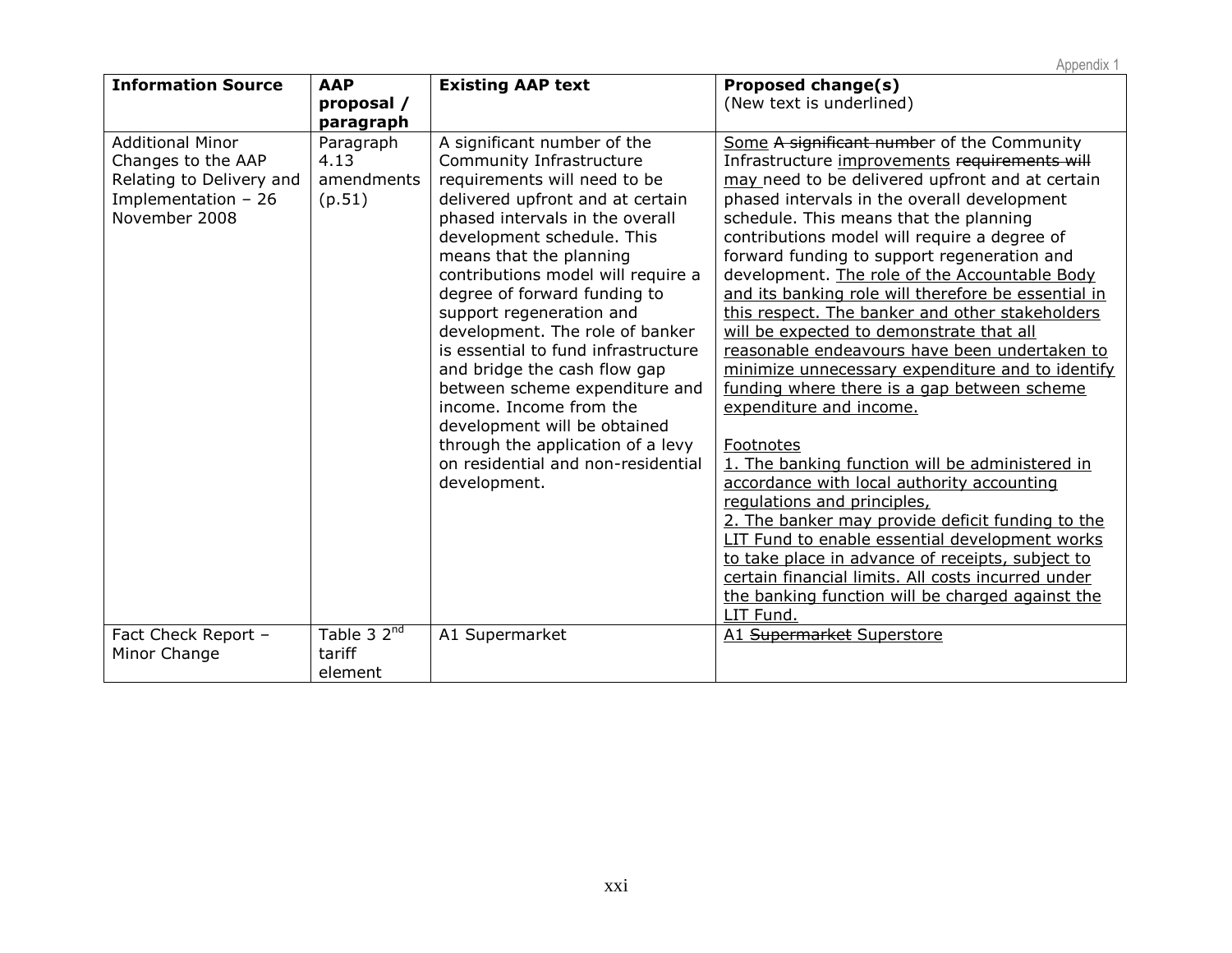| <b>Information Source</b>                                                                                          | <b>AAP</b><br>proposal /<br>paragraph     | <b>Existing AAP text</b>                                                                                                                                                                                                                                                                                                 | Proposed change(s)<br>(New text is underlined)                                                                                                                                                                                                                                                                                                                                                                                                                                                     |
|--------------------------------------------------------------------------------------------------------------------|-------------------------------------------|--------------------------------------------------------------------------------------------------------------------------------------------------------------------------------------------------------------------------------------------------------------------------------------------------------------------------|----------------------------------------------------------------------------------------------------------------------------------------------------------------------------------------------------------------------------------------------------------------------------------------------------------------------------------------------------------------------------------------------------------------------------------------------------------------------------------------------------|
| <b>Additional Minor</b><br>Changes to the AAP<br>Relating to Delivery and<br>Implementation $-26$<br>November 2008 | Paragraph<br>4.15<br>amendments<br>(p.51) | Residential<br>10% upon implementable<br>planning consent<br>15% on commencement on<br>$\bullet$<br>site<br>75% on a quarterly basis after<br>the first completion is sold<br>Non-residential<br>25% on commencement on<br>site<br>25% before completion of<br>each unit<br>50% prior to the occupation<br>of each unit. | <b>Residential</b><br>10% upon implementable planning consent<br>15% on commencement on site<br>75% on a quarterly basis after the first<br>completion is sold<br>Non-residential<br><del>25% on commencement on site</del><br>25% before completion of each unit<br>50% prior to the occupation of each unit<br><b>Residential and Non-Residential</b><br>25% on commencement on site<br>$\bullet$<br>25% before completion of each unit<br>$\bullet$<br>50% prior to the occupation of each unit |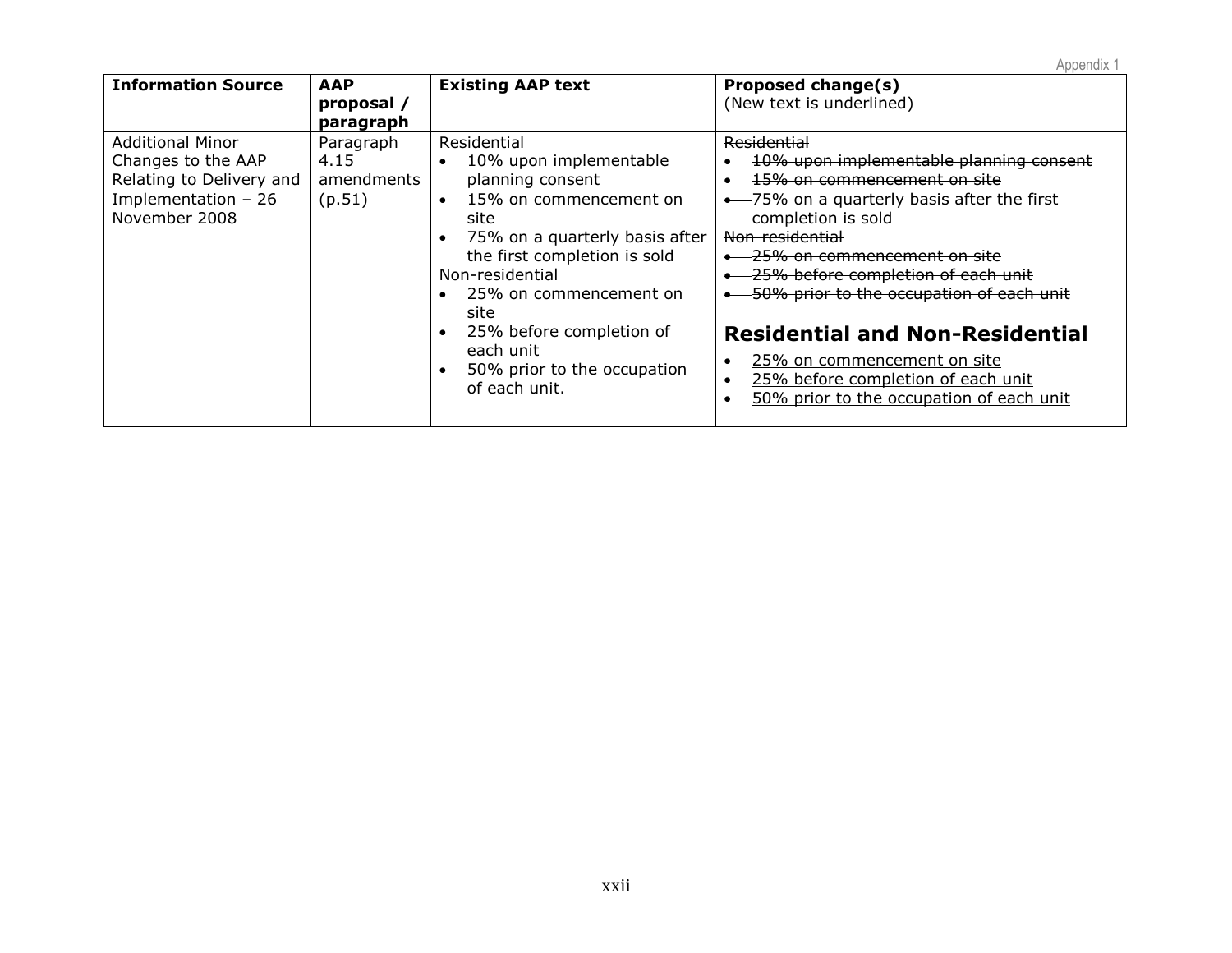| <b>Information Source</b>                                                                                          | <b>AAP</b>                                          | <b>Existing AAP text</b> | Proposed change(s)                                                                                                                                                                                                                                                                                                                                                                                                                                                                                                                                                                                                                                                                                                                                                                                                                                                                                                                                                                                                                                                                                                                                         |
|--------------------------------------------------------------------------------------------------------------------|-----------------------------------------------------|--------------------------|------------------------------------------------------------------------------------------------------------------------------------------------------------------------------------------------------------------------------------------------------------------------------------------------------------------------------------------------------------------------------------------------------------------------------------------------------------------------------------------------------------------------------------------------------------------------------------------------------------------------------------------------------------------------------------------------------------------------------------------------------------------------------------------------------------------------------------------------------------------------------------------------------------------------------------------------------------------------------------------------------------------------------------------------------------------------------------------------------------------------------------------------------------|
|                                                                                                                    | proposal /                                          |                          | (New text is underlined)                                                                                                                                                                                                                                                                                                                                                                                                                                                                                                                                                                                                                                                                                                                                                                                                                                                                                                                                                                                                                                                                                                                                   |
| <b>Additional Minor</b><br>Changes to the AAP<br>Relating to Delivery and<br>Implementation $-26$<br>November 2008 | paragraph<br>Add new<br>paragraph<br>$4.16a$ (p.52) | xxiii                    | There is a diverse range of infrastructure<br>improvements to deliver the requirements of the<br>LAAP, ranging from key strategic transport<br>infrastructure to those that deliver community<br>and social benefits.<br>The expenditure of infrastructure monies will<br>need to be spent against a detailed delivery plan,<br>which sets out:<br>The various roles and responsibilities of<br>$\bullet$<br>organizations and stakeholders;<br>A construction schedule linked to tariff<br>$\bullet$<br>triggers and prioritised expenditure items;<br>A detailed delivery programme<br>$\bullet$<br>A business case, appraisal and sign-off<br>$\bullet$<br>process for tariff expenditure components;<br>Agreed project milestones, outputs and<br>$\bullet$<br>outcomes;<br>Delivery agreements with lead organizations,<br>$\bullet$<br>and<br>A monitoring framework linked to LAAP<br>$\bullet$<br>monitoring and review requirements.<br>The delivery plan will also be reviewed regularly<br>in light of planning application submissions,<br>viability assessments and changing infrastructure<br>costs, tariff income and expenditure profiles. |
|                                                                                                                    |                                                     |                          |                                                                                                                                                                                                                                                                                                                                                                                                                                                                                                                                                                                                                                                                                                                                                                                                                                                                                                                                                                                                                                                                                                                                                            |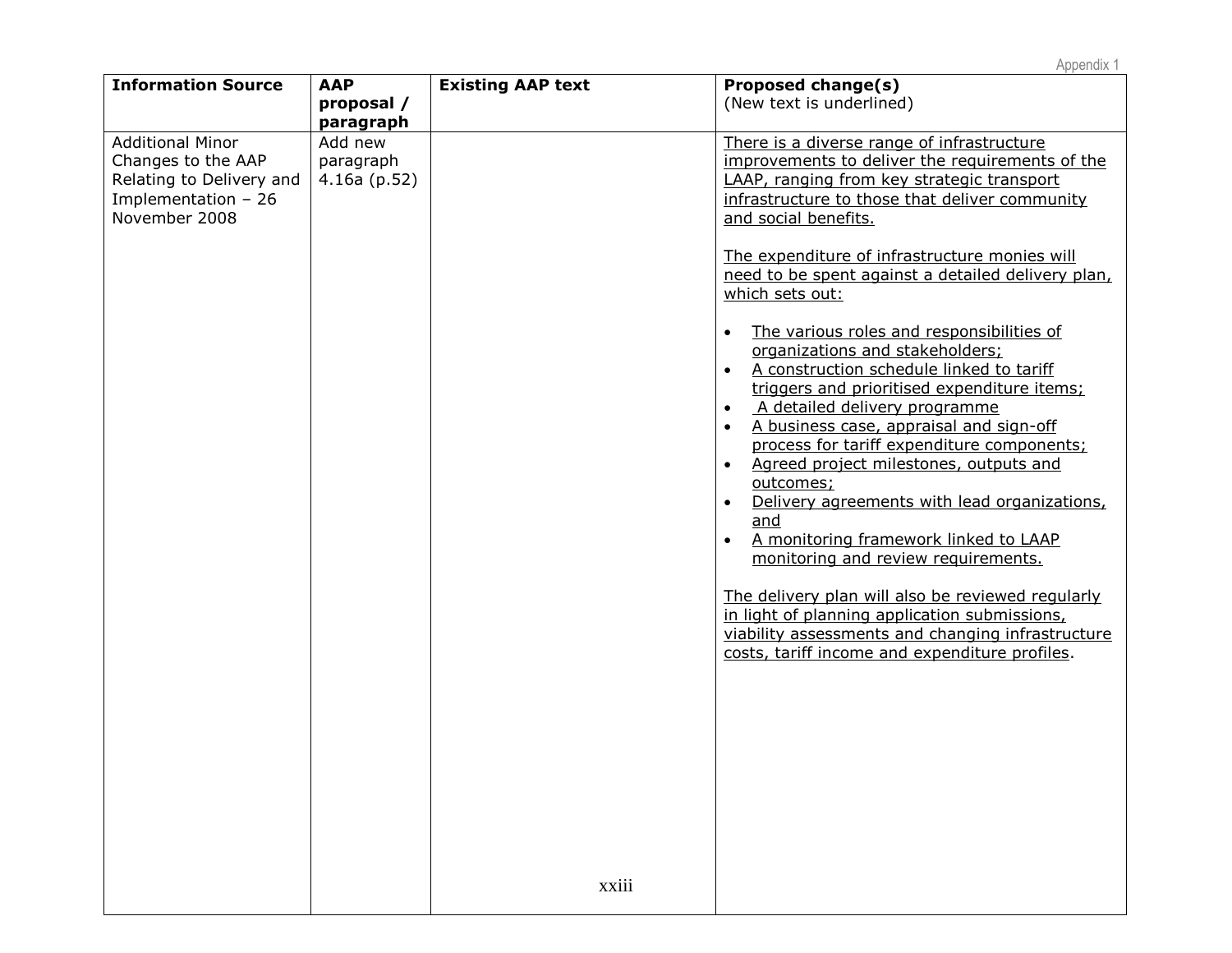| <b>Information Source</b> | <b>AAP</b> | <b>Existing AAP text</b> | <i>Fipponun</i><br>Proposed change(s)                |
|---------------------------|------------|--------------------------|------------------------------------------------------|
|                           | proposal / |                          | (New text is underlined)                             |
|                           |            |                          |                                                      |
|                           | paragraph  |                          |                                                      |
|                           | Para 4.22a | New paragraph            | It is recognized that market conditions are          |
|                           |            |                          | subject to change, and that these can impact on      |
|                           |            |                          | the viability of development. If at the time         |
|                           |            |                          | planning applications are submitted, it can be       |
|                           |            |                          | shown through an open development appraisal,         |
|                           |            |                          | that a scheme may be unviable if the LAAP's          |
|                           |            |                          | policies have to be applied in full; then the Local  |
|                           |            |                          | Authorities will enter into detailed negotiations    |
|                           |            |                          | with the applicants to determine what may be         |
|                           |            |                          | acceptable to enable the scheme to proceed.          |
|                           |            |                          |                                                      |
|                           |            |                          | In such cases, the planning                          |
|                           |            |                          | obligations that have not delivered the full tariff  |
|                           |            |                          | levels set out in table 3 will include mechanisms    |
|                           |            |                          | to allow the scale of obligations to be increased if |
|                           |            |                          | it can be demonstrated that market conditions        |
|                           |            |                          | improve at the time the development is               |
|                           |            |                          | implemented. e.g. through linking the tariff         |
|                           |            |                          | payments to phases of the development.               |
|                           |            |                          |                                                      |
|                           |            |                          |                                                      |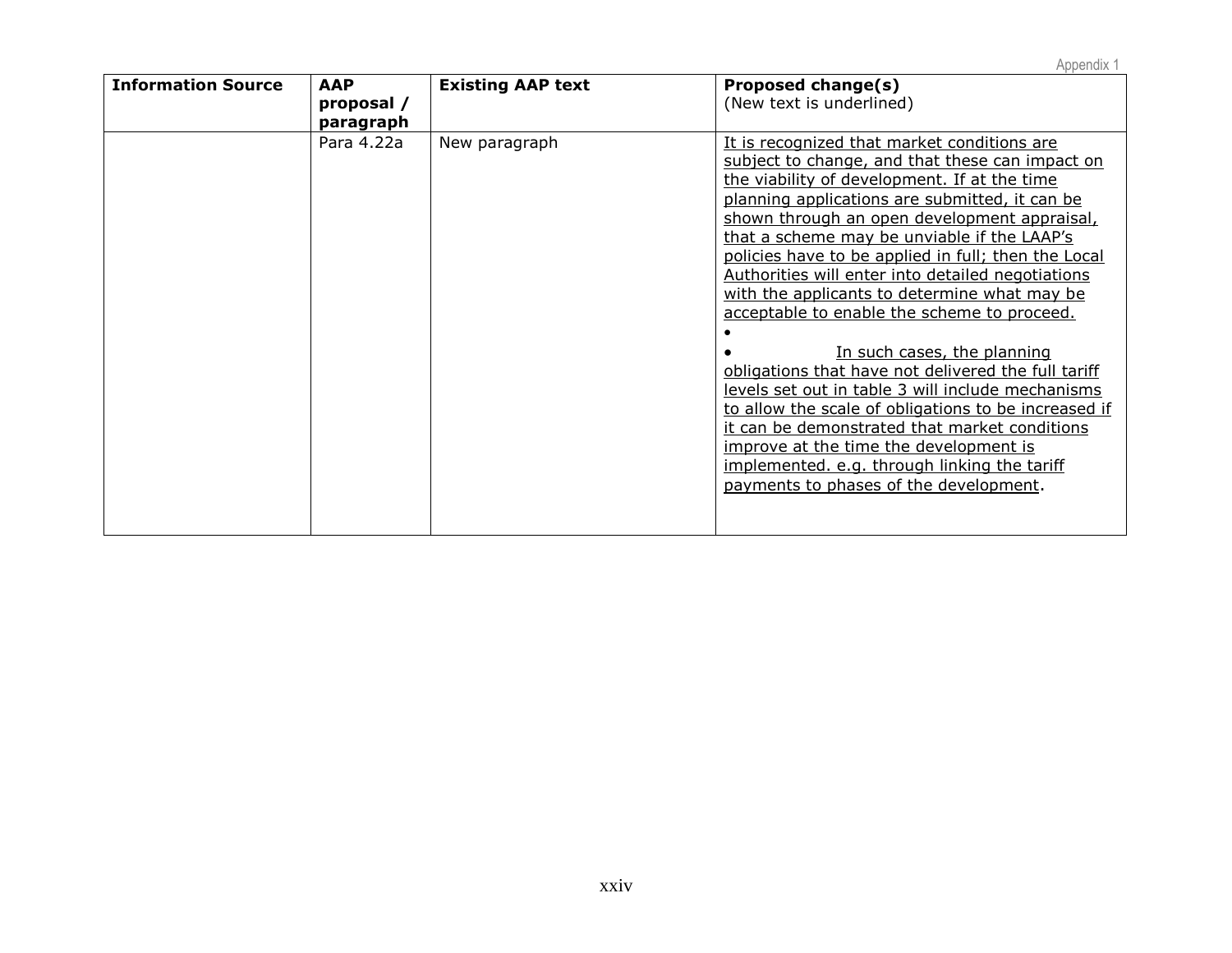# Table 5: Summary Implementation Plan (p.54-56) (Source: Note on Funding - 27<sup>th</sup> November 2008)

| <b>AAP Policy / Paragraph</b>                                                        | <b>Existing AAP</b><br>Text                                                | <b>Proposed Changes</b><br>(underlined)                                                 | <b>Existing AAP Text</b>                                                                     | <b>Proposed Changes (underlined)</b>                                                                        |
|--------------------------------------------------------------------------------------|----------------------------------------------------------------------------|-----------------------------------------------------------------------------------------|----------------------------------------------------------------------------------------------|-------------------------------------------------------------------------------------------------------------|
| <b>AAP Proposals and Policy</b>                                                      | <b>Delivery</b><br><b>Funding</b>                                          | <b>Delivery Funding</b>                                                                 | <b>Phasing and Timetabling</b>                                                               | <b>Phasing and Timetabling</b>                                                                              |
| Proposals S1 - Sustainability<br><b>Building Standards</b>                           | <b>Private Sector</b>                                                      | Private Sector and<br>Homes and<br><b>Communities Agency</b><br>(HCA)                   |                                                                                              |                                                                                                             |
| Proposal S2 - Site Wide<br>Sustainability Criteria                                   | <b>Private Sector</b>                                                      | Private Sector and<br>Lottery Funding<br><b>RFA</b>                                     |                                                                                              |                                                                                                             |
| Proposal LC1 and LC2<br>Learning Quarter                                             |                                                                            |                                                                                         | Start on site 2008 following<br>completion of remediation works.<br>Completion 2010.         | Start on site 2008 2009 following<br>completion of remediation works.<br>Completion 2010 2011.              |
| Proposal LC1 and LC3 Retail<br>Quarter                                               |                                                                            |                                                                                         | Start on site 2008 following<br>completion of remediation works.<br>Completion 2011 onwards. | Start on site 2008 2009 following<br>completion of remediation works.<br>Completion from 2011 2012 onwards. |
| Proposal LC1 and LC4 -<br>Mixed use quarter inc hsing,<br>heritage building, offices | <b>Private Sector</b><br><b>RSL</b>                                        | Private Sector<br><b>RSL</b><br>Lottery Funding                                         | Start on site 2008 following<br>completion of remediation works.                             | Start on site 2011. site 2008 following<br>completion of remediation works.                                 |
| Proposal EZ1                                                                         | Private Sector                                                             | Private Sector<br><b>RFA</b><br><b>HCA</b>                                              | Start on site 2008 following<br>completion of remediation works.                             | Start on site 2011. 2008 following<br>completion of remediation works.                                      |
| Proposal RIS1                                                                        | <b>Private Sector</b><br>AWM<br><b>CTB</b>                                 | Private Sector<br><b>RFA</b><br><b>HCA</b>                                              | First phase start on site 2010.                                                              | First phase start on site 2010 2011.                                                                        |
| Proposal $H1 -$ Housing on<br>West Works                                             |                                                                            |                                                                                         | Start on site 2010.                                                                          | Start on site 2010 2011.                                                                                    |
| Proposal H2 - East Works<br>Housing                                                  |                                                                            |                                                                                         | Start on site 2009.                                                                          | Start on site 2009 2010.                                                                                    |
| <b>Transport and Movement</b><br>Strategy (OS1-17)                                   | <b>Private Sector</b><br><b>Local Authorities</b><br>Funding<br>Programmes | Private Sector<br>Local Authorities<br>Stakeholders<br>Funding Programmes               | Start on site 2008.                                                                          | Start on site 2008 2009.                                                                                    |
| Environment Open Space and<br>Landscape Strategy (OS1-17)                            | Private Sector<br><b>Local Authorities</b><br>Funding<br>Programmes        | Private Sector<br><b>Local Authorities</b><br><b>Stakeholders</b><br>Funding Programmes | Start 2008 following completion of<br>remediation works.                                     | Start 2008 2009 following completion of<br>remediation works.                                               |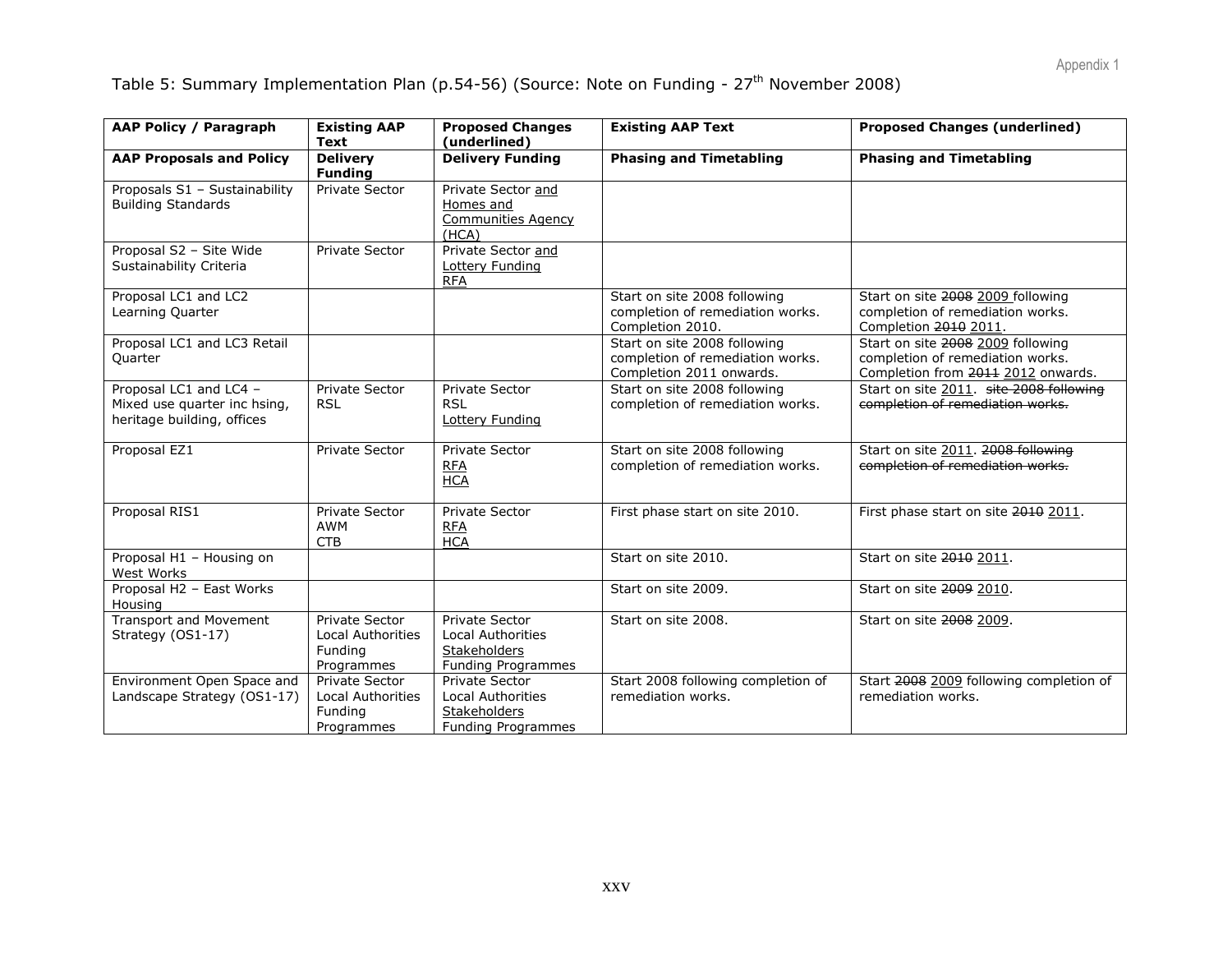Table 6: Longbridge AAP Monitoring Requirements (p.57-62) (Source: Schedule of Minor Changes – October 2008 / Additional Supporting Material Advantage West Midlands 24/005)

#### New Table Entry

| <b>AAP Themes and I</b><br><b>Objectives</b>                               | <b>AAP Proposals</b><br>and Policy | <b>Key Performance</b><br><b>Indicators (KPI)</b>                                                                     | <b>Indicator Cross</b><br>Reference                                                             | <b>Information</b><br><b>Source</b>         | <b>Responsibility</b> |
|----------------------------------------------------------------------------|------------------------------------|-----------------------------------------------------------------------------------------------------------------------|-------------------------------------------------------------------------------------------------|---------------------------------------------|-----------------------|
| Obj. $2 -$<br>Sustainable<br><b>Buildings and</b><br><u>Infrastructure</u> | S <sub>2</sub>                     | KPI 9: Reduction in<br><u>carbon dioxide</u><br><u>(CO2) emissions</u><br>produced in the<br>AAP area                 | <b>BCC Sustainable</b><br><b>Community</b><br>Strategy                                          | Utilisation of<br>assessment tool           | BCC / BDC             |
|                                                                            |                                    | KPI10: Climate<br>change adaptation<br>measures in the<br>AAP area                                                    | <b>BCC Sustainable</b><br><b>Community</b><br>Strategy                                          | Collection of<br>information on<br>projects | BCC / BDC             |
|                                                                            |                                    | KPI 11: Increase in<br>the percentage of<br>household waste<br>sent for recycling                                     | <b>Links to Draft</b><br><b>BCC Municipal</b><br>Waste<br>Management<br>Strategy (BVPI)<br>82a) | Waste collection<br>data                    | BCC / BDC             |
|                                                                            |                                    | KPI 12: Reduction<br>in the weight (in<br>kilograms) of<br>household waste<br>collected per head<br>of the population | Links to Draft<br><b>BCC Municipal</b><br>Waste<br>Management<br>Strategy (BVPI)<br>84)         | Waste collection<br><u>data</u>             | BCC / BDC             |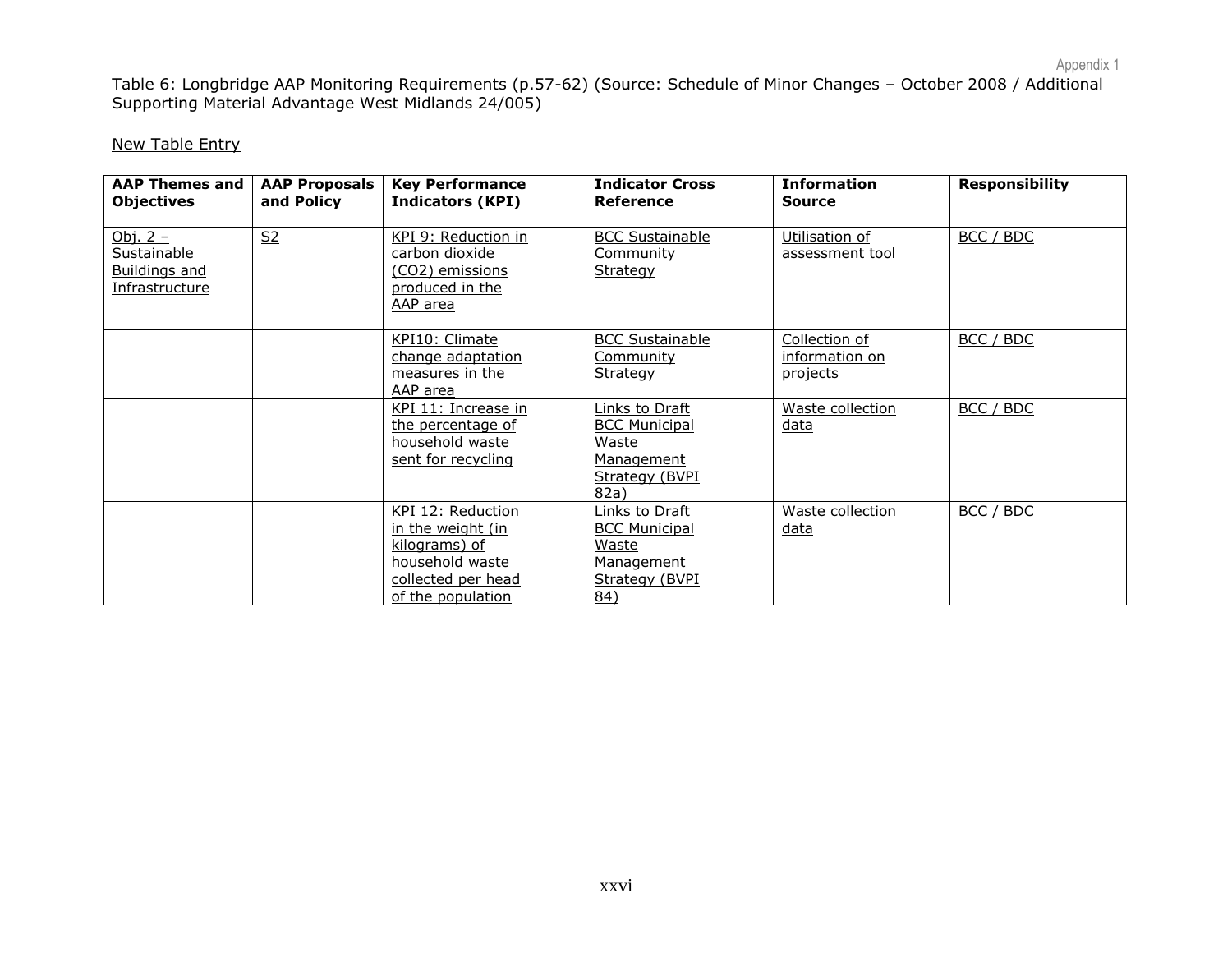# **APPENDICES**

### EXISITING APPENDICES

# APPENDIX 4 Glossary of Terms (p.66-72)

| <b>Information Source</b>                                                                           | AAP proposal /                                                                                              | <b>Existing AAP text</b> | Proposed change(s)                                                                                                                                                                                                                                 |
|-----------------------------------------------------------------------------------------------------|-------------------------------------------------------------------------------------------------------------|--------------------------|----------------------------------------------------------------------------------------------------------------------------------------------------------------------------------------------------------------------------------------------------|
| Schedule of Minor<br>Changes October 2008 -<br>Representation no<br>12/002<br>RPS o.b.o ASDA stores | paragraph<br>Appendix 4 Glossary<br>of terms to be<br>amended by adding<br>definition of active<br>frontage |                          | (Changes are underlined)<br><b>Active Frontages</b><br>Active frontages are frontages with<br>main doors and windows- including<br>glazed store frontages- at street level<br>adjoining the public realm and<br>highways to allow activity natural |
|                                                                                                     |                                                                                                             |                          | surveillance and overlooking.                                                                                                                                                                                                                      |
| Schedule of Minor<br>Changes October 2008-<br>Representation no<br>12/006<br>RPS o.b.o ASDA stores  | Appendix 4 Glossary<br>of terms to be<br>amended by adding<br>definition of<br>superstore                   |                          | Superstores<br>Superstores are self-service stores<br>selling mainly food, or food and non-<br>food goods with more than 2,500sq.m.<br>trading floorspace.                                                                                         |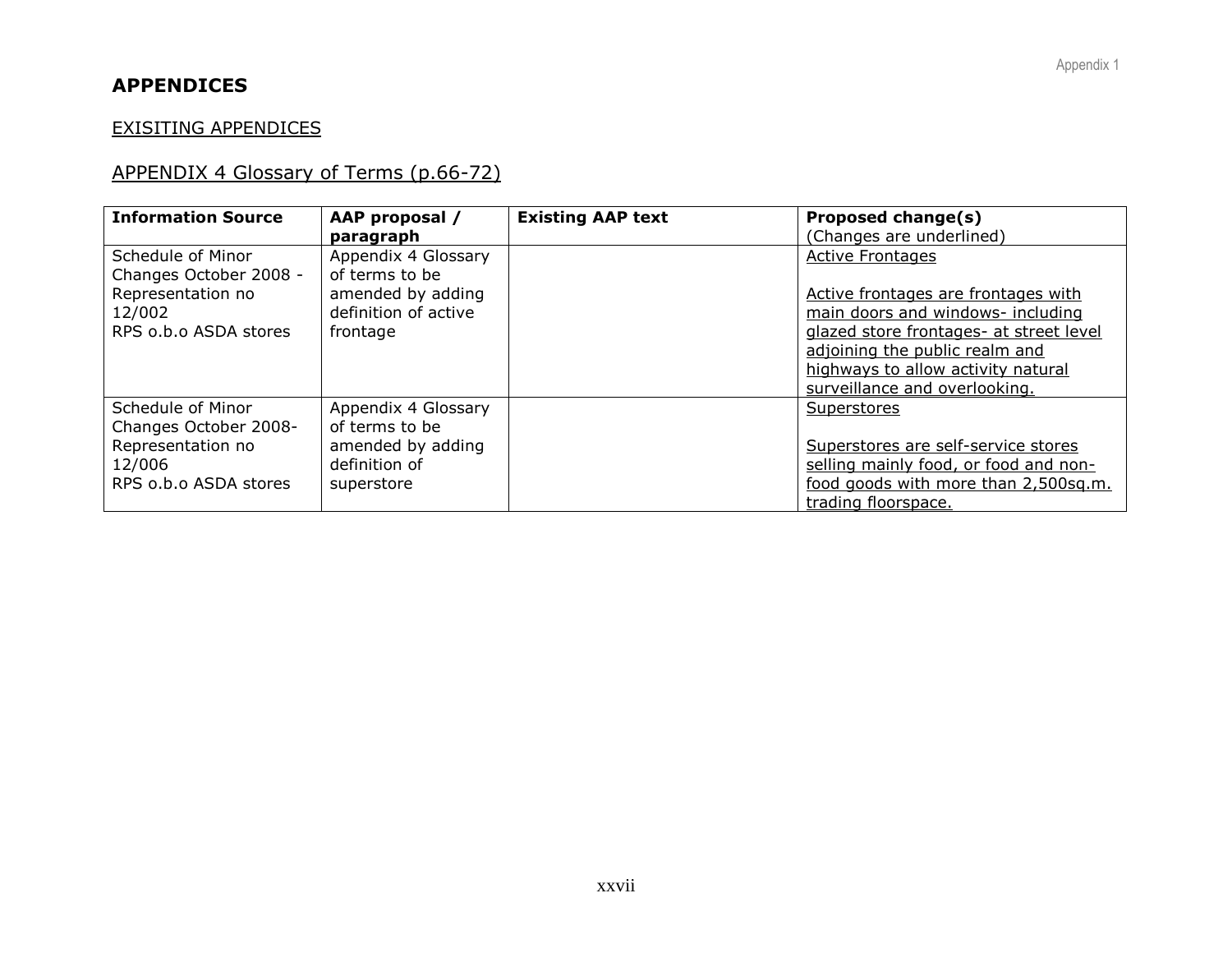### NEW APPENDIX

### APPENDIX 5: OTHER SOURCES OF FUNDING (source: Note on Funding  $-27<sup>th</sup>$  November 2008)

To ensure that all financial opportunities are explored to support the sustainable development of Longbridge, the local authorities are pursuing in conjunction with other key stakeholders, other sources of funding than developer contributions. These monies could be used to bridge any scheme viability gap and part fund community infrastructure projects which may not otherwise be fully delivered following a review of the viability of planning applications and / or b) add additional value to the delivery of community infrastructure projects.

- A project proposal has been submitted under the Regional Funding Advice (RFA) for £50m, which aims to deliver an integrated approach that covers housing and regeneration, economic development and transport activities.
- Discussions are ongoing with English Partnerships element of the new Homes and Communities Agency regarding potentially part funding remediation, site infrastructure and servicing costs to assist in bridging the current scheme viability gap.
- The Housing Corporation (HC) element of the Homes and Communities Agency has also indicated an interest in potentially funding the difference in construction costs between Code for Sustainable Homes Level 3 and Level 4 on affordable housing. HC funding may be available for meeting affordable housing targets beyond 35% depending on circumstances.
- Monies may be available through existing transportation programmes of work to support transport improvements in the Longbridge area. This could include contributions towards traffic management, junction and pedestrian signal upgrades, cycling improvements and public transport infrastructure.
- There is a wide range of potential funding options (including Lottery and Central Government) which may be available to part fund or add value to community infrastructure provision. These types of funding options should be fully explored in the development of the delivery plan for Longbridge.
- The existence of the AAP is likely to have a positive impact in providing a strategic focus for funding and attracting other types of investment including public sector contributions towards new buildings and major capital schemes, such as Bournville College.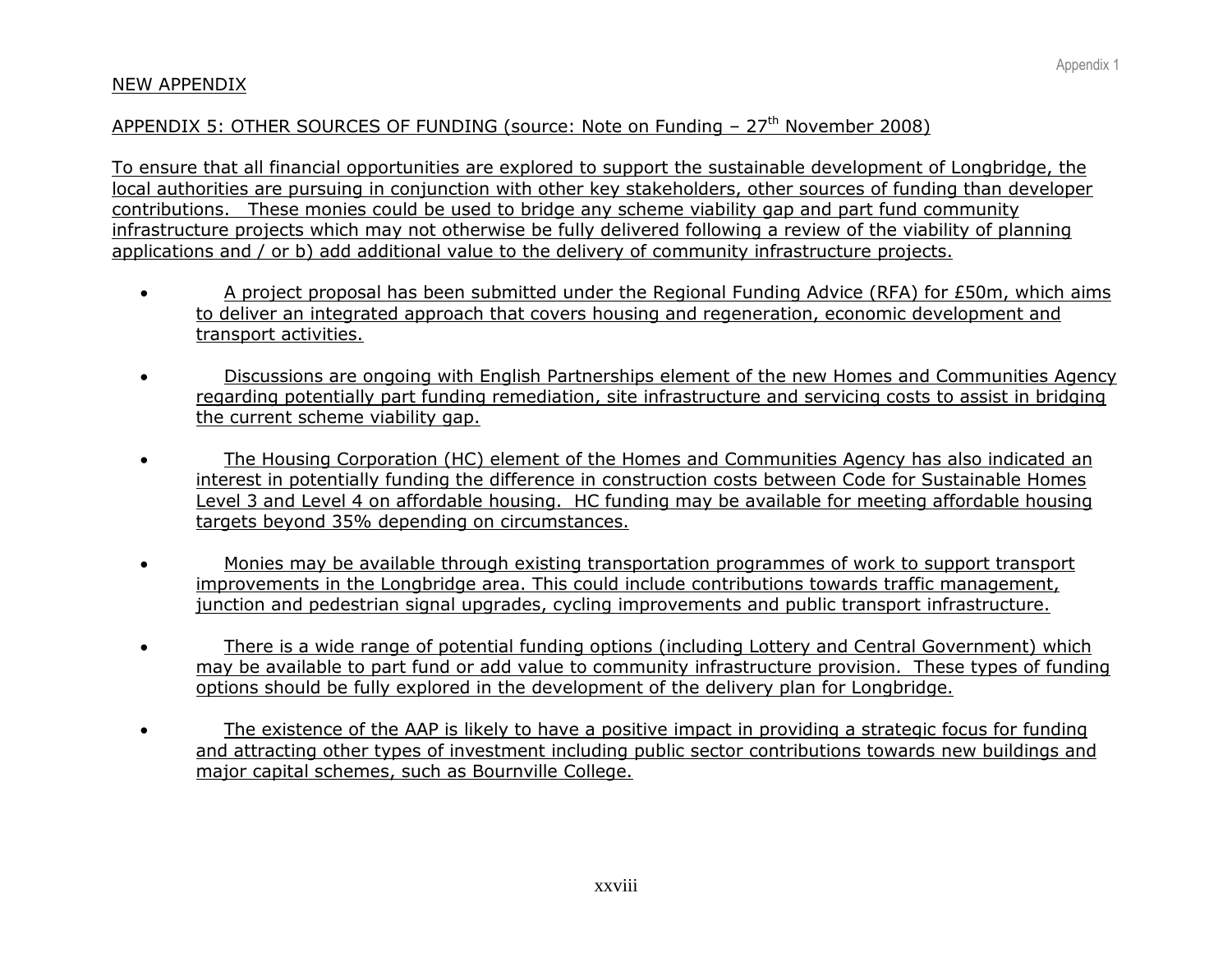### PROPOSALS MAP

- 1 Flood Risk Amendment: Show the area subject to a 1:100 year flood risk alongside the River Rea, to which Proposal OS14 relates
- 2 Delete Lickey Road from the "Primary Movement Route".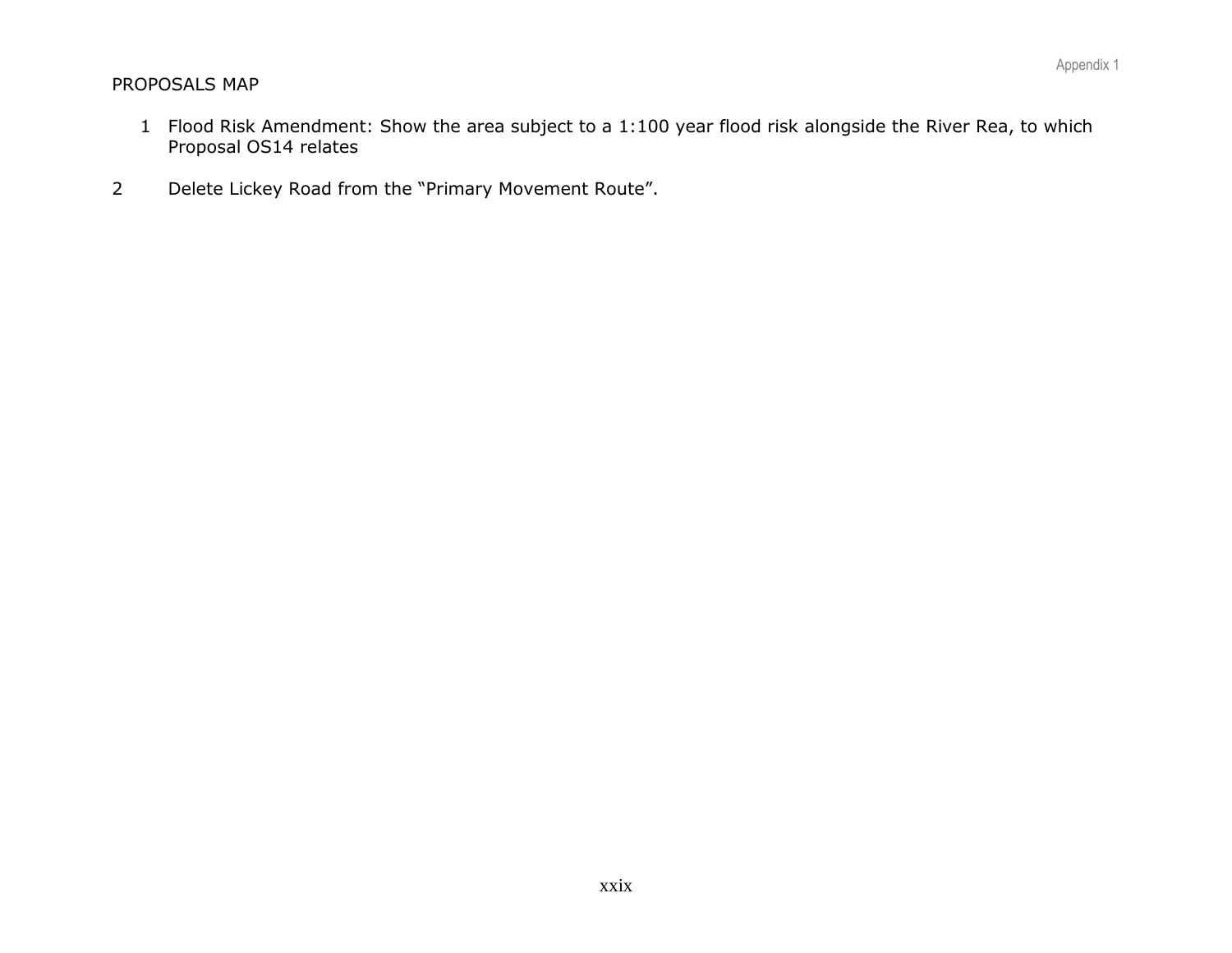# APPENDIX 2

The following minor changes have been put forward by the Councils, and should be made in the interests of clarification.

| LPAs'                                                                                                                                                                         | <b>AAP</b>                                                                                 | <b>Existing AAP text</b>                                                                                                                                                                                                                                                                                                                                                                                                                                                                    | <b>Proposed change(s)</b>                                                                                                                                                                                                                                                                                                                                                                                                                                                                                                                                                                           |
|-------------------------------------------------------------------------------------------------------------------------------------------------------------------------------|--------------------------------------------------------------------------------------------|---------------------------------------------------------------------------------------------------------------------------------------------------------------------------------------------------------------------------------------------------------------------------------------------------------------------------------------------------------------------------------------------------------------------------------------------------------------------------------------------|-----------------------------------------------------------------------------------------------------------------------------------------------------------------------------------------------------------------------------------------------------------------------------------------------------------------------------------------------------------------------------------------------------------------------------------------------------------------------------------------------------------------------------------------------------------------------------------------------------|
| <b>Information</b>                                                                                                                                                            | proposal /                                                                                 |                                                                                                                                                                                                                                                                                                                                                                                                                                                                                             | (Changes<br>are                                                                                                                                                                                                                                                                                                                                                                                                                                                                                                                                                                                     |
| Source<br>Schedule of Minor                                                                                                                                                   | paragraph<br>Paragraph                                                                     |                                                                                                                                                                                                                                                                                                                                                                                                                                                                                             | underlined)                                                                                                                                                                                                                                                                                                                                                                                                                                                                                                                                                                                         |
| Changes<br>to<br>the<br>AAP<br>October<br>$-$<br>2008<br>(Representation<br>No. 516<br>$/$ 008<br>CPRE)                                                                       | 3.52 Proposal<br>LC <sub>3</sub><br>Additional<br>pullet point to<br>added<br>be<br>(p.25) |                                                                                                                                                                                                                                                                                                                                                                                                                                                                                             | Services for<br>6.<br>visiting members of the<br>public (e.g. dentists,<br>launderettes, betting<br>offices) where these do<br>not impinge on the viability<br>of the centre.                                                                                                                                                                                                                                                                                                                                                                                                                       |
| Schedule of Minor<br>Changes October<br>2008<br>Representation no<br>22/001-<br>Sport<br>England                                                                              | Paragraph<br>3.48<br>3rd<br>sentence<br>to<br>be amended<br>$(p.24)$ .                     | include facilities<br>It will<br>accessible<br>to<br>the<br>general/public including a<br>library<br>and<br>recreational/sports<br>facilities/resources                                                                                                                                                                                                                                                                                                                                     | It will include facilities<br>accessible to the<br>general/public including a<br>library and<br>recreational/sports<br>facilities/resources, which<br>will be achieved through<br>appropriate legal<br>agreements.                                                                                                                                                                                                                                                                                                                                                                                  |
| Schedule of Minor<br>Changes<br>October<br>2008<br>Minor<br>$\overline{\phantom{a}}$<br>amendments<br>and<br>corrections.<br>Also<br><b>CPRE</b><br>Representation<br>516/014 | Paragraph<br>3.106 second<br>bullet (p.32)                                                 | Health<br>centre,<br>day<br>nursery, place of worship<br>(Class D2) to be located<br>at the northern end of the<br>site.                                                                                                                                                                                                                                                                                                                                                                    | Health<br>centre,<br>day<br>nursery, place of worship<br>(Class D <sub>2</sub> D <sub>1</sub> )<br>be<br>to<br>located at the northern<br>end of the site.                                                                                                                                                                                                                                                                                                                                                                                                                                          |
| Additional<br>Minor<br>the<br>Changes<br>to<br>AAP<br>relating<br>to<br>Transportation<br>$\overline{\phantom{m}}$<br>November 2008                                           | Paragraph<br>3.142<br>$\blacksquare$<br>Proposal<br>T8<br>(p.39)                           | Highway improvements in<br>the Area<br>Action<br>Plan<br>area- comprising highway<br>and/or<br>junction<br>improvements on the A38<br><b>Bristol</b><br>Road<br>south,<br>Lowhill<br>Lickey<br>Road,<br>Lane, Longbridge Lane,<br>Groveley<br>Lane.<br>and<br>will<br>These<br>measures<br>include signal controlled<br>junctions,<br>bus<br>priority<br>measures, access points,<br>bridge work, landscaping,<br>tree planting, pedestrian,<br>bus and cycle facilities as<br>appropriate. | Highway improvements in<br>the Area Action Plan area-<br>comprising<br>highway<br>and/or<br>junction<br>improvements on the A38<br>Bristol Road south, Lickey<br>Lowhill<br>Road,<br>Lane,<br>Longbridge<br>Lane,<br>and<br>Groveley Lane.<br><b>These</b><br>will<br>measures<br>include<br>signal controlled junctions,<br>bus priority measures,<br>points,<br>access<br>bridge<br>work, landscaping,<br>tree<br>planting, pedestrian,<br>bus<br>and cycle facilities<br>as<br>appropriate.<br>All<br>improvements will<br>be<br>designed to be attractive<br>to pedestrians<br>and<br>cyclists. |
|                                                                                                                                                                               |                                                                                            |                                                                                                                                                                                                                                                                                                                                                                                                                                                                                             |                                                                                                                                                                                                                                                                                                                                                                                                                                                                                                                                                                                                     |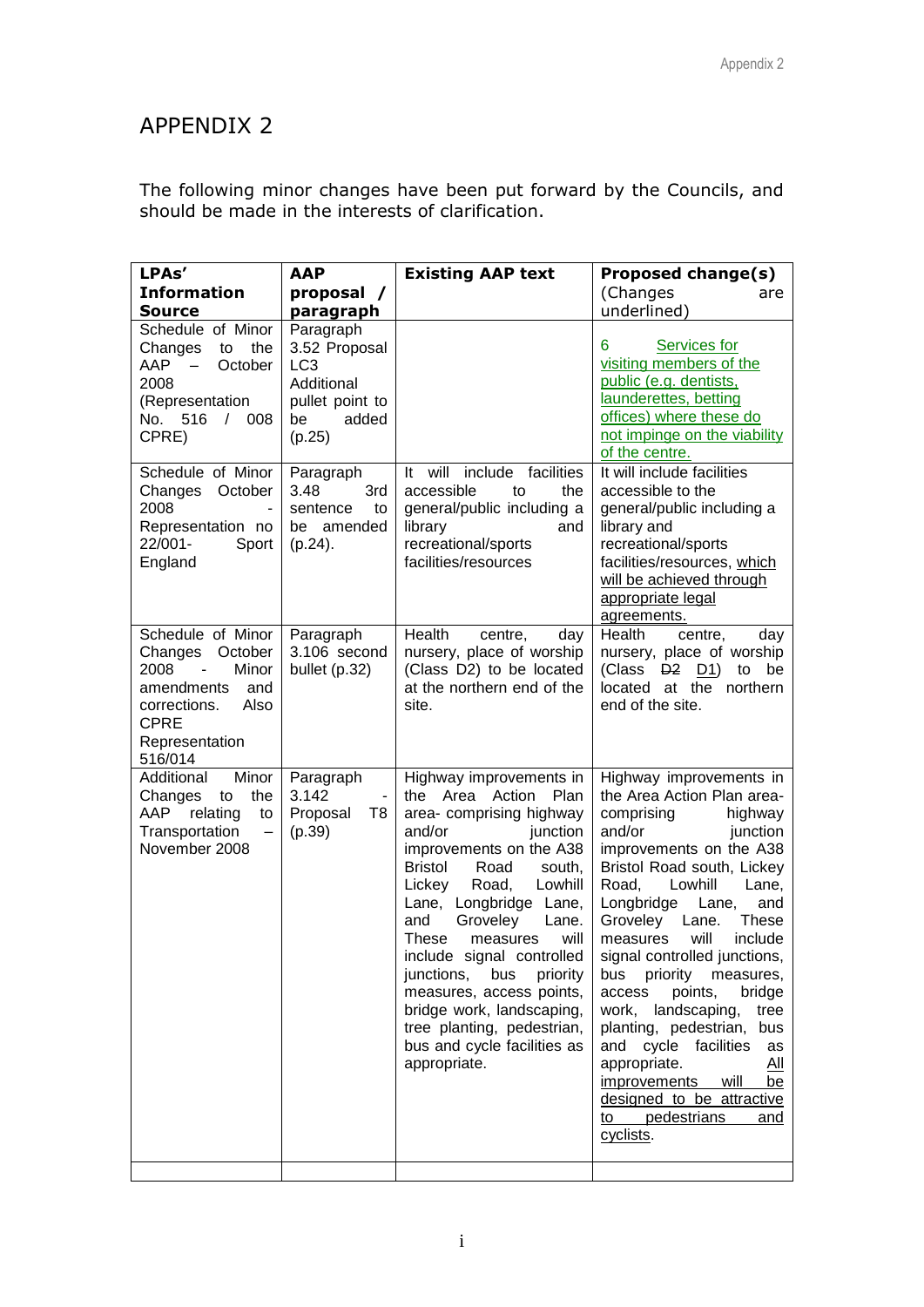| LPAs'                                                                                                                                                                                                           | <b>AAP</b><br><b>Existing AAP text</b>         | <b>Proposed change(s)</b>                                                                                                                                                                                                                                                                                                                                                                                                                                                                                                                                                                                                                                                                                                                                                                                                                                                                     |                                                                                                                                                                                                                                                                                                                                                                                                                                                                                                                                                                                                                                                                                                                                                                                                                                                                                                                              |
|-----------------------------------------------------------------------------------------------------------------------------------------------------------------------------------------------------------------|------------------------------------------------|-----------------------------------------------------------------------------------------------------------------------------------------------------------------------------------------------------------------------------------------------------------------------------------------------------------------------------------------------------------------------------------------------------------------------------------------------------------------------------------------------------------------------------------------------------------------------------------------------------------------------------------------------------------------------------------------------------------------------------------------------------------------------------------------------------------------------------------------------------------------------------------------------|------------------------------------------------------------------------------------------------------------------------------------------------------------------------------------------------------------------------------------------------------------------------------------------------------------------------------------------------------------------------------------------------------------------------------------------------------------------------------------------------------------------------------------------------------------------------------------------------------------------------------------------------------------------------------------------------------------------------------------------------------------------------------------------------------------------------------------------------------------------------------------------------------------------------------|
| <b>Information</b>                                                                                                                                                                                              | proposal /                                     |                                                                                                                                                                                                                                                                                                                                                                                                                                                                                                                                                                                                                                                                                                                                                                                                                                                                                               | (Changes<br>are                                                                                                                                                                                                                                                                                                                                                                                                                                                                                                                                                                                                                                                                                                                                                                                                                                                                                                              |
| Source                                                                                                                                                                                                          | paragraph                                      |                                                                                                                                                                                                                                                                                                                                                                                                                                                                                                                                                                                                                                                                                                                                                                                                                                                                                               | underlined)                                                                                                                                                                                                                                                                                                                                                                                                                                                                                                                                                                                                                                                                                                                                                                                                                                                                                                                  |
| Additional<br>Minor<br>Changes<br>the<br>to<br>AAP<br>relating<br>to<br>Transportation<br>$\overline{\phantom{0}}$<br>November 2008                                                                             | Paragraph<br>3.143<br>Proposal<br>T9<br>(p.39) | parking-<br>A multi<br>Car<br>park<br>storey<br>car<br>İS<br>proposed to serve the<br>local centre. The car park<br>to be well designed with<br>elevations<br>attractive<br>possible and<br>wherever<br>measures<br>to<br>minimise<br>impact<br>nearby<br>on<br>residents. The majority of<br>the parking spaces for the<br>Regional Investment Site<br>are to be located in multi-<br>storey car parks. Across<br>the AAP area there will<br>site<br>extensive<br>be<br>no<br>surface car parking and<br>parking<br>should<br>not<br>normally be visible from<br>the public realm.<br>Car<br>parking standards are set<br>in<br>Appendix<br>3.<br>out<br>Birmingham<br>City<br>Council's<br>Car<br>Park<br>Design Guide will apply.<br>Car park management<br>plans to be prepared to<br>promote shared use of<br>car parking to include<br>appropriate charges to<br>encourage modal shift. | Car parking-<br>A<br>multi<br>storey car<br>park<br><b>is</b><br>proposed to serve the<br>local centre. The car park<br>to be well designed with<br>attractive<br>elevations<br>possible<br>wherever<br>and<br>minimise<br>measures<br>to<br>impact<br>on<br>nearby<br>residents. The majority of<br>the parking spaces for the<br>Regional Investment Site<br>are to be located in multi-<br>storey car parks. Across<br>the AAP area there will be<br>no site extensive surface<br>car parking and parking<br>should not normally be<br>visible from the public<br>Car<br>realm.<br>parking<br>standards are set out in<br>Appendix 3. Birmingham<br>City Council's Car Park<br>Design Guide will apply.<br>Planning conditions will<br>require car<br>park<br>management plans to be<br>prepared<br>to<br>promote<br>shared use of car parking<br>include<br>appropriate<br>to<br>charges to<br>encourage<br>modal shift. |
| Schedule of Minor<br>Changes<br>2008<br>October<br>Representations-<br>No 516/005 CPRE<br>No<br>552/001<br>Nanjing<br>Automobile<br>Corporation,<br>No 335/001 Roger<br>King<br>(Road<br>Haulage<br>Associaton) | Paragraph<br>$3.144 -$<br>(p.39)               | Access points - the main<br>road access points into<br>Proposal T10   the new development are  <br>shown on the Movement<br>Strategy Plan and will be<br>constructed<br>to<br>an<br>appropriate standard. An<br>adoption regime will be<br>agreed.                                                                                                                                                                                                                                                                                                                                                                                                                                                                                                                                                                                                                                            | 7<br>Access points -<br>the main road access<br>points<br>into<br>the<br>new<br>development are shown<br>on the Movement Strategy<br>Plan<br>will<br>and<br>be<br>constructed<br>to<br>an<br>appropriate<br>standard.<br>Further 'minor<br>road<br>access' points will also be<br>required. An<br>adoption<br>regime will be agreed.                                                                                                                                                                                                                                                                                                                                                                                                                                                                                                                                                                                         |
| Schedule of Minor<br>Changes<br>$\qquad \qquad -$<br>October<br>2008<br>(Representation no<br>516/002<br>and<br>516/006 CPRE)                                                                                   | Paragraph<br>3.149<br>Proposal T15<br>(p.39)   | Traffic<br>management<br>residents'<br>measures.<br>parking zones, outside<br>the AAP areas needed as<br>οf<br>result<br>the<br>а<br>development                                                                                                                                                                                                                                                                                                                                                                                                                                                                                                                                                                                                                                                                                                                                              | <b>Traffic</b><br>8.<br>management<br>measures,<br>residents' parking zones,<br>and other measures such<br>as signage outside the<br>AAP areas needed as a<br><b>of</b><br>result<br>the<br>development."                                                                                                                                                                                                                                                                                                                                                                                                                                                                                                                                                                                                                                                                                                                    |